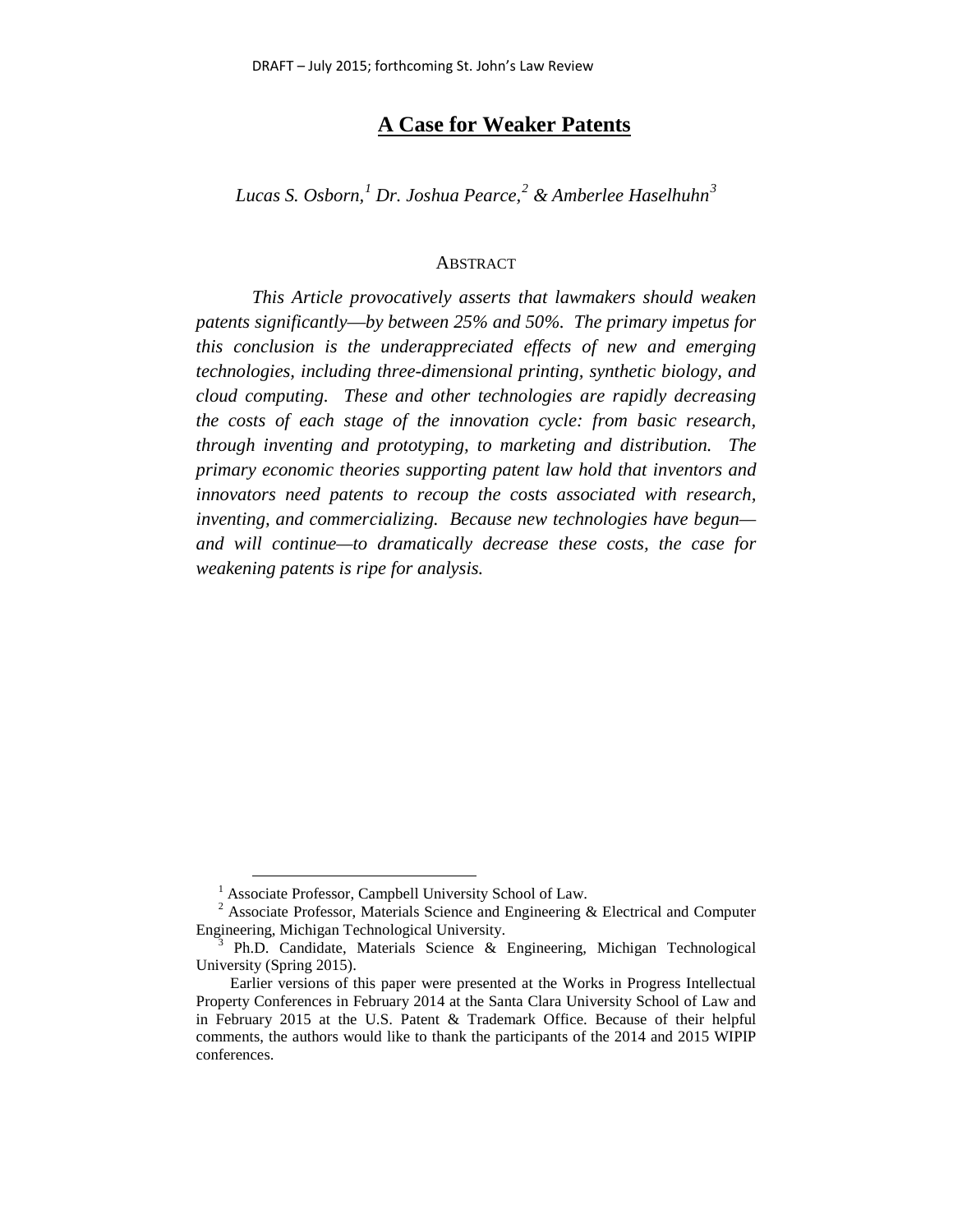# **CONTENTS**

| I.       |                                                                     |                                                 |
|----------|---------------------------------------------------------------------|-------------------------------------------------|
|          | $A_{-}$                                                             |                                                 |
|          | B.                                                                  | Biological Manufacturing (Synthetic Biology) 11 |
|          | C.                                                                  |                                                 |
| $\Pi$ .  | HOW NEW TECHNOLOGY LOWERS THE COSTS AND                             |                                                 |
|          |                                                                     |                                                 |
|          | $\mathsf{A}$ .                                                      |                                                 |
|          | Β.                                                                  |                                                 |
|          | C.                                                                  |                                                 |
|          | D.                                                                  |                                                 |
|          | Е.                                                                  |                                                 |
|          | F.                                                                  |                                                 |
|          | ADAPTING THE PATENT SYSTEM TO THE NEW AGE OF INNOVATION .36<br>III. |                                                 |
|          | A.                                                                  |                                                 |
|          | B.                                                                  |                                                 |
| $IV_{-}$ |                                                                     |                                                 |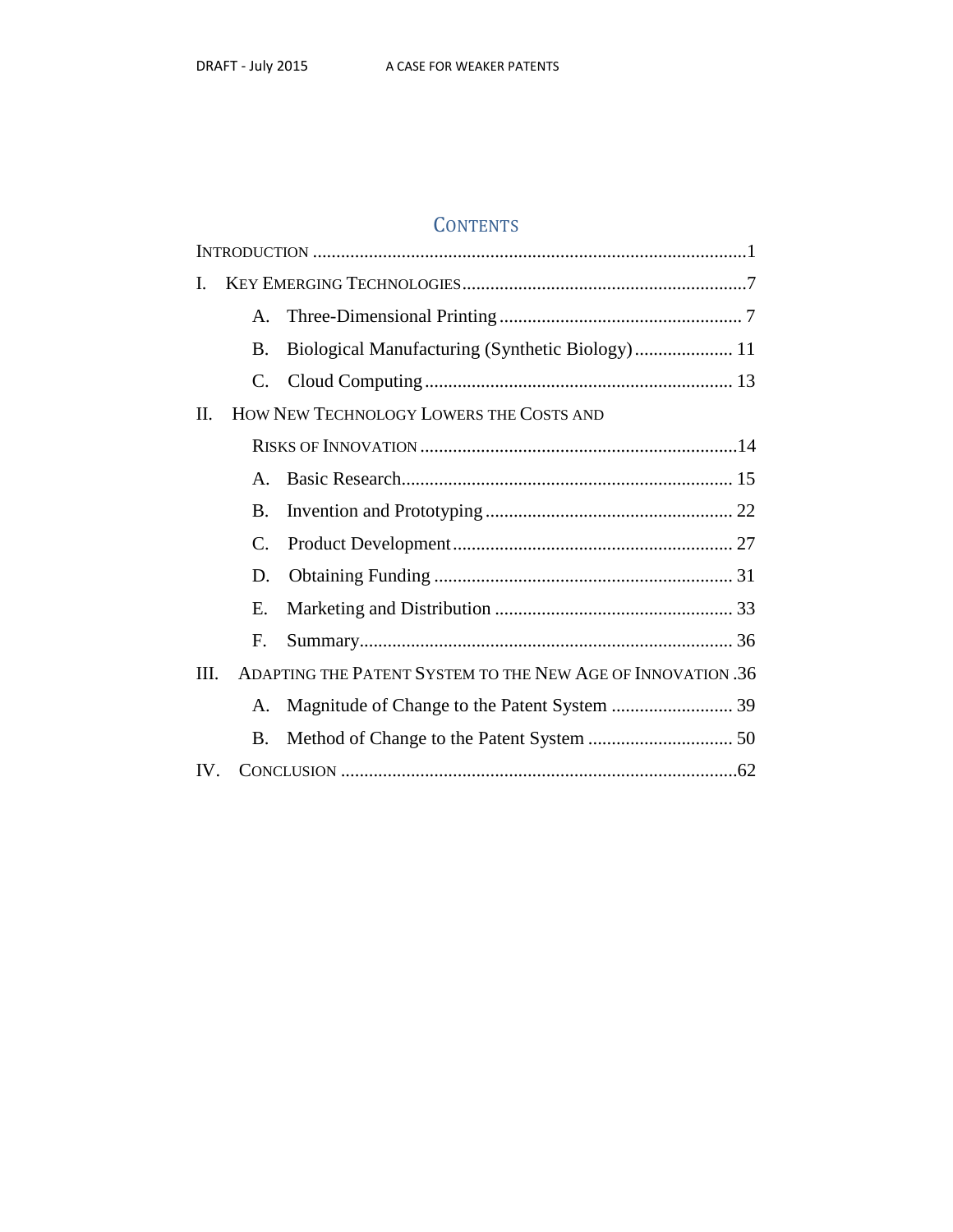#### **INTRODUCTION**

When you were in school, when did you learn the most? When your teacher pushed you with high expectations and you knew you were competing with other students? Or when you took a pass/fail course where attendance was optional? When do you think athletes get into the best shape? When they are competing against others and being pushed by their coach? Or when they work out alone with no clear competition in mind?

In the same way, when do you think inventors and firms are the most competitive and innovative? When they are being pushed by their competitors to develop the best product? Or when they can rest behind a twenty-year exclusivity provided by a patent?

At first, the answer seems clear: the firm with the patent would be complacent and less productive compared to the firm who must fight hard to continually out-innovate its competitors.<sup>[1](#page-2-0)</sup> Yet the patent system arose in large part to address an apparent flaw in this line of thinking. Namely, because the first innovator must sink large amounts of capital into researching and developing an innovation, and follow-on competitors do not, the first innovator will lose in the marketplace because it cannot charge a price high enough to recoup its  $R&D \text{ costs.}^2$  $R&D \text{ costs.}^2$  The patent system purports to provide innovators with the incentive to invent and disclose

<span id="page-2-0"></span> <sup>1</sup> *See* Robert P. Merges & Richard R. Nelson, *On the Complex Economics of Patent Scope*, 90 COLUM. L. REV. 839, 872 n. 141 (1990) (describing historical instances of entrepreneurs quickly turned into lazy established firms); Andreas Panagopoulos, *The Effect of IP Protection on Radical and Incremental Innovation*, 2 J. KNOWLEDGE ECON. 393, 394-95 (2011) (noting that strong patents can negatively affect commercialization rates, and stating that "lack of competition can lead an innovator to rest on her laurels failing to advance a valuable and radical innovation further"). This intuition fits with sociological theory as well. *See* Stephanie Plamondon Bair, *Justifying (and Improving) The Patent System: A Behavioral Analysis of Patent Theories*, 1, 30 (draft on file with author) (applying Parkinson's law, which states that work expands to fill the time allotted for it, to patent law to show that a 20-year patent term will sometimes result in a slow pace of innovation).<br><sup>2</sup> Citations for the incentive theory are legion. *See, e.g.*, David S. Olson, *Taking the* 

<span id="page-2-1"></span>*Utilitarian Basis for Patent Law Seriously: The Case for Restricting Patentable Subject Matter*, 82 TEMP. L. REV. 181, 183 (2009) (stating that without patent rights "copycats will . . . drive down prices below the price at which the inventor can recoup her research and development costs").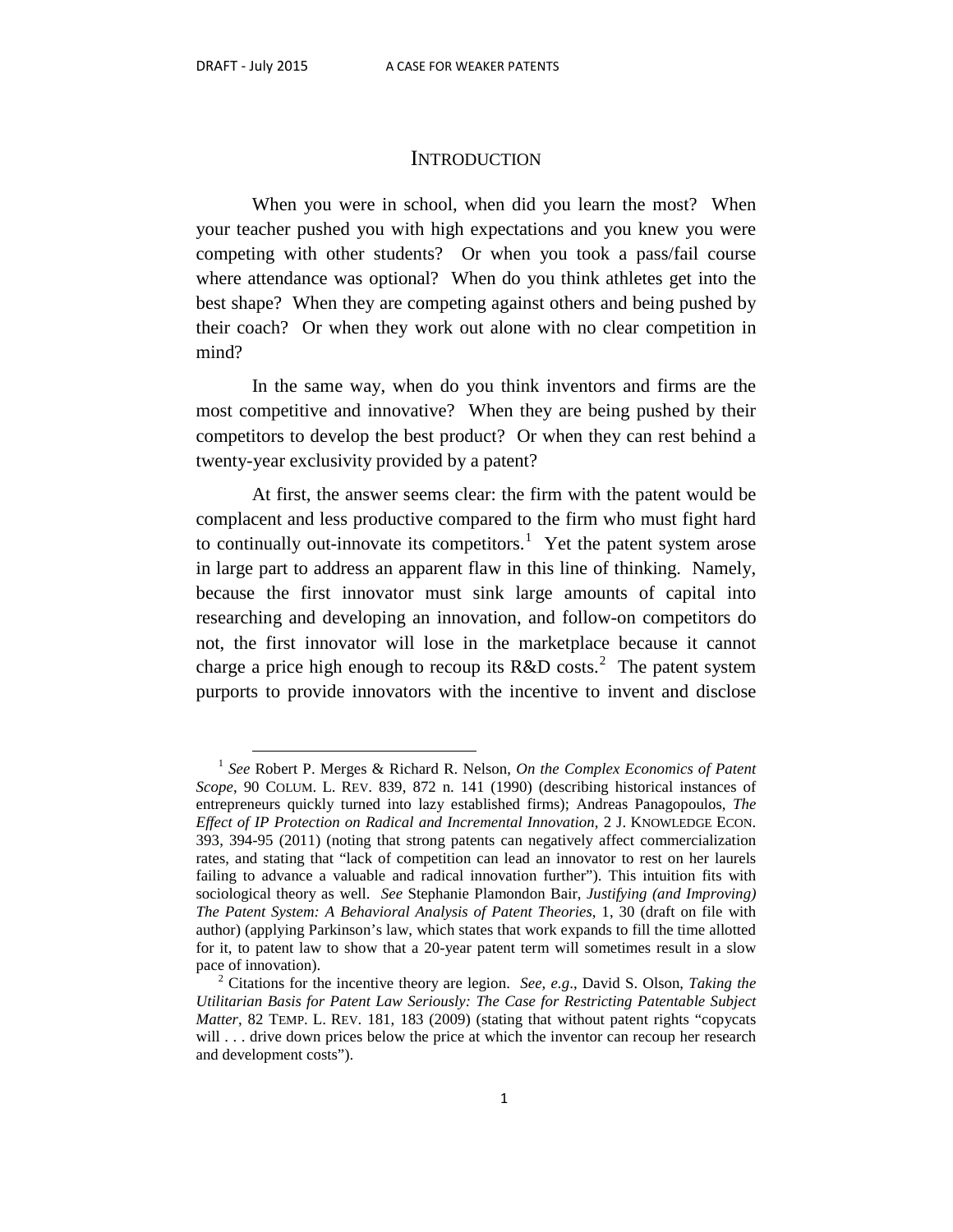those inventions by granting them a 20-year exclusive right to practice the innovation.<sup>[3](#page-3-0)</sup>

In addition, scholars have articulated other economic justifications for the patent system.<sup>[4](#page-3-1)</sup> For example, Edmund Kitch famously recognized that patents provide a "prospect" function, under which broad patents provide owners "an incentive to make investments to maximize the value of the patent without fear that the fruits of the investment will produce unpatentable information appropriable by competitors."<sup>[5](#page-3-2)</sup> The prospect theory thus seeks to protect post-invention innovation expenditures by strengthening patents—such as by lengthening patent terms or broadening patent coverage.

Regardless of the theory to which one ascribes—the incentive to invent view, the prospect view, or variants thereof—the patent system unfortunately imposes key costs on society. First, by giving an exclusive right to its owner to make, use, sell, and offer to sell the invention, a patent raises the potential for the invention to be sold at a price higher than what it would command in a perfectly competitive market.<sup>[6](#page-3-3)</sup> To the extent there are no reasonable substitutes, a patent holder can charge a higher monopoly price for the invention and thus make more profit-per-item sold. The increased price forces some purchasers out of the market for the item, creating a deadweight loss.<sup>[7](#page-3-4)</sup>

<span id="page-3-0"></span> $3 E.g.,$  SUBCOMM. ON PATENTS, TRADEMARKS, AND COPYRIGHTS OF S. COMM. ON THE JUDICIARY, 85TH CONG., AN ECONOMIC REVIEW OF THE PATENT SYSTEM (Comm. Print 1958) (prepared by Fritz Machlup) [hereinafter, MACHLUP, PATENT SYSTEM] ("The thesis that the patent system may produce effective profit incentives for inventive activity and thereby promote progress in the technical arts is widely accepted."). Indeed, the incentive theory undergirds the intellectual property clause in the U.S. Constitution. U.S. CONST. art. I, § 8, cl. 8 ("To promote the Progress of Science and useful Arts, by securing for limited Times to Authors and Inventors the exclusive Right to their respective Writings and Discoveries.").  $4 \text{ Scholars also proportional non-economic justifications for the patent system, including}$ 

<span id="page-3-1"></span>natural-rights and personhood based theories. *See, e.g*., Justin Hughes, *The Philosophy of Intellectual Property*, 77 GEO. L.J. 287 (1988). Given the utilitarian focus of the U.S. Constitution these theories command less attention. We briefly discuss the labor-desert theory in Part III.<br><sup>5</sup> Edmund W. Kitch, *The Nature and Function of the Patent System*, 20 J.L. & ECON.

<span id="page-3-2"></span><sup>265, 276</sup> (1977). 6 *See* WILLIAM M. LANDES & RICHARD A. POSNER. THE ECONOMIC STRUCTURE OF

<span id="page-3-3"></span>INTELLECTUAL PROPERTY LAW 17 (2003).<br><sup>7</sup> *Id*. A second form of deadweight loss, duplicative research costs in a race to be first

<span id="page-3-4"></span>to obtain the patent, also exists. *See, e.g*., Merges & Nelson, *supra* note 1, at 870-71. Generally, the stronger the patent award, the more duplicative research costs will occur as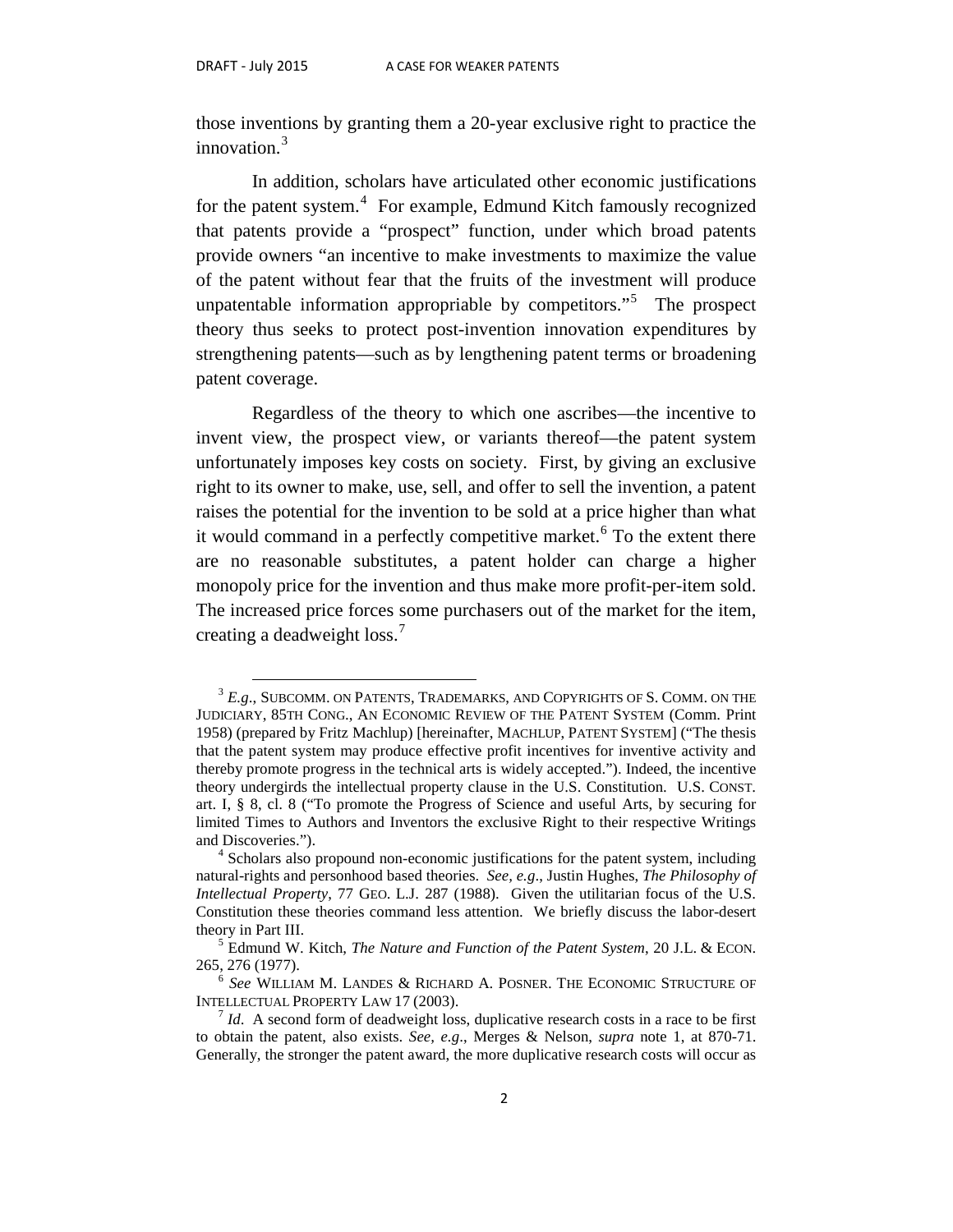$\overline{a}$ 

Second, the patent system can also burden society by impeding follow-on technology.<sup>[8](#page-4-0)</sup> Technology creation is cumulative; inventors build on the inventions of yesterday to bring forth new inventions.<sup>[9](#page-4-1)</sup> Patents can discourage follow-on research by preventing the inventor of an improvement from commercializing it to the extent that it infringes the first patent.<sup>10</sup> The longer technology remains patented, the slower will be the cumulative research advances that build upon it.

Although there are other costs to the patent system, the harms from monopoly pricing and follow-on impedance represent two of the most prominent. And, in general, the stronger the patent rights, the worse the harms. Thus, the prospect theory's predilection for stronger patents would increase the patent system's costs from higher prices and impediments to follow-on inventions,  $^{11}$  $^{11}$  $^{11}$  as well as encouraging more complacency.<sup>[12](#page-4-4)</sup>

A perfect world would minimize the patent system's costs by matching exactly the incentive granted for each innovation to the size of the R&D costs for that innovation, also taking into account follow-on technology concerns. Thus, an innovation that was relatively inexpensive to develop, such as the Post-it note<sup>®</sup>,<sup>[13](#page-4-5)</sup> might need a small incentive,

everyone races harder. Of course, even in the absence of patents, firms will sometimes race to be the first to invent or to reach the market. <sup>8</sup> Merges & Nelson, *supra* note 1, at <sup>870</sup> (noting that "broad patents could discourage

<span id="page-4-0"></span>much useful research"). Patents can also impede the dissemination of technology where the patentee is unable to effectively disseminate the patented technology and is unable to partner with those who could. Ted Sichelman, *Commercializing Patents*, 62 STAN. L.

REV. 341, 368-69 (2010).<br><sup>9</sup> Suzanne Scotchmer, *Standing on the Shoulders of Giants: Cumulative Research and the Patent Law, 5 J. ECON. PERSP. 29, 29 (1991).* 

<span id="page-4-2"></span><span id="page-4-1"></span><sup>&</sup>lt;sup>10</sup> Of course, the follow-on researcher can nevertheless patent its improvement, thereby blocking the broad patent holder from practicing the improvement. Mark A. Lemley, *The Economics of Improvement in Intellectual Property Law*, 75 TEX. L. REV. 989, 1047 (1997) (noting that improvements can be separately patented). But the party with the later patent would not be able to practice its invention without a license from the first patentee, which can be difficult to obtain. *See, e.g.*, Robert Merges, *Intellectual Property Rights and Bargaining Breakdown: The Case of Blocking Patents*, 62 TENN. L.

<span id="page-4-3"></span><sup>&</sup>lt;sup>11</sup> See Sichelman, *supra* note 8, at 380. A robust licensing market can lessen the impediments to follow-on innovation, but this is easier said than accomplished. *See id*. at 369, 384-85; Merges & Nelson, *supra* note 1, at 874 (noting the steep costs accompanying technology licensing). <sup>12</sup> Merges & Nelson, *supra* note 1, at 872 (critiquing the prospect theory as

<span id="page-4-4"></span>

<span id="page-4-5"></span>encouraging complacency).<br><sup>13</sup> Interestingly, the Post-it note was a combination of basic research, serendipitous<br>discovery, and a "eureka" moment. *History Timeline: Post-it Notes*, 3M, discovery, and a "eureka" moment. *History Timeline: Post-it Notes*, 3M, http://www.post-it.com/wps/portal/3M/en\_US/PostItNA/Home/Support/About/ (last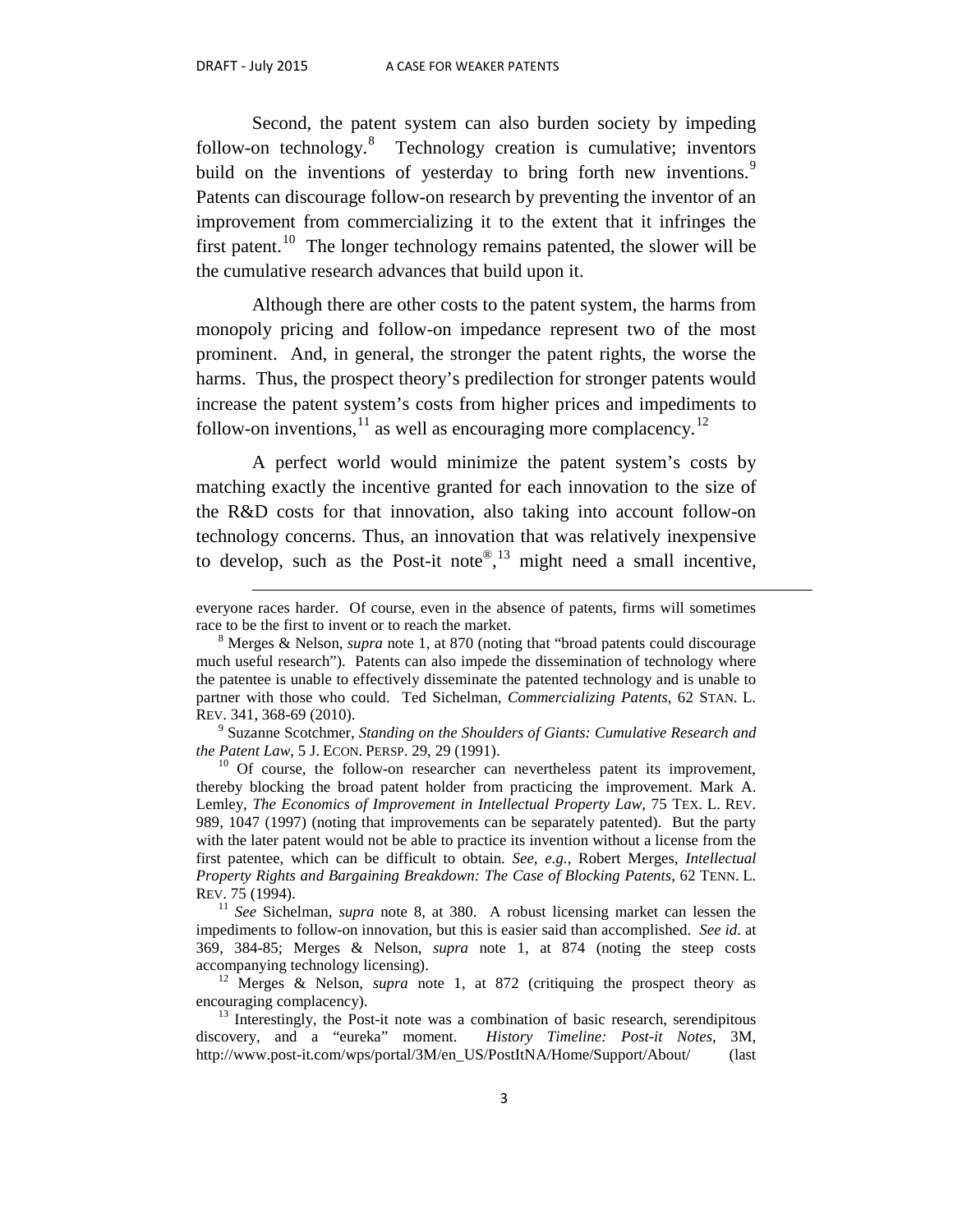$\overline{a}$ 

whereas an innovation requiring large R&D costs, such as a prescription drug, might need a large incentive. Despite the intuitiveness of this observation and a robust literature set analyzing it,  $^{14}$  $^{14}$  $^{14}$  the patent system is largely a one-size-fits-all endeavor. The reasons include the political friction against change and the belief that the administrative costs of tailoring a patent system to the costs of each innovation (or innovation type) are so great that they outweigh the benefits.<sup>[15](#page-5-1)</sup>

And no one seems happy with the patent system. A survey of literature examining the patent system demonstrates a pervasive belief that something is dreadfully wrong with it.<sup>[16](#page-5-2)</sup> Almost everyone seems to agree something is wrong, but no one can agree on a remedy. How can so many people disagree so widely? The truth is we simply do not know the absolute values of the patent system's costs and benefits.<sup>[17](#page-5-3)</sup> Although we do not know the exact costs and benefits of patents, scholars have carried

visited Feb 26, 2015). A 3M scientist accidentally discovered the adhesive while doing other research, but could find no use for it. *Id.* Several years later, a second 3M scientist had the idea to use the adhesive to help keep his bookmark in his hymnal and quickly realized the vast application for the adhesive. *Id.* <sup>14</sup> *See, e.g.*, Michael W. Carroll, *One for All: The Problem of Uniformity Cost in* 

<span id="page-5-0"></span>*Intellectual Property Law*, 55 AM. U. L. REV. 845, 847–49 (2006); Eric E. Johnson, *Calibrating Patent Lifetimes*, 22 SANTA CLARA COMPUTER & HIGH TECH. L. J. 269 (2006); Amir H. Khoury, *Differential Patent Terms and the Commercial Capacity of Innovation*, TEX. INTELL. PROP. L.J. 373 (2010); Benjamin N. Roin, *The Case for Tailoring Patent Awards Based on Time-to-Market*, 61 U.C.L.A. L. REV. 672 (2014). <sup>15</sup> *See, e.g.*, ADAM B. JAFFE & JOSH LERNER, INNOVATION AND ITS DISCONTENTS:

<span id="page-5-1"></span>HOW OUR BROKEN PATENT SYSTEM IS ENDANGERING INNOVATION AND PROGRESS, AND WHAT TO DO ABOUT IT 198, 203-04 (2004) (expressing concerns against tailoring patents); NAT'L RESEARCH COUNCIL, NAT'L ACADS. SCI., A PATENT SYSTEM FOR THE  $21^{ST}$  CENTURY 41 (Stephen A. Merrill, Richard C. Levin & Mark B. Myers eds., 2004) (assuming that the patent system should remain unitary).

<span id="page-5-2"></span><sup>&</sup>lt;sup>16</sup> See, e.g., MICHELE BOLDRIN & DAVID K. LEVINE: AGAINST INTELLECTUAL PROPERTY (2008); DAN L. BURK & MARK A. LEMLEY, THE PATENT CRISIS AND HOW THE COURTS CAN SOLVE IT (2009); JAFFE & LERNER, *supra* note 15; NAT'L RESEARCH COUNCIL, *supra* note 15. <sup>17</sup> *See, e.g.*, MACHLUP, PATENT SYSTEM, *supra* note 3, at 80 ("If we did not have a

<span id="page-5-3"></span>patent system, it would be irresponsible, on the basis of our present knowledge of its economic consequences, to recommend instituting one. But since we have had a patent system for a long time, it would be irresponsible, on the basis of our present knowledge, to recommend abolishing it."). Though we have progressed greatly in our understanding of the patent system and innovation since Machlup's statement, we still do not understand fully the economic effects of the patent system. *See* ROBERT P. MERGES, JUSTIFYING INTELLECTUAL PROPERTY 3 (2011) ("The sheer practical difficulty of measuring or approximating all the variables involved means that the utilitarian program will always be at best aspirational.").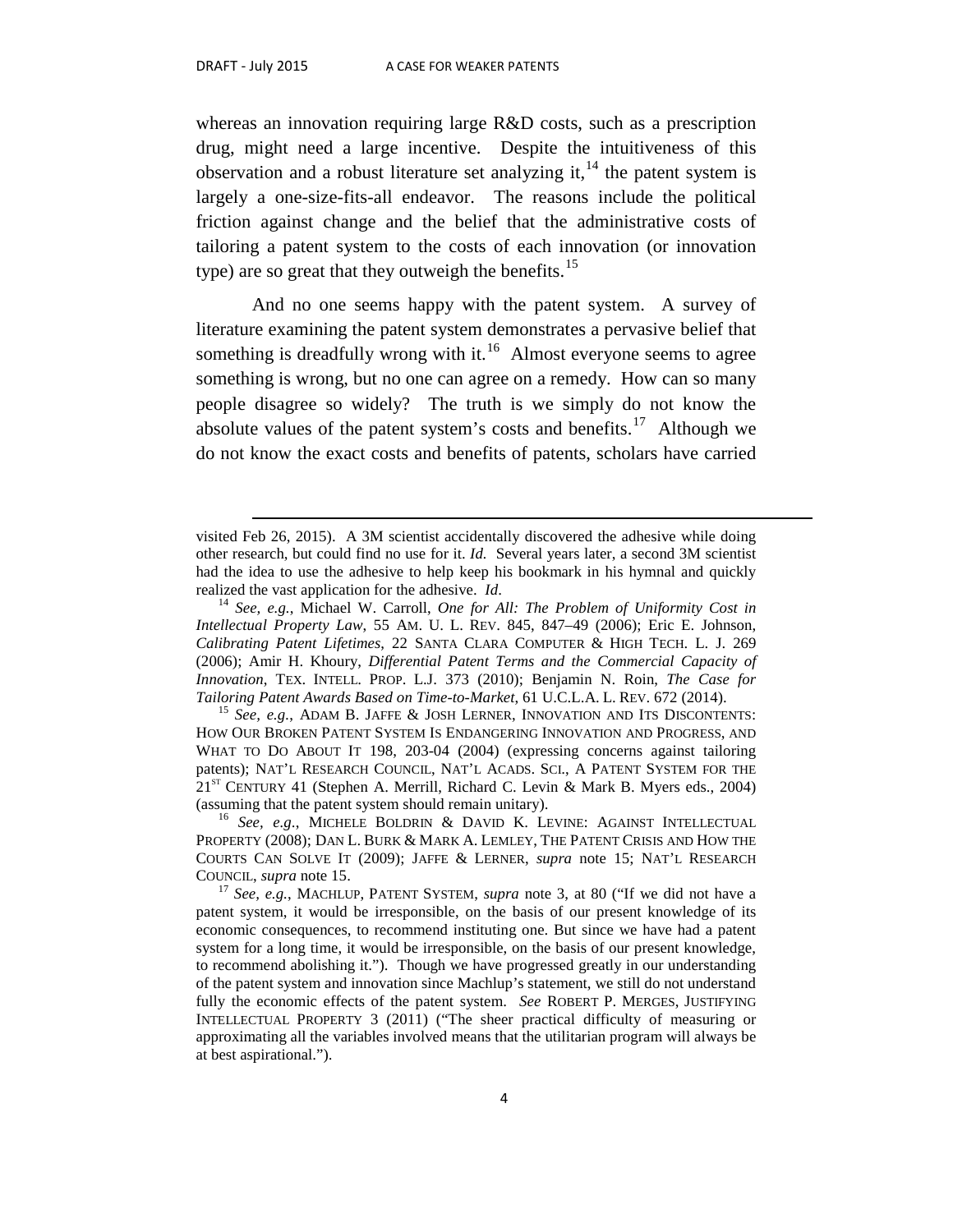on a long tradition of debating whether we should strengthen or weaken the patent system.<sup>[18](#page-6-0)</sup> Some even advocate abolishing the patent system.<sup>19</sup>

This Article contributes to the patent debate by observing that new and emerging technologies are radically altering the relative costs and benefits of the patent system. Although analysts cannot measure the patent system's numerous absolute costs and benefits, this Article demonstrates that new and emerging technologies are significantly reducing the research, development, and commercialization costs (collectively, "innovation costs") that are used by adherents to the incentive and prospect theories to justify the patent system's existence. All things being equal, if innovation costs have decreased, and will continue to decrease significantly, the relative need for the patent system has, and will continue to, decrease. Thus, this Article argues that patents should be weakened significantly—somewhere between 25% to 50%.

To back up this radical claim, we take an interdisciplinary approach out of appreciation for the fact that innovation spans many disciplines<sup>[20](#page-6-2)</sup>: two of the authors are scientists with extensive expertise in three-dimensional printing, and the remaining author is a law professor who is an expert on patent law. Together we offer the first thorough catalog of new and emerging technologies and their effects, both general and specific, on innovation costs and the patent system.<sup>[21](#page-6-3)</sup>

We are not alone in recognizing the profound affect new technologies are having on the intellectual property system.<sup>[22](#page-6-4)</sup> In his

<span id="page-6-0"></span> <sup>18</sup> *See, e.g.*, THE AMERICAN PATENT SYSTEM: HEARINGS BEFORE THE SUBCOMM. ON PATENTS, TRADEMARKS, AND COPYRIGHTS OF THE S. COMM. ON THE JUDICIARY, 84TH CONG. 116 (1955) (statement of Judge Learned Hand) ("[T]here are two schools, and the one school beats the air and says that without the patent system the whole of American industry would never have been developed…and the other says it is nothing but a beastly method... No one really knows. Each side is beating the air.").<br><sup>19</sup> BOLDRIN & LEVINE, *supra* note 16, at 243 (2008) (stating that "effectively

<span id="page-6-1"></span>abolishing intellectual property protection is the only socially responsible thing to do"); JAFFE & LERNER, *supra* note 15, at 35.

<span id="page-6-2"></span><sup>&</sup>lt;sup>20</sup> Jan Fagerberg, *Innovation: A Guide to the Literature*, *in* THE OXFORD HANDBOOK OF INNOVATION 3 (Jan Fagerberg et al. eds., 2005) ("[N]o single discipline deals with all aspects of innovation. Hence, to get a comprehensive overview, it is necessary to combine insights from several disciplines."). <sup>21</sup> Our analysis is thorough, but by nature of space constraints cannot be exhaustive.

<span id="page-6-3"></span>Our analysis invites additional research from patent experts, technology specialists, and empiricists, among others.<br><sup>22</sup> Various commentators have discussed how 3D printing will impact the law, but

<span id="page-6-4"></span>have not recommended significantly weakening patents. *See, e.g.*, Deven R. Desai, *The*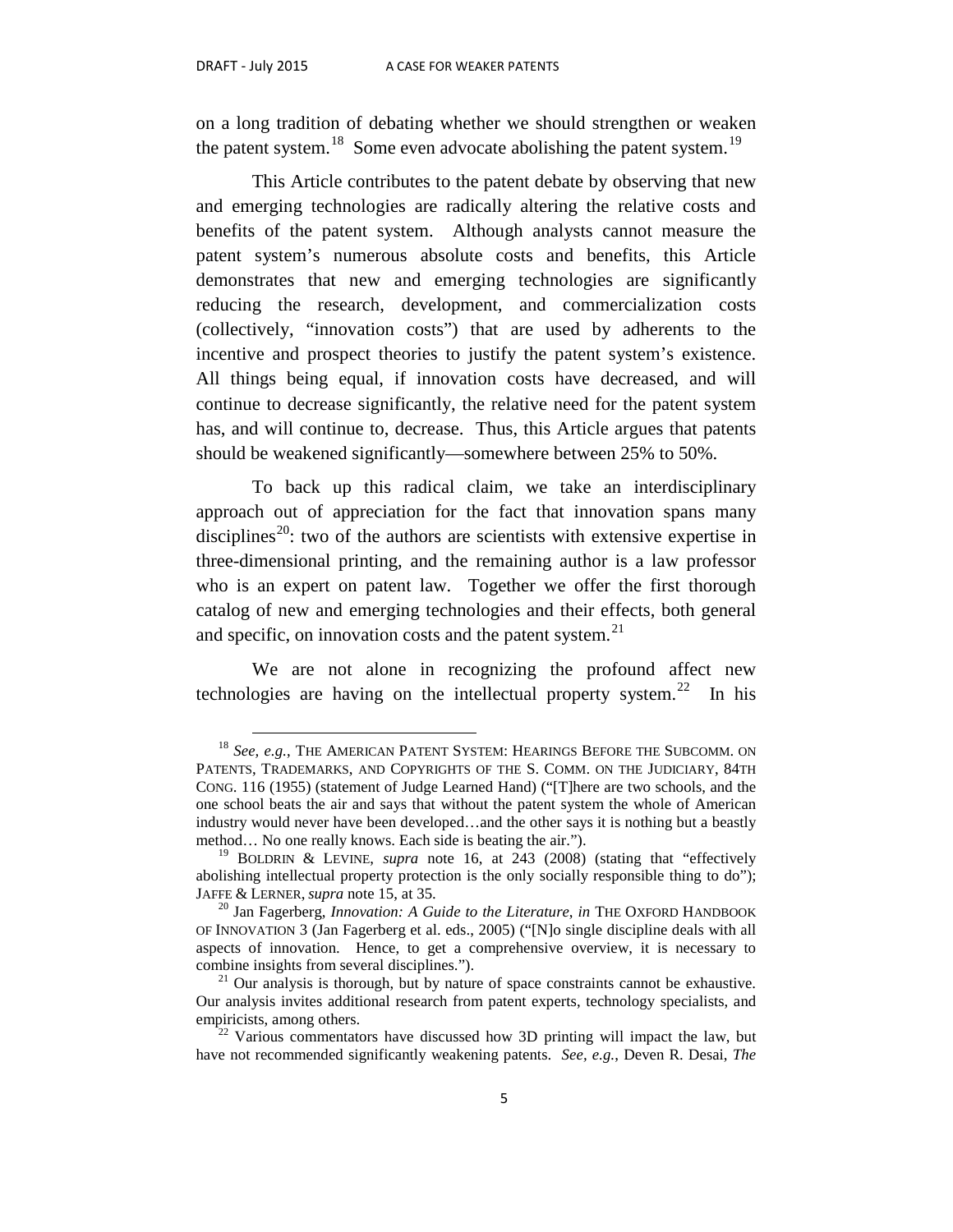$\overline{a}$ 

article *IP in a World Without Scarcity*, professor Mark Lemely looks into the future and sees a world "that promises to end scarcity as we know it for a variety of goods."<sup>[23](#page-7-0)</sup> The thrust of Professor Lemley's article is in line with ours—we agree that one day intellectual property protection will be the exception, not the rule. But unlike Professor Lemley, who focuses on that future and finds it "hard to [make] immediate policy prescriptions", we focus on the present and make detailed suggestions for this transitional period between the status quo and the end of scarcity.

In Part I, this Article introduces the new and emerging technologies, including the Internet,  $^{24}$  $^{24}$  $^{24}$  cloud computing, three-dimensional (3D) printing,  $25$  and synthetic biology, that will bring this radical change. Part II provides an overview of the innovation cycle, including the stages of basic research, inventing and prototyping, product development, marketing, and distribution. It also describes in detail how these new technologies are dramatically lowering the costs and risks of all stages in the innovation cycle.

Part III considers how lawmakers might adapt patent law to account for the new age of innovation and its lower costs of innovation. We explore both the magnitude of the change and the method by which that change should be accomplished. We recommend that lawmakers weaken patents by 25%-50%. Such a change would not only account for decreased costs of innovation, but also would be large enough for the change to be unequivocally felt and studied. To accomplish this reduction in patent strength we explore shortening the patent term, but realize this

*New Steam: On Digitization, Decentralization, and Disruption*, 65 HASTINGS L.J. 1469, 1472-73, 1475 (2014); Deven R. Desai & Gerard N. Magliocca, *Patents, Meet Napster: 3D Printing and the Digitzation of Things*, 102 GEO. L.J. 1691 (2014) (discussing the potential impacts of 3D printing on the future of patent, copyright, and trademark law); Nora Freeman Engstrom, *3-D Printing and Product Liability: Identifying the Obstacles*, 162 U. PA. L. REV. ONLINE 35 (2013) (discussing the possible impact of 3D printing on the future of products liability law); Lucas S. Osborn, *Intellectual Property's Digital Future*, *in* RESEARCH HANDBOOK ON DIGITAL TRANSFORMATIONS (F. Xavier Olleros & Majlinda Zhegu eds., forthcoming 2016); Lucas S. Osborn, *Regulating Three-Dimensional Printing: The Converging Worlds of Bits and Atoms*, 51 SAN DIEGO L. REV. 553, 582-92 (2014); Lucas S. Osborn, *Of PhDs, Pirates, and the Public: Three-*

<span id="page-7-0"></span>*Dimensional Printing Technology and the Arts*, 1 TEX. A&M L. REV. 811 (2014).<br><sup>23</sup> Mark A. Lemley, *IP in a World Without Scarcity*, \_\_ N.Y.U. L. REV. \_\_\_<br>(forthcoming 2015).

<span id="page-7-1"></span><sup>&</sup>lt;sup>24</sup> The Internet may not feel new, but the authors can easily remember trying to access it with dial-up modems.<br><sup>25</sup> Two of the authors are experts in 3D printing technology and have conducted

<span id="page-7-2"></span>countless experiments and built numerous products with 3D printers.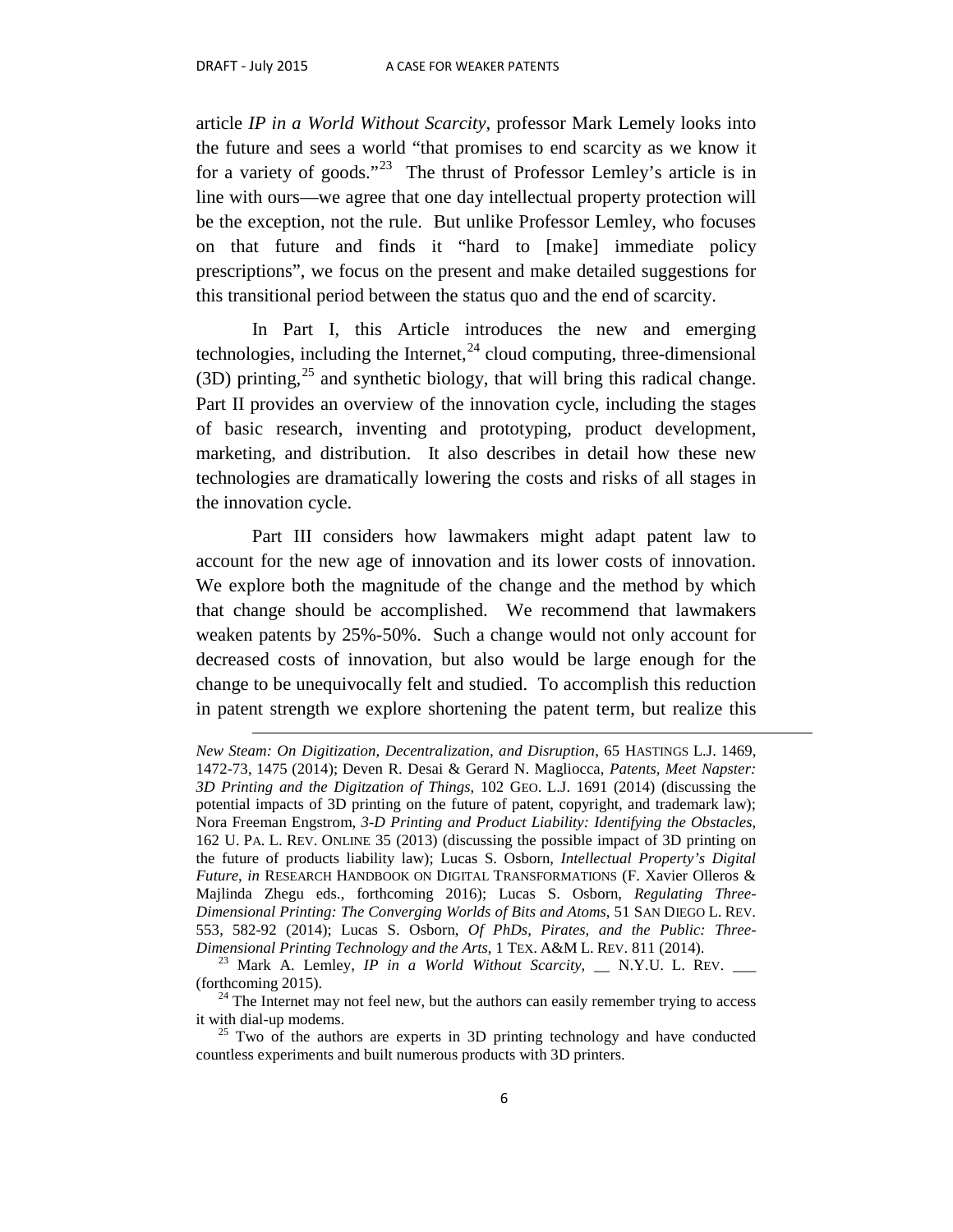would be politically difficult. Thus, we recommend dramatically raising patent maintenance (renewal) fees for the end portion of patents lives. Finally, we also explore doctrinal changes that could accomplish some of the same goals as raising maintenance fees, but consider them a secondbest option.

## I. KEY EMERGING TECHNOLOGIES

Though it is no longer "new," the Internet represents one of the key technologies driving change. Additionally, the ever-falling cost of computer power and memory represents a second key driver, producing smart phones with more power than the supercomputers of previous generations. At least three new technologies will combine with the Internet and fast, cheap computers to impact profoundly the innovation cycle for many goods.

#### *A. Three-Dimensional Printing*

3D printing, or additive manufacturing, essentially produces a part layer-by-layer. A computer-generated model of the part is sliced and converted into controls for the printer, similar to a computer converting a word document into computer code for a 2D printer. 3D printing requires energy, typically in the form of heat or light radiation, to effect a phase change in a print material one layer at a time.

3D printing technology has a short but rich history of rapid technological development, and the speed of development is increasing exponentially as key patents expire. Over a period of approximately 30 years 3D printing has been invented, developed by major corporations, and eventually brought to the average consumer. Following early research Charles Hull is credited with inventing 3D printing in  $1983$ <sup>[26](#page-8-0)</sup> He invented a stereolithography process and established the first commercial 3D printing company, 3D Systems.<sup>[27](#page-8-1)</sup> Following this, the 1980's were marked by massive amounts of research related to additive manufacturing.

The 1990's saw continued growth and development.<sup>[28](#page-8-2)</sup> Advances included the debut and commercialization of several 3D printing methods,

<span id="page-8-2"></span><span id="page-8-1"></span><span id="page-8-0"></span><sup>&</sup>lt;sup>26</sup> TERRY WOHLERS & TIM GORNET, 2014 WOHLERS REP. 27-28.<br><sup>27</sup> 30 Years of Innovation: The Journey of a Lifetime, 3D SYSTEMS, (Sep. 17, 2013, 12:09 AM), http://www.3dsystems.com/30-years-innovation. 28 WOHLERS & GORNET, *supra* note 26, at 1-3.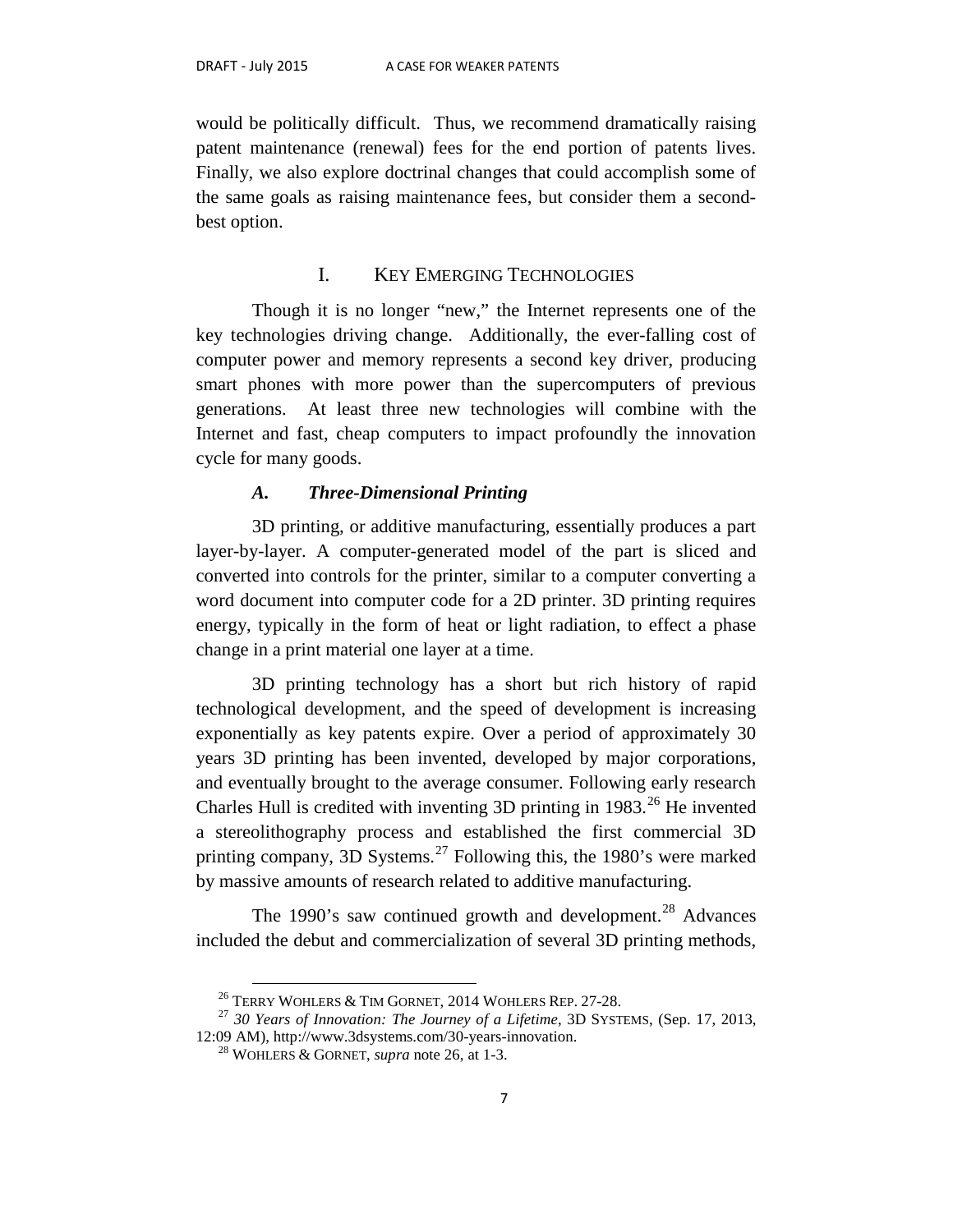including fused filament fabrication, selective laser sintering, and material jetting (discussed below). Many industries began using stereolithography, such as the custom biomedical implant industry<sup>[29](#page-9-0)</sup> and the jewelry industry.[30](#page-9-1) Due to printing costs the technology was limited to large corporations and specialized industries. In the 2000's the technology continued to advance. Since 2010, 3D printing milestones include a printed car,  $31$  aircraft,  $32$  and liver tissue and artificial tissue containing blood vessels.<sup>33</sup>

Fused filament fabrication promised to be inexpensive enough for average consumers to use. As key patents covering it were about to expire, the pace of progress for this technology quickened dramatically. In 2005, the University of Bath launched the open-source RepRap project with the goal of developing an open-source fused filament fabricator that is also a self-replicating rapid-prototyper.<sup>[34](#page-9-5)</sup> In 2007 the project's first iteration, the Darwin, was released, spawning a marked change in development of 3D printing technology. The RepRap development community is made of hundreds of developers all over the world sharing designs.

In 2009, a key patent<sup>[35](#page-9-6)</sup> covering the basics of fused filament fabrication expired, opening doors for many small and medium enterprises to develop and sell their own 3D printers. The result was that "everything

<span id="page-9-0"></span> $29$  Rapid, Customized Bone Prosthesis, U.S. Patent No. 5,370,692 (filed Aug. 14, 1992). <sup>30</sup> WOHLERS & GORNET, *supra* note 26, at 2. <sup>31</sup> Darren Quick, *The Urbee Hybrid: The World's First 3D Printed Car*, GIZMAG

<span id="page-9-2"></span><span id="page-9-1"></span><sup>(</sup>Nov. 2, 2010), http://www.gizmag.com/urbee-3d-printed-car/16795/. 32 Clay Dillow, *UK Engineers Print and Fly the World's First Working 3-D Printed* 

<span id="page-9-3"></span>*Aircraft*, POPULAR SCIENCE (Jul. 28, 2011, 12:44 PM), http://www.popsci.com/technology/article/2011-07/uk-engineers-print-and-fly-worldsfirst-working-3-d-printed-aircraft. <sup>33</sup> David B. Kolesky et al., *3D Bioprinting of Vascularized, Heterogeneous Cell-*

<span id="page-9-4"></span>*Laden Tissue Constructs*, 26 ADVANCED MATERIALS 3124 (2014); Andy Coghlan, *3D Printer Makes Tiniest Human Liver Ever*, NEWSCIENTIST (Apr. 23, 2013, 5:10 PM), http://www.newscientist.com/article/dn23419-3d-printer-makes-tiniest-human-liverever.html#.U4eQePldXPg; Susan Young Rojahn, *Artificial Organs May Finally Get a Blood Supply*, MIT TECH. REV. (Mar. 6, 2014), http://www.technologyreview.com/news/525161/artificial-organs-may-finally-get-ablood-supply/.

<span id="page-9-5"></span><sup>34</sup> Rhys Jones et al., *RepRapThe Replicating Rapid Prototyper*, 29 ROBOTICA 177, 177-78 (2011).<br> $35$  Apparatus and Method for Creating Three-Dimensional Objects, U.S. Patent No.

<span id="page-9-6"></span><sup>5,121,329 (</sup>filed Oct. 30, 1989).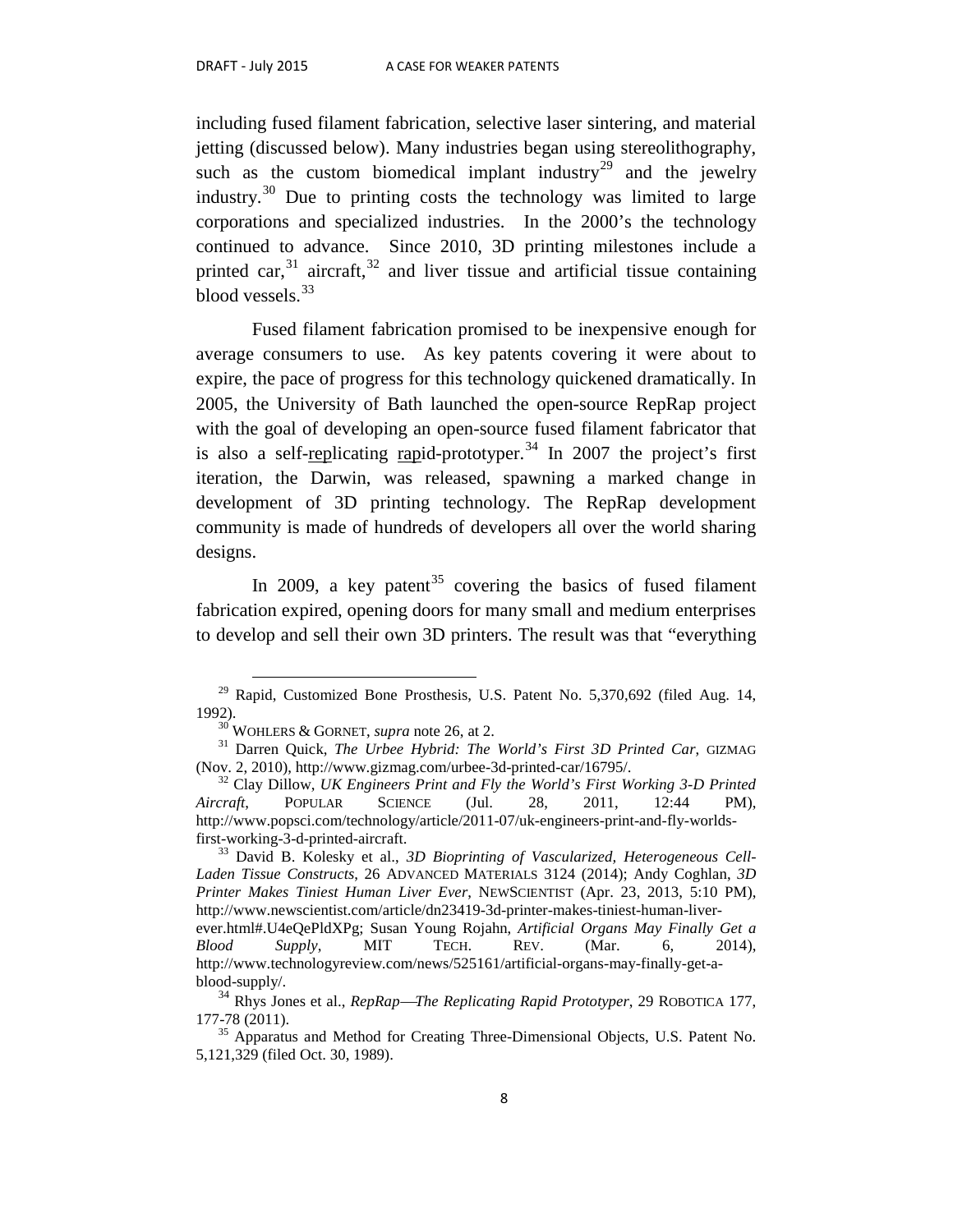exploded"<sup>[36](#page-10-0)</sup> and now hundreds of small businesses operating in communities like Makexyz and larger companies (such as Shapeways, Ponoko, i.Materialise) are bringing 3D printing to the average consumer by offering 3D printing services online and selling inexpensive 3D printers directly to consumers.<sup>[37](#page-10-1)</sup>

Intriguingly, many of the early patents that cover basic 3D printing technology, including laser sintering (described below), have or will soon expire.<sup>[38](#page-10-2)</sup> These expirations bring this technology into the public domain, allowing many small and medium enterprises to use this technology to develop their own printers and to further develop this technology.<sup>[39](#page-10-3)</sup> Overall these expirations will likely encourage significant open, low-cost innovation by increasing competition among manufacturers.

To allow the reader to understand the variety of 3D printing methods and materials available, we describe several key methods. For instance, laser-based additive manufacturing uses a laser to selectively melt, sinter, or clad metals, ceramics, or polymers.<sup>[40](#page-10-4)</sup> Laser sintering is often accompanied by subsequent heat and/or pressure treatments to homogenize the material and remove any inherent porosity. Laser cladding deposits material onto a substrate, either to add a coating or to build a new part.[41](#page-10-5) Cladding can also repair defective or damaged parts. Parts produced via laser-based additive manufacturing typically have excellent dimensional control. But the use of hot lasers slows the build speed, and the requisite specialized gaseous atmospheres increase the price.

Fused filament fabrication (or fused deposition modeling) extrudes polymeric materials through a hot nozzle onto a stage in a laminar fashion.[42](#page-10-6) This method can print in a wide range of thermoplastic

<span id="page-10-0"></span> <sup>36</sup> Christopher Mims, *3D Printing Will Explode in 2014, Thanks to the Expiration of Key Patents*, QUARTZ (Jul. 21, 2013), http://qz.com/106483/3d-printing-will-explode-in-2014-thanks-to-the-expiration-of-key-patents. <sup>37</sup> WOHLERS & GORNET, *supra* note 26, at 13-14 <sup>38</sup> John Hornick & Dan Roland, *Many 3D Printing Patents Are Expiring Soon*, 3DP

<span id="page-10-2"></span><span id="page-10-1"></span>INDUSTRY (Dec 29, 2013), http://3dprintingindustry.com/2013/12/29/many-3d-printingpatents-expiring-soon-heres-round-overview/ (listing expiring patents).

<span id="page-10-4"></span><span id="page-10-3"></span><sup>&</sup>lt;sup>39</sup> *See, e.g.*, Mims, *supra* note 36.<br><sup>40</sup> Edson Costa Santos et al., *Rapid Manufacturing of Metal Components by Laser Forming*, 46 INT'L J. MACHINE TOOLS & MANUFACTURING 1459 (2006).

<span id="page-10-5"></span><sup>&</sup>lt;sup>41</sup> M.W. Khaing et al., *Direct Metal Laser Sintering for Rapid Tooling: Processing and Characterisation of EOS Parts*, 113 J. MATERIALS PROCESSING TECH. 269 (2001).

<span id="page-10-6"></span><sup>&</sup>lt;sup>42</sup> D.T. Pham & R.S. Gault, *A Comparison of Rapid Prototyping Technologies*, 38 INT'L J. MACHINE TOOLS & MANUFACTURING 1257, 1269 (1998).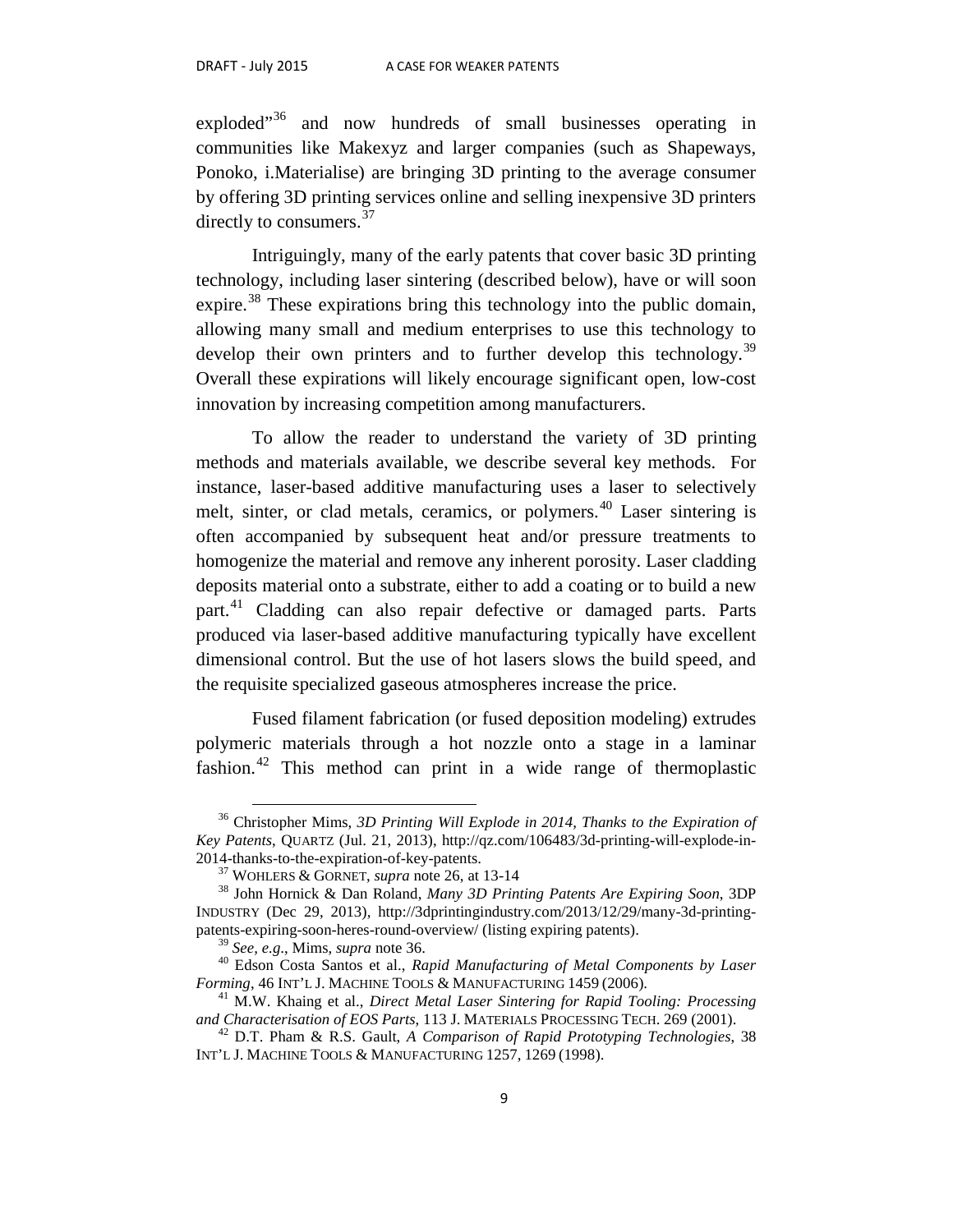polymers, including polycarbonate (PC), polylactic acid (PLA), acrylonitrile butadiene styrene (ABS), high density polyethylene (HDPE), recycled plastics, and even some polymer-based composites, though print resolution varies.<sup>[43](#page-11-0)</sup> Fused filament fabricators make up for poorer resolution with phenomenally fast print speeds and low prices that have made them practical to utilize in offices, schools, and homes.

Researchers have extending the process of welding to 3D printing.[44](#page-11-1) 3D printing by welding is very similar to fused filament fabrication, but rather than extruding polymeric filament through a hot nozzle, metal filament is melted via an electric arc that forms between the welding gun and a metallic print substrate. The use of shield gas, such as argon with aluminum welding, is necessary during printing to prevent the formation of detrimental oxide layers. Gas metal arc welding,  $45$  gas tungsten arc welding, electron beam melting,  $46$  electron beam freeform fabrication, and micro-welding<sup>[47](#page-11-4)</sup> are all weld-based additive manufacturing techniques commonly utilized. The weld-based additive manufacturing techniques are typically inexpensive and produce metallic parts without porosity and good interlayer adhesion. Safety considerations require protection against exposure to the ultraviolet radiation emitted by the welding arc, electrical current of the arc, and high temperatures of the molten metal.

Stereolithography, the first commercialized form of 3D printing, utilizes ultraviolet light to cure portions of a photopolymer vat one layer at a time.<sup>[48](#page-11-5)</sup> While 3D printing via stereolithography is generally a slow and expensive process, the parts produced by this method exhibit excellent

<span id="page-11-0"></span> $^{43}$  *Id.* at 1270. In this context, if each layer is relatively thick, the resolution will be poor, much like bigger pixels on a computer screen result in poor 2D resolution.

<span id="page-11-1"></span><sup>&</sup>lt;sup>44</sup> Yu Ming Zhang et al., *Automated System for Welding-Based Rapid Prototyping*, 12<br>MECHATRONICS 37 (2002).

<span id="page-11-2"></span><sup>&</sup>lt;sup>45</sup> Huihui Zhao et al., *A 3D Dynamic Analysis of Thermal Behavior During Single-Pass Multi-Layer Weld-Based Rapid Prototyping*, 211 J. MATERIALS PROCESSING TECH. 488 (2011). <sup>46</sup> Santos, *supra* note 40. <sup>47</sup> M. Katou et al., *Freeform Fabrication of Titanium Metal and Intermetallic Alloys* 

<span id="page-11-5"></span><span id="page-11-4"></span><span id="page-11-3"></span>*by Three-Dimensional Micro Welding*, 28 MATERIALS & DESIGN 2093 (2007); Toshihide Horii et al., *Freeform Fabrication of Superalloy Objects by 3D Micro Welding*, 30

 $48$  Pham & Gault, *supra* note 42, at 1259.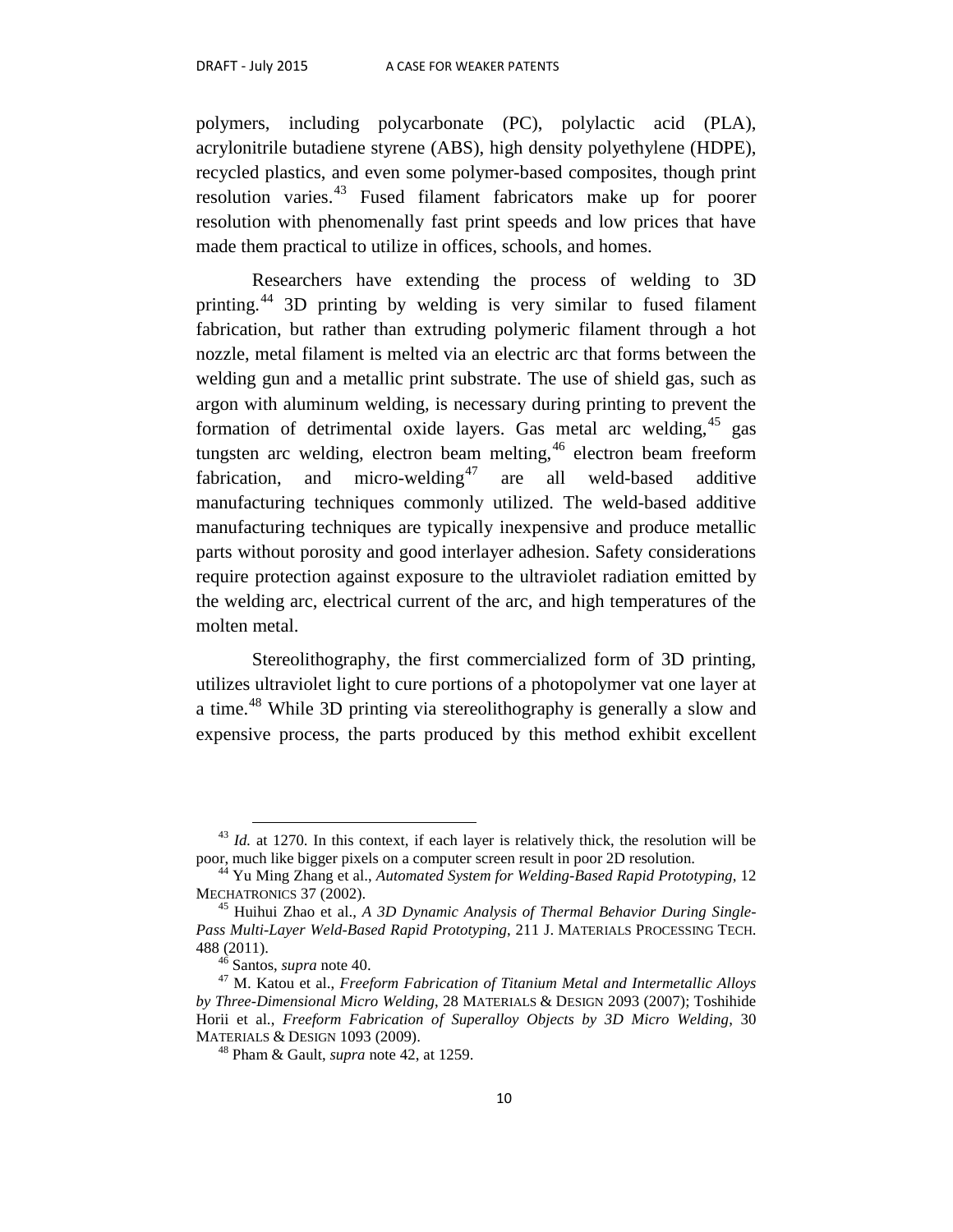resolution and dimensional control. Famously, Align Technology for sues stereolithography to make Invisalign clear dental braces.<sup>[49](#page-12-0)</sup>

Material jetting directly deposits droplets of material onto a printing substrate, similar to inkjet printing.<sup>[50](#page-12-1)</sup> Alternatively, droplets of glues or other fixatives are deposited onto a bed of particles, and, in some cases, the glues or fixatives are removed via subsequent chemical or heat treatments. Research has begun extending this technology to the printing of biological tissue.<sup>[51](#page-12-2)</sup> This method of 3D printing can be expensive and limited in regard to mechanical integrity but also provides exceptional resolution and dimensional control.

Shape deposition manufacturing is a hybrid form of 3D printing that applies additive and subtractive manufacturing techniques to produce high-quality parts.<sup>[52](#page-12-3)</sup> This process is time consuming and expensive as both printing and milling processes are required, but it produces parts with excellent resolution. While still in the research phase, this technology could likely be implemented by large corporations with success.

#### *B. Biological Manufacturing (Synthetic Biology)*

The end goal of synthetic biology is to produce chemicals atomby-atom. Rather than using generic one-size-fits-all medicines, one day it may be possible to go to the doctor for an ailment, harvest your body's own stem cells, and have medicines and therapies built specifically for you. Rather than using huge tracts of land to grow biomass for the production of biofuels, re-wired molecules could be built in a lab to produce fuel for much less. We might even be able to engineer molecules to solve some of our toughest issues such cleaning up hazardous waste and cleaning inside active systems and pipes. This could all be made possible

<span id="page-12-0"></span><sup>&</sup>lt;sup>49</sup> Press Release, Align Tech., Inc., Align Technology is Awarded for Excellence in Medical Design and Manufacturing (Mar. 12, 2002), *available at* http://files.shareholder.com/downloads/ALGN/3391551229x0x45196/fbfb5ca3-db23-

<span id="page-12-1"></span><sup>4</sup>db1-a90e-804a548ea1d1/ALGN\_News\_2002\_3\_12\_Financial\_Releases.pdf. <sup>50</sup> Kaufui V. Wong & Aldo Hernandez, *A Review of Additive Manufacturing*, 2012

<span id="page-12-2"></span><sup>&</sup>lt;sup>51</sup> Vladimir Mironov et al., *Organ Printing: Computer-Aided Jet-Based 3D Tissue Engineering*, 21 TRENDS BIOTECHNOLOGY 157 (2003).

<span id="page-12-3"></span><sup>&</sup>lt;sup>52</sup> Sreenathbabu Akula & K.P. Karunakaran, *Hybrid Adaptive Layer Manufacturing: An Intelligent Art of Direct Metal Rapid Tooling Process*, 22 ROBOTICS & COMPUTER-INTEGRATED MANUFACTURING 113 (2006); Yong-Ak Song et al., *3D Welding and Milling: Part I-A Direct Approach for Freeform Fabrication of Metallic Prototypes*, 45 INT'L J. MACHINE TOOLS & MANUFACTURING 1057 (2005).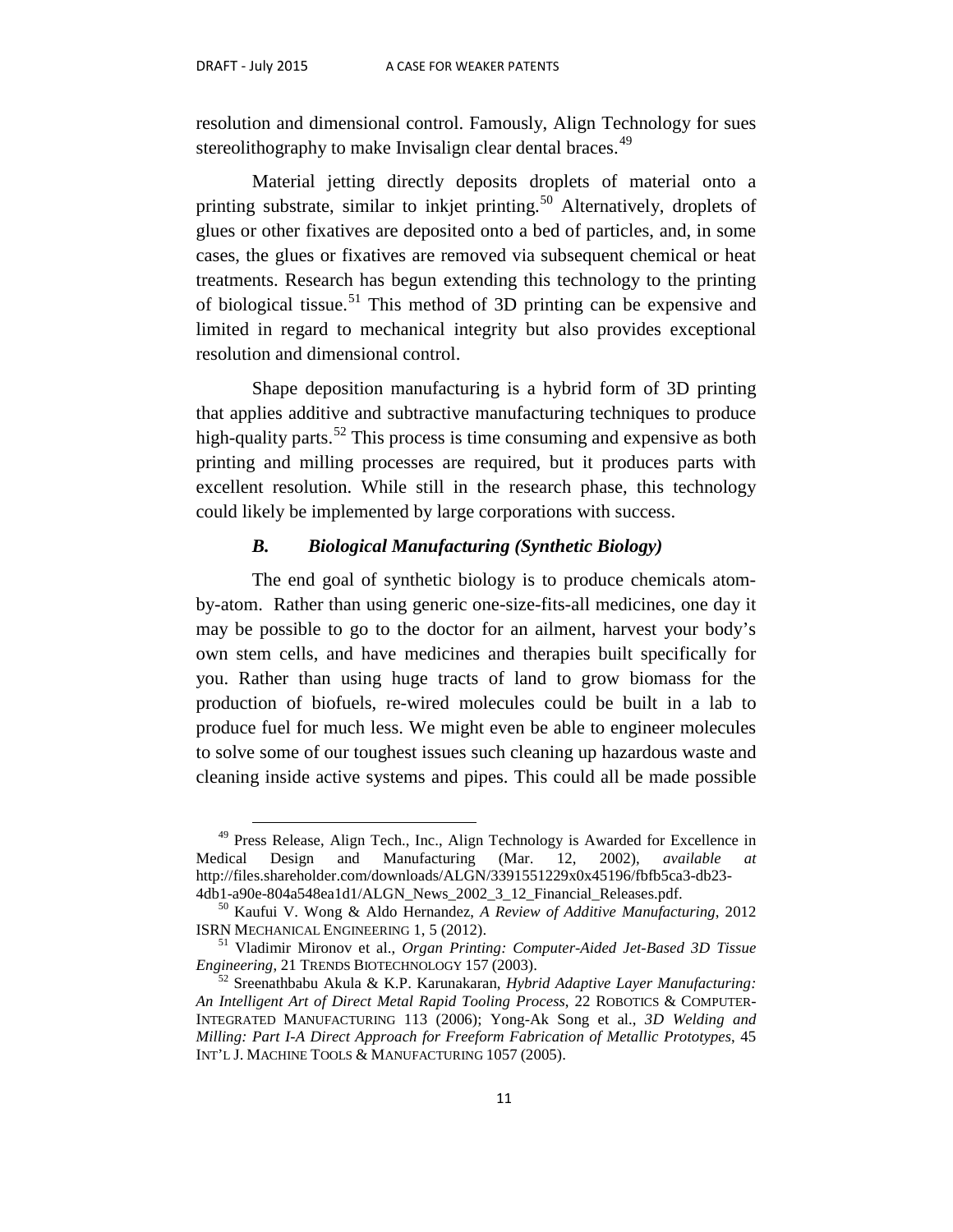through the use of synthetic biology. Synthetic biology uses the building blocks of life at the sub-DNA level to re-design life as we know it, producing organisms with new abilities and functions.

Synthetic biology research has already led to some significant breakthroughs. For instance *E. coli*, the bacterium responsible for many unfortunate gastrointestinal issues, has been re-wired by scientists to target and destroy colon infection and cancer.<sup>[53](#page-13-0)</sup> Building microbials and chemicals from basic building blocks allow researchers to produce synthetic anti-malarial medicines in a cost-effective manner.<sup>[54](#page-13-1)</sup> The efficient production of biofuels from biomass is yet another promising result of synthetic biology research.<sup>[55](#page-13-2)</sup>

The ability to 3D print synthetic biology could make it even easier to develop synthetic organisms and to bring them to commercial production. In synthetic biology it can be very difficult situate all of the nuts and cogs of life into the correct position with the requisite accuracy and resolution. Using a new 3D printing technique known as microcontact printing could simplify this process. Microcontact printing utilizes a polymeric stamp that is coated with the molecules of interest (proteins, antibodies, DNA, etc.).<sup>[56](#page-13-3)</sup> This stamp is pressed against a clean substrate to apply a monolayer of molecules. Researchers have already demonstrated 3D printing arrays of protein and DNA molecules using this new method.<sup>[57](#page-13-4)</sup> Utilizing the computer programs and databases related to synthetic biology that are currently under development,<sup>[58](#page-13-5)</sup> it may not be long until researchers have the ability to design a molecule on a computer and directly 3D print it.

 <sup>53</sup> Warren C. Ruder et al., *Synthetic Biology Moving to the Clinic*, 333 SCIENCE <sup>1248</sup>

<span id="page-13-1"></span><span id="page-13-0"></span><sup>(2011).</sup> <sup>54</sup> Jay D. Keasling, *Synthetic Biology for Synthetic Chemistry*, 3 ACS CHEMICAL

<sup>&</sup>lt;sup>55</sup> Ahmad S. Khalil & James J. Collins, *Synthetic Biology: Applications Come of Age*,

<span id="page-13-3"></span><span id="page-13-2"></span><sup>11</sup> NATURE REVIEWS GENETICS 367 (2010). <sup>56</sup> Sebastian A. Lange et al., *Microcontact Printing of DNA Molecules*, 76

<span id="page-13-4"></span><sup>&</sup>lt;sup>57</sup> *Id.*; J.P. Renault et al., *Fabricating Arrays of Single Protein Molecules on Glass Using Microcontact Printing*, 107 J. PHYSICAL CHEMISTRY B 703 (2003). <sup>58</sup> Priscilla E.M. Purnick & Ron Weiss, *The Second Wave of Synthetic Biology: From* 

<span id="page-13-5"></span>*Modules to Systems*, 10 NATURE REVIEWS MOLECULAR CELL BIOLOGY 410 (2009).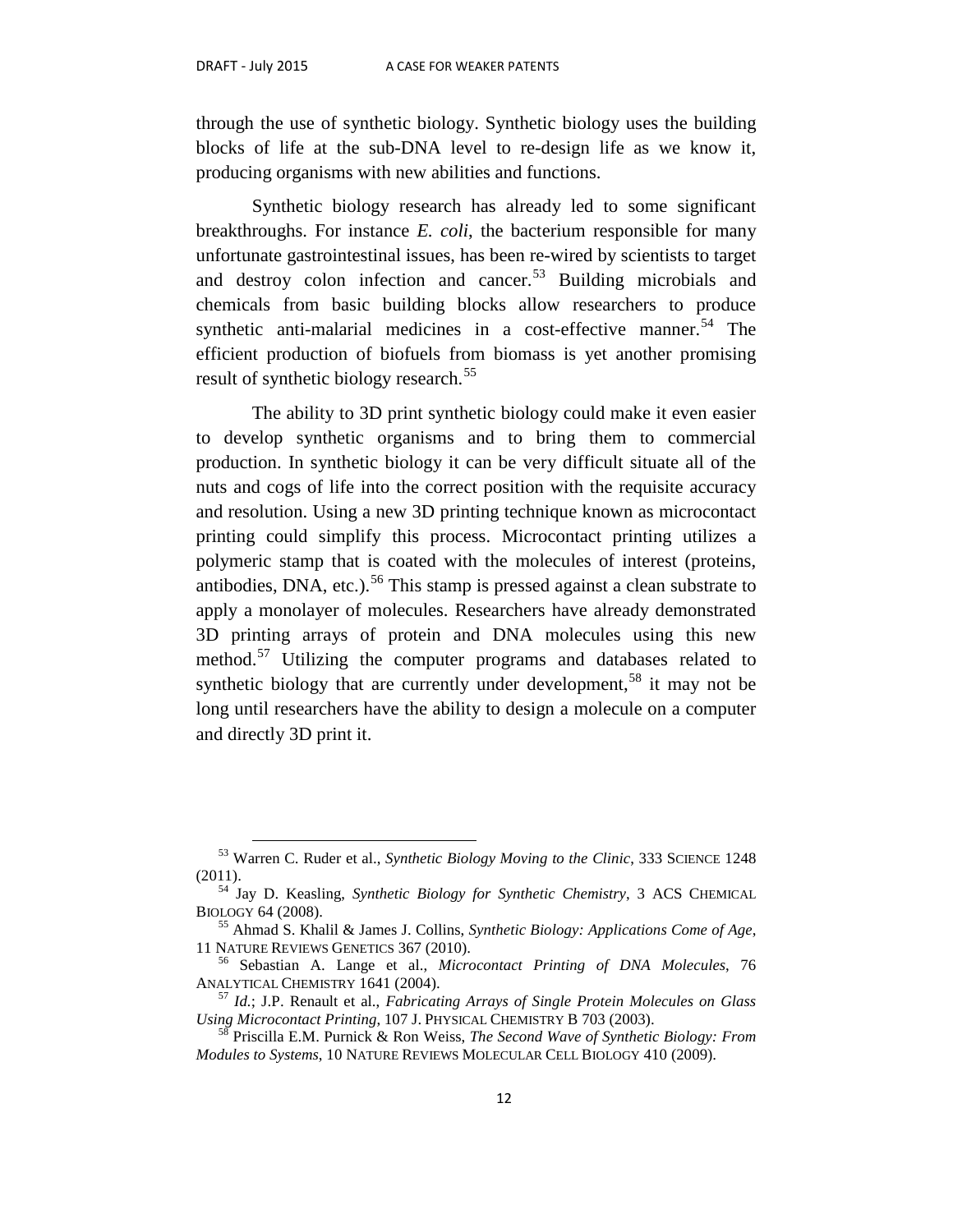#### *C. Cloud Computing*

Another disruptive technology, cloud computing, is changing the landscape of computing at both the personal and commercial level.<sup>[59](#page-14-0)</sup> The average person interfaces with programs that use cloud computing in some form or fashion on a daily basis. For instance, Google's email service Gmail, Google documents, Facebook, and Twitter all used cloud-based technology.<sup>[60](#page-14-1)</sup> Cloud computing is experiencing a huge increase in research, development, and utilization in recent years as many entrepreneurs and small businesses utilize the services made available by cloud computing. $61$ 

Cloud computing is a centralized form of computing in which the average user employs the Internet to accesses programs, files, and services stored on servers at an external, fixed location.<sup>[62](#page-14-3)</sup> It can turn computing and software into a pay-as-you-use utility.<sup>[63](#page-14-4)</sup> It allows users to access information, programs, and computing power from any web-capable device in any location that has access to the Internet. For instance, a researcher on vacation can remotely access the expensive computational programs and computational power she needs for research.<sup>[64](#page-14-5)</sup>

Many entrepreneurs and small businesses have begun utilizing cloud computing as a means to reduce their start-up costs.<sup>[65](#page-14-6)</sup> For their first

<span id="page-14-0"></span> <sup>59</sup> *See* Greg Satell, *Why The Cloud Just Might Be The Most Disruptive Technology Ever*, FORBES (Jan. 5, 2014, 11:50 PM), http://www.forbes.com/sites/gregsatell/2014/01/05/why-the-cloud-just-might-be-the-

<span id="page-14-1"></span>most-disruptive-technology-ever. <sup>60</sup> Nicholas A. Ogunde & Jörn Mehnen, *Factors Affecting Cloud Technology Adoption: Potential User's Perspective*, *in* CLOUD MANUFACTURING: DISTRIBUTED COMPUTING TECHNOLOGIES FOR GLOBAL AND SUSTAINABLE MANUFACTURING 77, 78 (Weidong Li & Jörn Mehnen, eds., 2013); Sean Marston et al., *Cloud Computing – The Business Perspective*, 51 DECISION SUPPORT SYSTEMS 176, 178 (2011).<br><sup>61</sup> Ogunde, *supra* note 60, at 78; Rajkumar Buyya et al., *Cloud Computing and* 

<span id="page-14-2"></span>*Emerging IT Platforms: Vision, Hype, and Reality for Delivering Computing as the 5th Utility, 25 FUTURE GENERATION COMPUTER SYSTEMS 599, 602 (2009).* 

<span id="page-14-6"></span><span id="page-14-5"></span><span id="page-14-4"></span><span id="page-14-3"></span><sup>&</sup>lt;sup>62</sup> Buyya, *supra* note 61, at 599; Ogunde, *supra* note 60, at 79.<br>
<sup>63</sup> Buyya, *supra* note 61, at 599.<br>
<sup>64</sup> See Marston, *supra* note 60, at 178; Ogunde, *supra* note 60, at 81.<br>
<sup>65</sup> Joe McKendrick, *How Cloud Compu* FORBES (Nov. 1, 2011, 6:00 AM), http://www.forbes.com/sites/joemckendrick/2011/11/01/cloud-computing-is-fuel-for-thenext-entrepreneurial-boom/; *Silver Linings: Banks Big and Small Are Embracing Cloud Computing*, ECONOMIST, Jul. 20, 2013, *available at* http://www.economist.com/news/finance-and-economics/21582013-banks-big-and-small-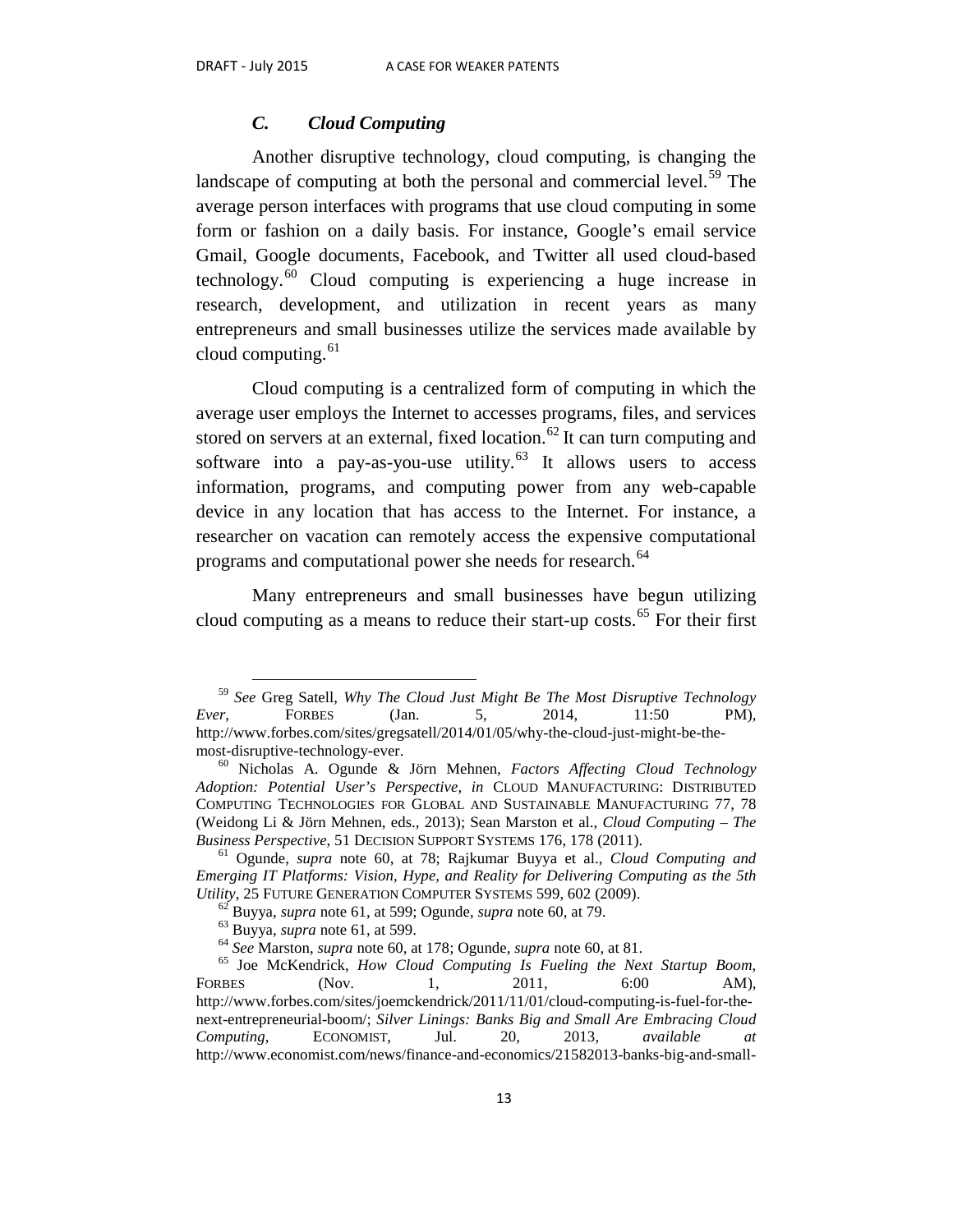three years, most businesses can save nearly 30% in IT-related expenditures by utilizing cloud-based services rather than installing their own server and information technology infrastructure.<sup>[66](#page-15-0)</sup> During their first three years businesses can also readily expand or contract their cloud services to meet their growing or shrinking business, reducing risk. $67$ Cloud-based services also grant new businesses access to supercomputers and other high-performance computing technologies. These factors help reduce barriers to entry and encourage business growth at a time that businesses are most vulnerable.

Cloud computing is significantly affecting manufacturing. The combination of concepts from cloud computing and manufacturing has led to a new concept known as cloud manufacturing. Cloud manufacturing treats the manufacturing cycle as a service or utility rendered to the customer rather than a production-based system.<sup>[68](#page-15-2)</sup> Services include design of a part or a system, part production, experimentation within a system, and simulation and modeling, just to name a few.<sup>[69](#page-15-3)</sup> Although this is a new concept, further development may also lead to drastically reduced costs for start-up manufacturing companies or any company that sells manufactured goods.

# II. HOW NEW TECHNOLOGY LOWERS THE COSTS AND RISKS OF **INNOVATION**

The innovation<sup>[70](#page-15-4)</sup> cycle can be described as involving the following stages: 1) basic research, 2) invention & prototyping, 3) product<sup>[71](#page-15-5)</sup>

 $\overline{a}$ 

are-embracing-cloud-computing-silver-<br>linings?zid=291&ah=906e69ad01d2ee51960100b7fa502595.

<span id="page-15-1"></span><span id="page-15-0"></span><sup>&</sup>lt;sup>66</sup> McKendrick, *supra* note 65.<br><sup>67</sup> Cade Metz, *Why Some Startups Say the Cloud Is a Waste of Money*, WIRED (Aug.<br>15, 2013, 6:30 AM), http://www.wired.com/2013/08/memsql-and-amazon/.

<span id="page-15-2"></span><sup>&</sup>lt;sup>68</sup> Xun Xu, *From Cloud Computing to Cloud Manufacturing*, 28 ROBOTICS & COMPUTER-INTEGRATED MANUFACTURING 75, 79 (2012).

<span id="page-15-3"></span><sup>&</sup>lt;sup>69</sup> Lin Zhang et al., *Cloud Manufacturing: A New Manufacturing Paradigm*, 8 ENTERPRISE INFO. SYSTEMS 167, 174 (2014).

<span id="page-15-5"></span><span id="page-15-4"></span> $\frac{70}{10}$  Much of the economic and business literature uses terms such as "technological" advance" to refer to what the law literature calls "innovation;" it also uses the term "innovation" to refer to what the law literature calls "commercialization." *See* W. Rupert Maclaurin, *The Sequence from Invention to Innovation and its Relation to Economic* 

 $G<sup>71</sup>$  We use "product" for convenience; a service is also included.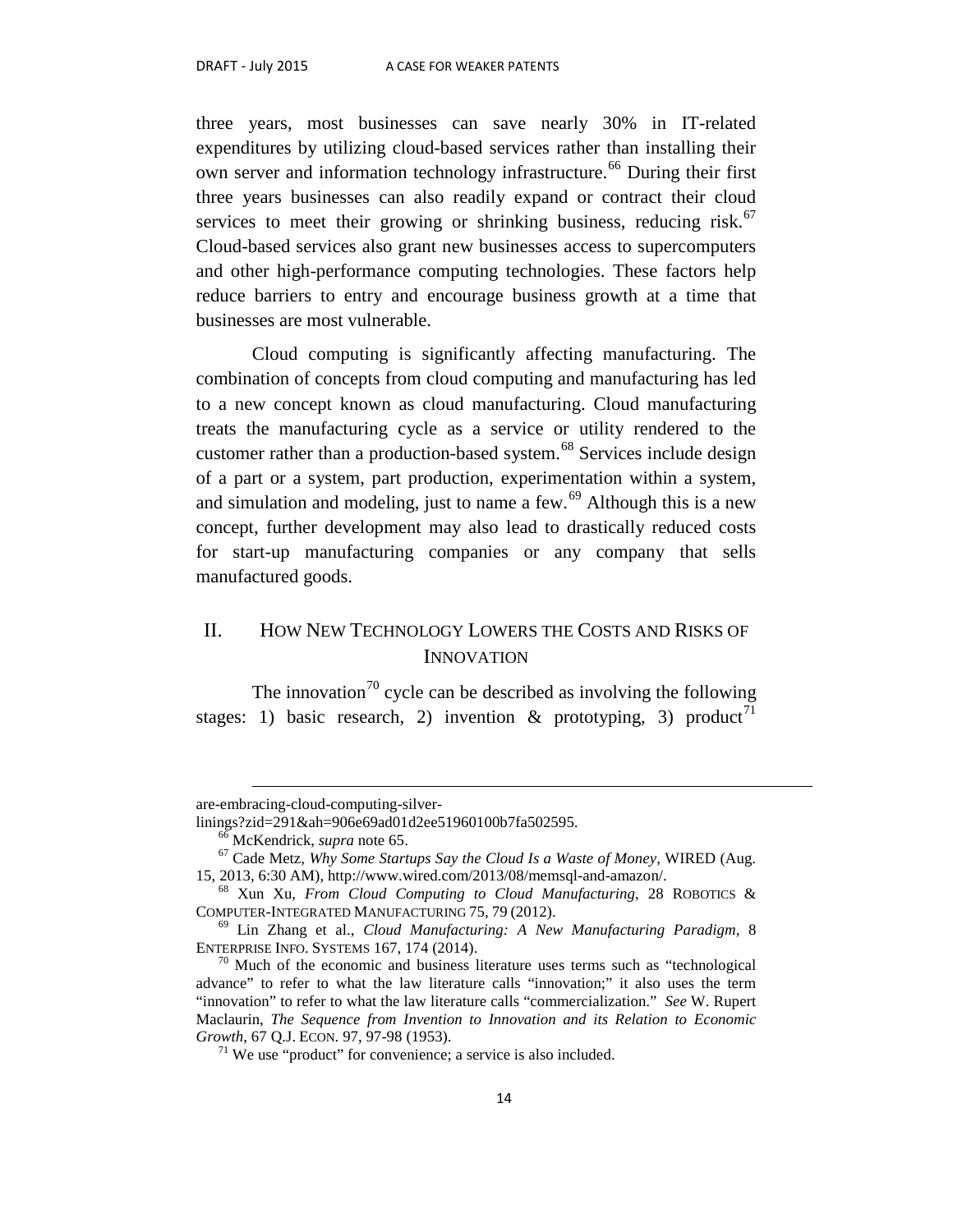development, 4) obtaining funding, and 5) marketing  $\&$  distribution.<sup>72</sup> Of course, the innovation cycle is not purely linear; there are many feedback loops among the stages.<sup>[73](#page-16-1)</sup> Although there can be many additional stages or sub-stages, this simplified model is sufficient to analyze recent and emerging technologies' effects on the costs and risks of innovation.<sup>[74](#page-16-2)</sup>

After giving an overview of each innovation stage, this Part will demonstrate how technology has and will continue to dramatically lower the costs of each stage. To give force to our assertion, and given the authors' expertise, this Part provides robust discussion of the cost savings from 3D printing. The Part also provides examples of other cost-saving technologies; although space constraints require that we do not fully elaborate on each example.

#### *A. Basic Research*

Basic research includes academic and private research, and it produces knowledge that can be applied in many innovations. Familiar examples include Einstein's theory of relativity and the mass-energy equivalence  $(E=mc^2)$  or Faraday's contributions to electromagnetism. Although basic research is an important component of innovation, it rarely leads *directly* to immediate technological change.<sup>[75](#page-16-3)</sup> Rather, it adds to the

<span id="page-16-0"></span> <sup>72</sup> Support for our stages can be found in numerous sources. *See, e.g.*, RESEARCH IN INDUSTRY: ITS ORGANIZATION AND MANAGEMENT 4 fig.1 (C.C. Furnas ed., 1948) (listing fundamental research, applied research, development, and production); Maclaurin, *supra*  note 70, at 98 (listing the stages of technological advance as developing pure science, inventing innovating, financing innovation, and accepting innovation); Atul Nerkar & Scott Shane, *Determinants of Invention Commercialization: An Empirical Examination of Academically Sourced Inventions*, 28 STRATEGIC MGMT. J. 1155, 1156 (2007) ("The introduction of a new product or service to the marketplace is a process that begins with an invention, proceeds with the development of the invention, and results in the introduction of a new product, process or service to the marketplace.") (internal quotation marks omitted); Sichelman, *supra* note 8, at 349-53.<br><sup>73</sup> *See, e.g.*, Stephen J. Kline, *Innovation is Not a Linear Process*, 28 RES. MGMT. 36,

<span id="page-16-1"></span><sup>36-41 (1985) (</sup>discussing feedback links that form a linked-chain model for innovation). <sup>74</sup> *See* Margherita Balconi et al., *In Defence of the Linear Model: An Essay*, 39 RES.

<span id="page-16-2"></span>POL'Y 1, 9-10 (2010) (arguing that the linear model, properly understood, is a useful analytical tool). <sup>75</sup> Edwin Mansfield, *Academic Research and Industrial Innovation*, 20 RES. POL'Y 1,

<span id="page-16-3"></span><sup>11 (1991) (</sup>finding that only about 10% of the new products and processes studied "could not have been developed (without substantial delays) without recent academic research"); Maclaurin, *supra* note 70, at 99 ("Pure science rarely leads *directly* to patentable invention or to immediate technological change.").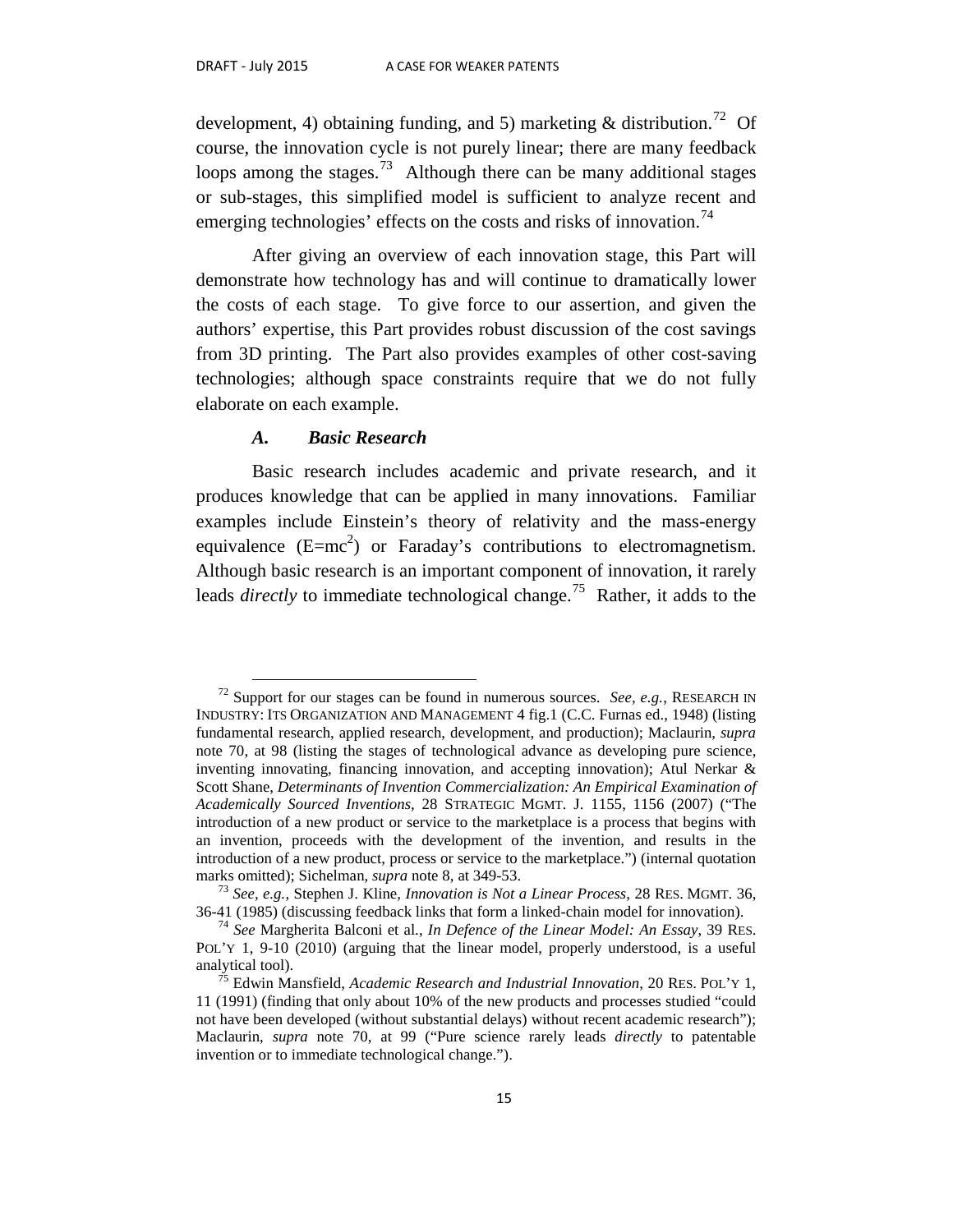cumulative storehouse of fundamental knowledge necessary to employ and advance the remaining stages of innovation.<sup>[76](#page-17-0)</sup>

#### **1. 3D Printing**

The rise of 3D printing has the ability to reduce significantly the costs of basic research by a) reducing the costs of scientific hardware by a factor of 10 to 100 and b) reducing the costs of training highly qualified personnel.

Innovators in all industries have limited access to the best scientific tools to do basic research largely due to the inflated prices of proprietary scientific equipment for experimental research.<sup>[77](#page-17-1)</sup> This slows the rate of scientific development in every field. Historically, the scientific community had to choose one of two sub-optimal paths to participate in state-of-the-art experimental research: 1) purchase high-cost proprietary tools<sup>[78](#page-17-2)</sup> or 2) develop equipment largely from scratch in their own labs, which often involve enormous time and effort. The high cost of modern scientific tools thus not only excludes many potential scientists from participating in the scientific endeavor, but also slows the progress in all laboratories.

With 3D printing and the sharing of free and open source digital scientific equipment designs there is now a significantly lower-cost option.[79](#page-17-3) The highly sophisticated and customized scientific equipment is being developed as free and open-source hardware  $(FOSH)^{80}$  $(FOSH)^{80}$  $(FOSH)^{80}$  similar to free and open source software  $(FOSS)$ .<sup>[81](#page-17-5)</sup> FOSH provides the "code" for

<span id="page-17-0"></span> <sup>76</sup> Kline, *supra* note 73, at 44; Mansfield, *supra* note 75, at 11 (finding, with conservative estimates, that the social rate of return from academic research during 1975-

<span id="page-17-1"></span><sup>78</sup> to be 28%).<br><sup>77</sup> JOSHUA M. PEARCE, OPEN-SOURCE LAB: HOW TO BUILD YOUR OWN HARDWARE<br>AND REDUCE RESEARCH COSTS (2014) [hereinafter PEARCE, OPEN-SOURCE LAB].

<span id="page-17-2"></span><sup>&</sup>lt;sup>78</sup>These tools are expensive in a large part because of the large overhead associated with making low-volume products and the lack of competition in the scientific hardware

<span id="page-17-3"></span>market, as compared to more traditional large-volume consumer markets.<br><sup>79</sup> Joshua M. Pearce, *Building Research Equipment with Free, Open-Source Hardware*, 337 SCIENCE 1303 (2012) [hereinafter Pearce, *Building Research E* 

<span id="page-17-4"></span>*Hardware*, 337 SCIENCE 1303 (2012) [hereinafter Pearce, *Building Research Equipment*]. 80 Daniel K. Fisher & Peter J. Gould, *Open-Source Hardware Is a Low-Cost Alternative for Scientific Instrumentation and Research*, 1 MODERN INSTRUMENTATION 8 (2012); *see also* CHRIS ANDERSON, MAKERS: THE NEW INDUSTRIAL REVOLUTION 107-15  $(2012)$ .<br><sup>81</sup> FOSS is computer software that is available in source code (open source) form and

<span id="page-17-5"></span>that can be used, studied, copied, modified, and redistributed without restriction, or with restrictions that only ensure that further recipients have the same rights under which it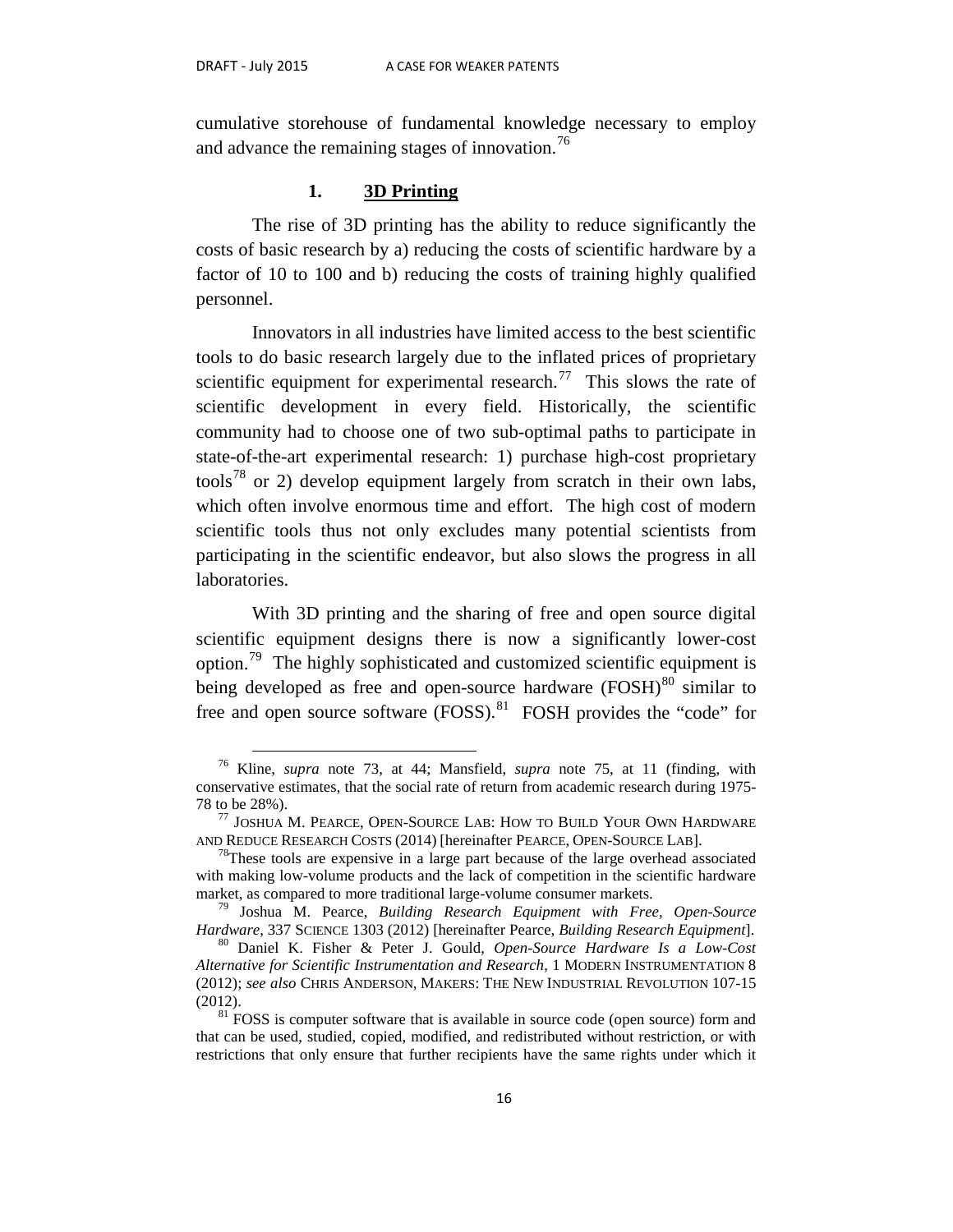$\overline{a}$ 

hardware including the bill of materials, schematics, instructions, CAD designs, and other information needed to recreate a physical artifact. Similar to what is seen in FOSS development,<sup>[82](#page-18-0)</sup> FOSH leads to improved product innovation in a wide range of fields.<sup>[83](#page-18-1)</sup> Hundreds of scientific tools have already been developed to allow free access to plans and this trend is assisting scientific development in every field that it touches.<sup>[84](#page-18-2)</sup>

For example, one can 3D print a much-used piece of equipment in biology and medical research labs—the laboratory pipette—for a few dollars, replacing a commercial pipette that costs over one hundred dollars.[85](#page-18-3) As another example, consider the test-tube rack. Because 3D printing complex objects is not difficult for 3D printers, it is just as easy to 3D print an inexpensive test tube rack as it is to make an \$850 magnetic test tube rack.<sup>[86](#page-18-4)</sup> The designs have already been open-sourced for a 3D printable 96-well plate strip tube magnet rack that holds \$6 magnets,  $87$ among several other magnetic rack designs.

To understand how expensive scientific equipment normally is, consider that it is possible to economically justify the purchase of a \$500 open-source RepRap 3D printer<sup>[88](#page-18-6)</sup> by 3D printing a single standard commercial magnetic rack. The 3D printer, which can pay for itself by

was obtained (free or libre). For more on FOSS, see Greg R. Vetter, *Commercial Free and Open Source Software: Knowledge Production, Hybrid Appropriability, and Patents*, 77 FORDHAM L. REV. 2087, 2094-108 (2009).<br><sup>82</sup> There is a large body of literature dedicated to showing the superiority of FOSS

<span id="page-18-0"></span>development. *See, e.g.*, FADI P. DEEK & JAMES A.M. MCHUGH, OPEN SOURCE: TECHNOLOGY AND POLICY (2008); OPEN SOURCES: VOICES OF THE OPEN SOURCE REVOLUTION (Chris DiBona et al. eds., 1999); JOHAN SODERBERG, HACKING CAPITALISM: THE FREE AND OPEN SOURCE SOFTWARE MOVEMENT (2008); Karim R. Lakhani & Eric von Hippel, *How Open Source Software Works: "Free" User-to-User Assistance*, 32 RES. POL'Y 923 (2003); Eric Raymond, *The Cathedral and the Bazaar*, 12

<span id="page-18-1"></span> $83$  There are dozens of examples in different fields. *See, e.g.*, PEARCE, OPEN-SOURCE LABS, *supra* note 77; Fisher & Gould, *supra* note 80; Christoph Hienerth et al., *User Community Vs. Producer Innovation Development Efficiency: A First Empirical Study*,

<span id="page-18-2"></span><sup>43</sup> RES. POL'Y 190 (2014). <sup>84</sup> *See* PEARCE, OPEN-SOURCE LAB, *supra* note 77. <sup>85</sup> Lewisite, *Laboratory Pipette*, MAKERBOT THINGIVERSE (Oct. 1, 2013),

<span id="page-18-4"></span><span id="page-18-3"></span>http://www.thingiverse.com/thing:159052.<br><sup>86</sup> Magnetic test tube racks are simply racks with magnets added, and are used for molecular and cell separation applications.

<span id="page-18-5"></span><sup>&</sup>lt;sup>87</sup> Acadey, *96 Well Plate / 0.2 mL Strip Tube Magnet Rack*, MAKERBOT THINGIVERSE (Apr. 24, 2013), http://www.thingiverse.com/thing:79430.

<span id="page-18-6"></span><sup>&</sup>lt;sup>88</sup> B.T. Wittbrodt et al., *Life-Cycle Economic Analysis of Distributed Manufacturing with Open-Source 3-D Printers*, 23 MECHATRONICS 713 (2013).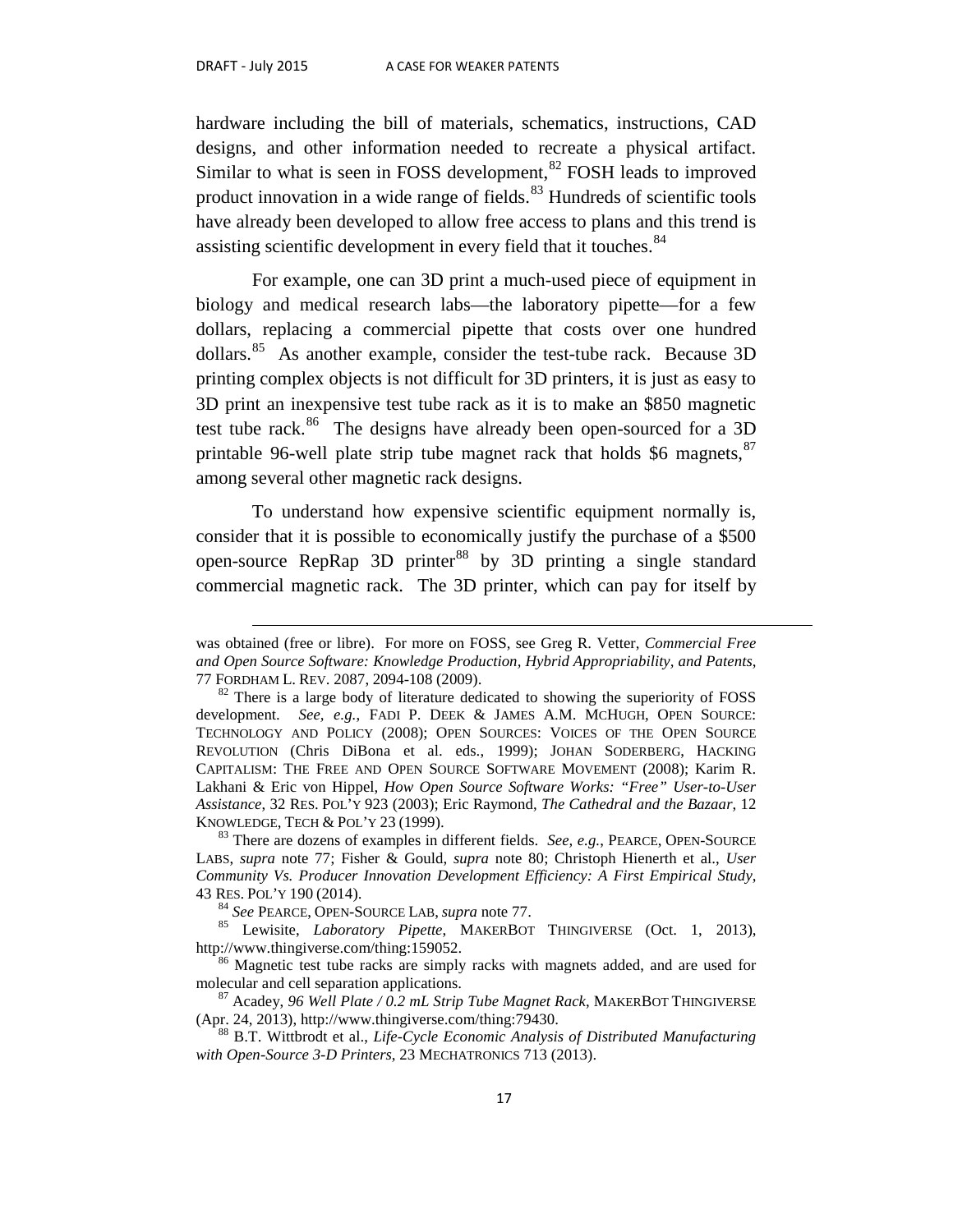making one piece of lab equipment, can then be used to make a long list of progressively more sophisticated and costly tools. A few examples include:

- Environmental scientists can print and build a hand-held, portable, open-source colorimeter to do COD measurements<sup>[89](#page-19-0)</sup> for under \$50, replacing similar hand-held tools that cost over \$2,000.<sup>90</sup>
- Civil engineers can spend about \$60 to make a tool for nephelometry, replacing another  $\sim$ \$2,000 tool.<sup>[91](#page-19-2)</sup>
- Physicists can make automated devices for doing opto-electronic experiments, such as a filter wheel, for \$50, replacing inferior commercial tools that cost  $$2,500.<sup>92</sup>$  $$2,500.<sup>92</sup>$  $$2,500.<sup>92</sup>$
- Biologists can print a syringe pump and automate it for under \$100 replacing traditional syringe pumps that range from \$250 to over \$5000.[93](#page-19-4)

As each of the designs can be replicated for little more than the cost of materials, the economic value for the scientific community can be staggering: within a month of the release of the open source syringe pump designs the scientific community saved over \$1 million in high-end syringe pump purchases.  $94$  Moreover, scientists are pushing ever more complex tools, such as the open mesoscopy,<sup>[95](#page-19-6)</sup> and are using 3D printing to

<span id="page-19-0"></span> $89\,$  A colorimeter measures the intensity of color. In environmental chemistry, the chemical oxygen demand (COD) test is an indirect measure of the density of organic compounds in water. Normally, such scientists are looking for organic pollutants found in surface water such as lakes and rivers or they are civil engineers treating wastewater —and thus using COD as a method to quantify water quality.

<sup>90</sup> Gerald C. Anzalone et al., *Open-Source Colorimeter*, 13 SENSORS 5338 (2013).

<span id="page-19-2"></span><span id="page-19-1"></span><sup>91</sup> Bas Wijnen et al., *Open-Source Mobile Water Quality Testing Platform*, 4 J. WATER, SANITATION & HYGIENE FOR DEV. 532 (forthcoming 2014). Nephelometry refers to the measurement of the size and concentration of particles in a liquid by analysis of light scattered by the liquid. <sup>92</sup> Pearce, *Building Research Equipment*, *supra* note 79. A filter wheel is a device

<span id="page-19-3"></span>used to automate the positioning of filters in the path of a light ray for scientific experiments, such as testing solar photovoltaic quantum efficiency.

<span id="page-19-4"></span><sup>93</sup> Bas Wijnen, et al., *Open-source Syringe Pump Library*, PLoS ONE 9(9): e107216 (2014). A syringe pump is a small infusion pump used to precisely administer small amounts of fluid (with or without medication) to a patient or for use in chemical and biomedical research.

<span id="page-19-5"></span><sup>&</sup>lt;sup>94</sup> Joshua M. Pearce, *Quantifying the Value of Open Source Hardware Development*, 6 MODERN ECON. 1, 1-11 (2015).

<span id="page-19-6"></span><sup>&</sup>lt;sup>95</sup> Emilio Gualda et al., *Going "Open" with Mesoscopy: A New Dimension on Multi-View Imaging*, 251 PROTOPLASMA 363 (2014). In this case high-resolution 3D mesoscopic images of biological research in the 1-10mm size region.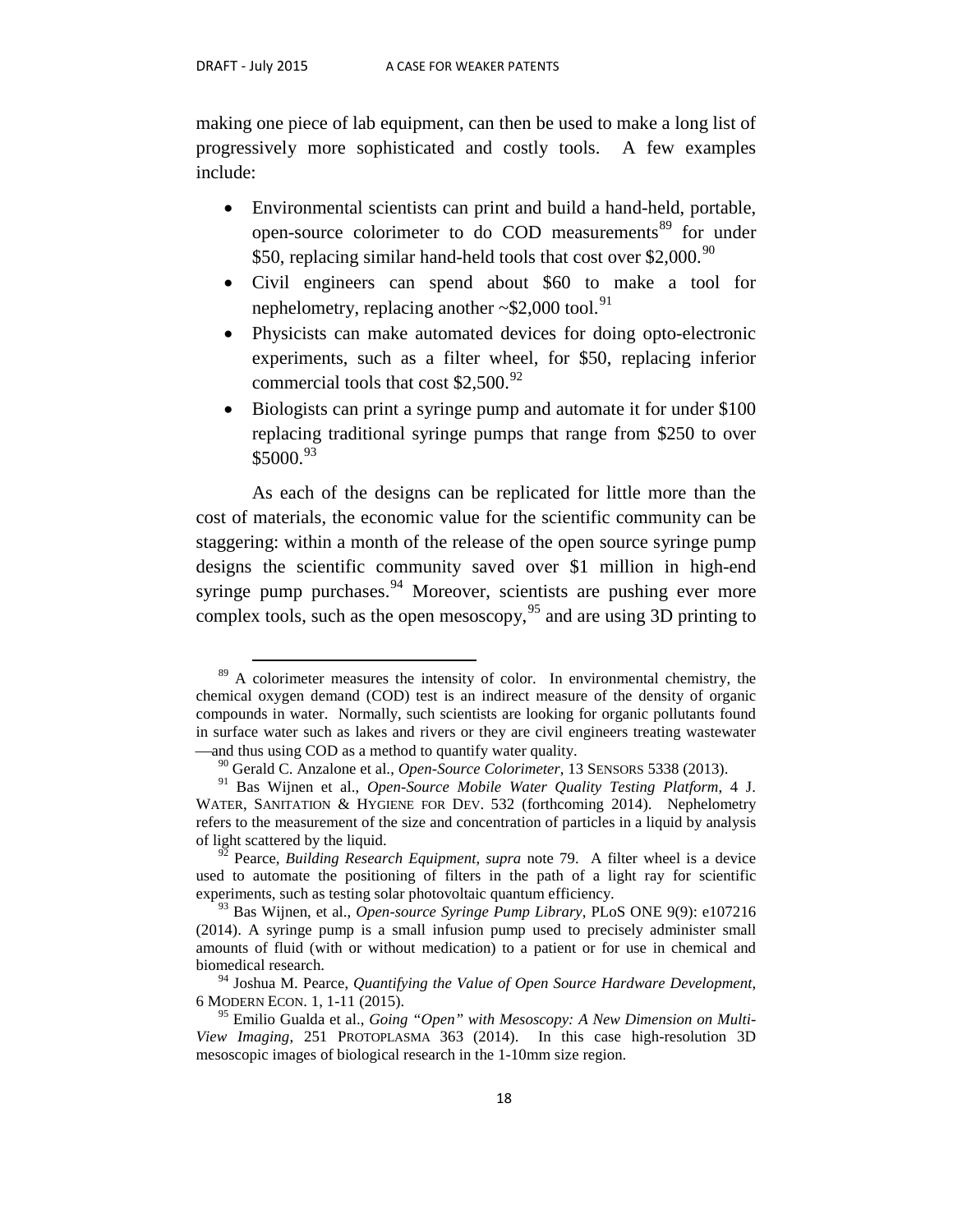print animal and human tissue.<sup>[96](#page-20-0)</sup> Now that open-source 3D bioprinting is possible with a range of technologies,  $97$  these types of fully open-source, 3D printing-enabled technologies are emergent.

In addition, chemists have begun to experiment with making 3D printable reactionware,  $98$ liquid handling<sup>[99](#page-20-3)</sup> and 3D printable  $microfluidics<sup>100</sup>$  $microfluidics<sup>100</sup>$  $microfluidics<sup>100</sup>$  that have the potential to drive down the cost of complicated chemical synthesis and lab-on-a-chip technology. Such technology will allow for further experiments in a wide range of fields and expand the range of 3D printing materials in a systematic way.<sup>[101](#page-20-5)</sup> Even top-end equipment is becoming open-source, such as an \$800 microscope that replaces an \$80,000 conventional equivalent.<sup>[102](#page-20-6)</sup> As the number of materials used in these low-cost 3D printers continues to expand, the number of applications will expand as well, thus continuing to drive down the cost of scientific hardware.

Even more important than the equipment costs for basic research are the highly qualified personnel who do the innovating. Advanced training in Science, Technology, Engineering, and Mathematics (STEM) is an integral part of the research and development needed to foster the discovery, innovation, and productivity, and to keep the U.S. competitive internationally.<sup>[103](#page-20-7)</sup> STEM education costs more than most traditional classroom instruction in large part because of the high costs of scientific hardware and lab supplies discussed above. The high costs often limit access to exciting and engaging labs in both K-12 and university

<span id="page-20-0"></span> <sup>96</sup> L. Zhao et al., *The Integration of 3-D Cell Printing and Mesoscopic Fluorescence Molecular Tomography of Vascular Constructs Within Thick Hydrogel Scaffolds*, 33

<span id="page-20-1"></span><sup>&</sup>lt;sup>97</sup> Patrik, *DIY BioPrinter*, INSTRUCTABLES, http://www.instructables.com/id/DIY-BioPrinter/ (last visited Oct. 12, 2014).

<span id="page-20-2"></span><sup>98</sup> Mark D. Symes et al., *Integrated 3D-Printed Reactionware for Chemical Synthesis and Analysis*, 4 NAT. CHEMISTRY 349 (2012). 99 Philip J. Kitson et al., *Combining 3D Printing and Liquid Handling to Produce* 

<span id="page-20-3"></span>*User-Friendly Reactionware for Chemical Synthesis and Purification*, 4 CHEMICAL SCI.

<span id="page-20-4"></span><sup>3099</sup> (2013). 100 Philip J. Kitson et al., *Configurable 3D-Printed Millifluidic and Microfluidic 'Lab* 

<span id="page-20-5"></span><sup>&</sup>lt;sup>101</sup> Joshua M. Pearce, *An Algorithm for Generating and Identifying Public Domain 3-*<br>*D Printing Materials* (2015) (on file with author).

<span id="page-20-6"></span><sup>&</sup>lt;sup>102</sup> *Open Lab Tools*, U. CAMBRIDGE, http://openlabtools.eng.cam.ac.uk/ (last visited Oct. 13, 2014).

<span id="page-20-7"></span><sup>&</sup>lt;sup>103</sup> Anthony P. Carnevale *et al.*, *STEM*, GEORGETOWN U. CENTER ON EDUC. & WORKFORCE (Oct. 20, 2011), http://cew.georgetown.edu/STEM/.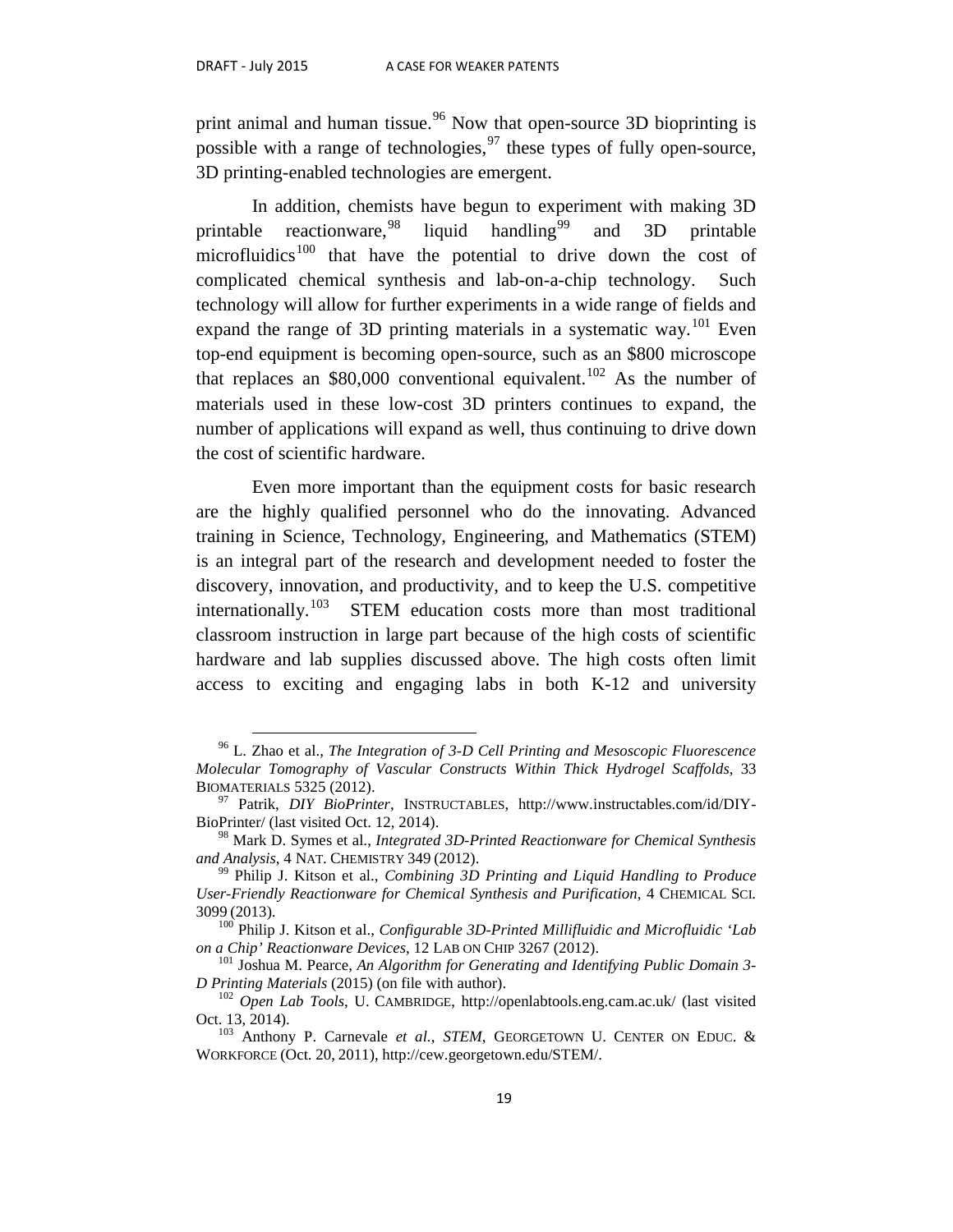education, weakening recruitment of future STEM talent.<sup>[104](#page-21-0)</sup> The upshot is about 4 million unfilled jobs in the U.S. due to inadequate numbers of college graduates in STEM-related disciplines.<sup>[105](#page-21-1)</sup>

FOSH concepts can emphatically reduce costs for K-12 STEM education, resulting in tens of millions of dollars saved.<sup>[106](#page-21-2)</sup> This would increase access to STEM training and increase recruitment, leading to a virtuous cycle for future innovation.<sup>[107](#page-21-3)</sup>

#### **2. Other Technologies**

Here we briefly mention other technologies that do, or likely one day will, reduce the costs of basic research. Most obviously, the Internet and the reduced costs of computing power and memory fundamentally affect basic research costs by allowing researchers to communicate, share, and research in ways previously unimaginable.

Cloud computing can provide cheaper and better tools for basic scientific research.<sup>[108](#page-21-4)</sup> Among other things, cloud computing allows individuals to access large-scale computational resources without the need to by a mainframe computer.<sup>109</sup> By paying for these services only on an as-needed basis, researchers gain access and save money.

<span id="page-21-0"></span> <sup>104</sup> Jacob Gutnicki, *The Evolution of Teaching Science*, LISA NIELSON THE INNOVATIVE EDUCATOR (Feb. 28, 2010),

<span id="page-21-1"></span>http://theinnovativeeducator.blogspot.com/2010/02/evolution-of-teaching-science.html. 105 *Increasing the Achievement and Presence of Under-Represented Minorities in STEM Fields*, NAT'L MATH & SCI. INITIATIVE, http://nms.org/Portals/0/Docs/whitePaper/NACME%20white%20paper.pdf (last visited Oct. 13, 2014). <sup>106</sup> *See* Chenlong Zhang et al., *Open-Source 3D-Printable Optics Equipment*, 8 PLOS

<span id="page-21-2"></span>ONE 1 (2013) (detailing open-source optics lab equipment including optical rails, optical lens holders, adjustable lens holders, ray optical kits, and viewing screens). <sup>107</sup> *See* Rachel Goldman et al., *Using Educational Robotics to Engage Inner-City* 

<span id="page-21-3"></span>*Students with Technology*, ICLS '04 PROCEEDINGS 6<sup>TH</sup> INT'L CONF. ON LEARNING SCI., Jun. 22, 2004, at 214; J. Irwin, et al. *The RepRap 3-D Printer Revolution in STEM Education*, 121st ASEE Annual Conference and Exposition, Indianapolis, IN. Paper ID #8696 (2014), available at http://www.asee.org/public/conferences/32/papers/8696/view; J. Kentzer et al., *An Open Source Hardware-Based Mechatronics Project: The Replicating Rapid 3-D Printer*, 2011 MECHATRONICS (ICOM), 2011 4<sup>TH</sup> INT'L CONF. ON

<span id="page-21-4"></span><sup>1. 108</sup> *Understanding Cloud Computing for Research and Teaching*, http://escience.washington.edu/get-help-now/understanding-cloud-computing-research-

and-teaching (last visited Jan. 18, 2015) (describing the benefits of cloud computing for research).

<span id="page-21-5"></span><sup>109</sup> *See, e.g*., Langmead *et al*., *Cloud-scale RNA-sequencing Differential Expression Analysis with Myrna*, 11 GENOME BIOLOGY 1, 1-11 (2010), available at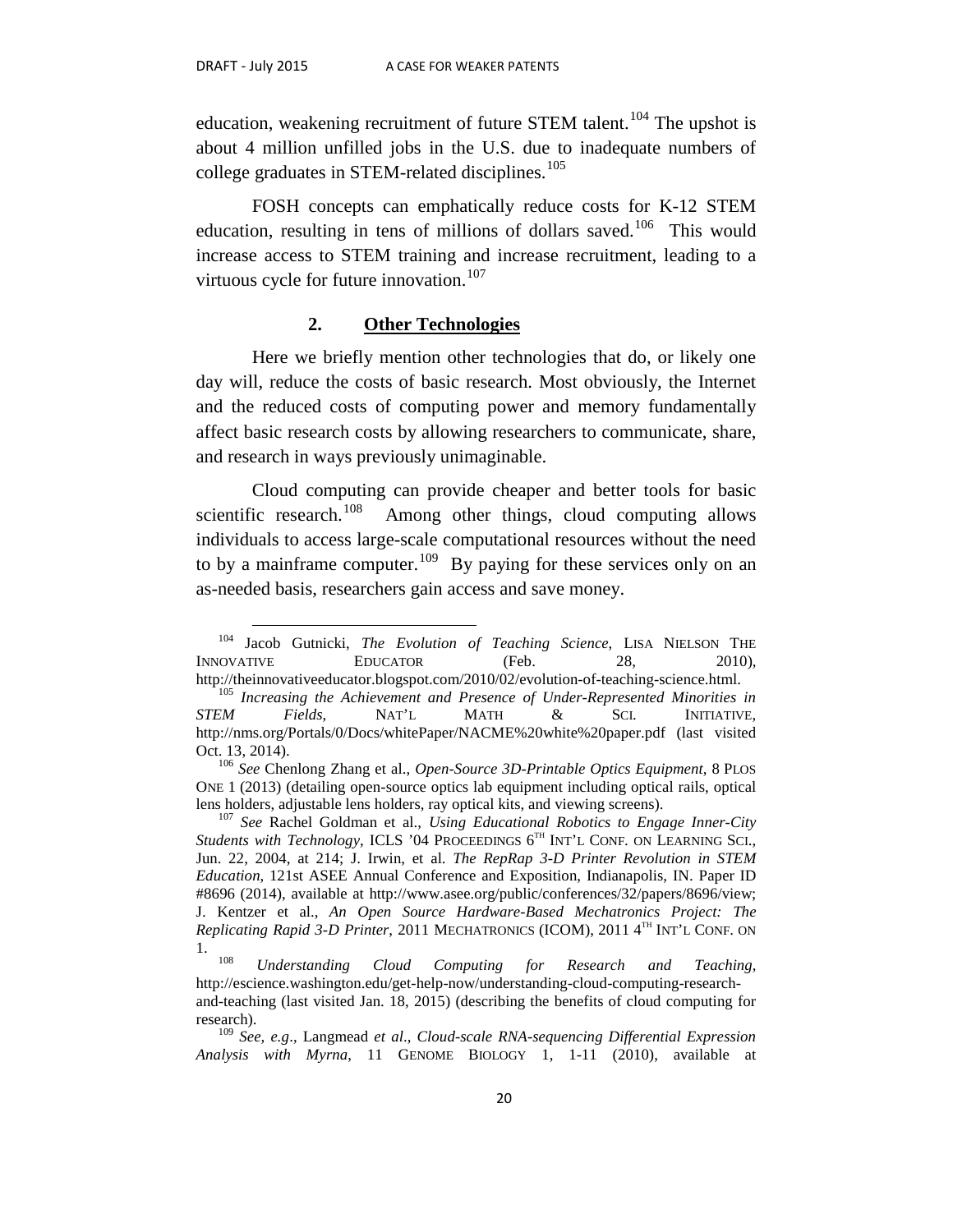$\overline{a}$ 

In addition, FOSS has obvious abilities to lower costs to researchers because the software is free. A myriad of specialized programs have proliferated for researcher use across a variety of disciplines.<sup>[110](#page-22-0)</sup> More broadly than direct application to basic research, but no less important, FOSS components like Linux, MySQL, etc., provide an inexpensive means for individuals, researchers, groups, and even countries to use free, sophisticated technology and even develop an entire technological infrastructure.<sup>[111](#page-22-1)</sup>

The biotechnology sector includes its own open source movement that can provide researchers with cheap access to basic research tools.<sup>[112](#page-22-2)</sup> Specialized fields such as synthetic biology are likewise attempting to foster open innovation models.<sup>[113](#page-22-3)</sup> Even apart from open source models, the costs of some basic biotechnology functions have decreased

<span id="page-22-1"></span>FREE AND OPEN SOURCE SOFTWARE xv, available at http://epicenter.media.mit.edu/~mako/foss-reading/DLbook.pdf ("FOSS provides a social good that proprietary software cannot; for example, FOSS may be the only viable source of software in developing nations, [through which they can] draw on their wealth of programming talent to provide the technological infrastructure for their rapidly expanding economies."); Christof Ebert, *Open Source Drives Innovation*, 24 IEEE SOFTWARE 105, 105 (2007) ("The software world we have is unimaginable without open source operating systems, databases, application servers, Web servers, frameworks, and tools. Brands such as Linux, MySQL, Apache, and Eclipse, together with their underlying software, have dramatically shaped product and service development").

<span id="page-22-2"></span><sup>112</sup> See JANET HOPE, BIOBAZAAR (2008) (describing the fledgling open source biotechnology movement and exploring whether it can expand to a robust phenomenon); Robin Feldman, *The Open Source Biotechnology Movement: Is It Patent Misuse?*, 6 MINN. J. L. SCI. & TECH. 117, 118 (2004) ("Building on the software notion of 'copyleft,' some open source biotechnology projects use the power of the patent system to ensure that the core technology of the project and any innovations remain openly available.").

<span id="page-22-3"></span><sup>113</sup> Sapna Kumar & Arti Rai, *Synthetic Biology: The Intellectual Property Puzzle*, 85 TEX. L. REV. 1745, 1763 (2007) ("The idea of a synthetic biology commons draws inspiration, in part, from the prominence of the open-source software model as an alternative to proprietary software.").

http://genomebiology.com/content/pdf/gb-2010-11-8-r83.pdf (describing a cloudcomputing based software that increases the speed at which scientists can analyze RNA sequencing data); Medical College of Wisconsin, *Cloud Computing Brings Cost Of Protein Research Down To Earth*, SCIENCEDAILY (Apr. 13, 2009), www.sciencedaily.com/releases/2009/04/090410100940. <sup>110</sup> *See, e.g*., S. L. Delp *et al*., *OpenSim: Open-Source Software to Create and Analyze* 

<span id="page-22-0"></span>*Dynamic Simulations of Movement*, 54 IEE TRANSACTIONS ON BIOMED. ENG'G. 1940 (2007) (describing an open source software tool to study human movement); Paolo Giannozzi et al., *QUANTUM ESPRESSO: A Modular and Open-source Software Project for Quantum Simulations of Materials*, 21 J. PHYSICS CONDENSED MATTER 395502 (2009) (describing an integrated suite of computer codes for electronic-structure calculations and materials modeling). 111 SAMIR CHOPRA & SCOTT D. DEXTER, DECODING LIBERATION: THE PROMISE OF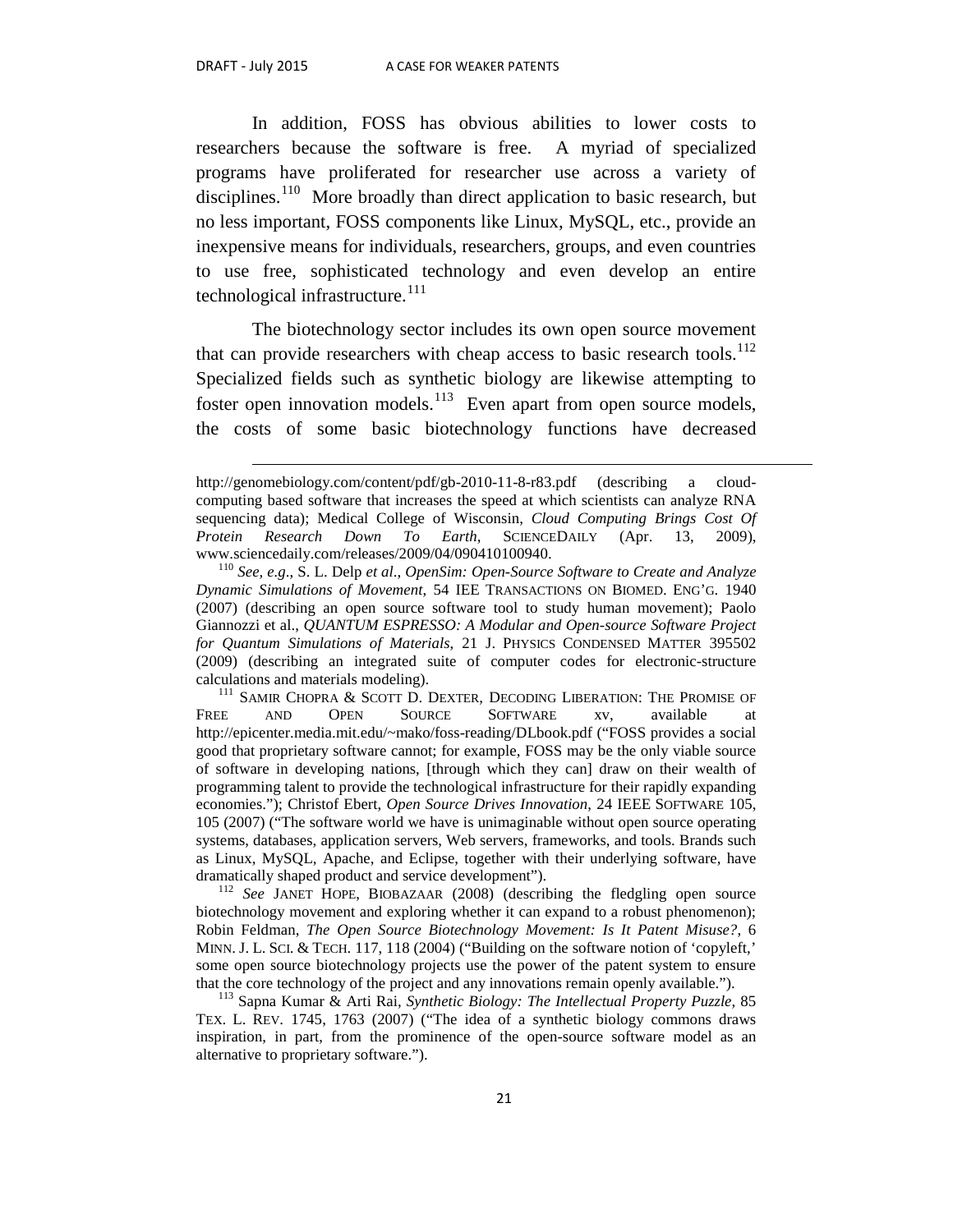dramatically. Perhaps the most striking example is the decreased cost of genetic sequencing, which has decreased at a rate that far outpaced Moore's law. While the cost of sequencing a million DNA base pairs was about \$1,000 in 2004, by 2011 the cost had fallen to an amazing  $$0.10$ <sup>[114](#page-23-0)</sup> Knowing the DNA sequences of an organism is a basic research step that must occur before various follow-on research can occur.<sup>[115](#page-23-1)</sup>



#### *B. Invention and Prototyping*

The invention and prototyping stage starts with the recognition of a problem, continues with the mental conception of a solution to that problem,<sup>[116](#page-23-2)</sup> and ends roughly with the creation of detailed design drawings and an initial working prototype.<sup>[117](#page-23-3)</sup>

<span id="page-23-0"></span> <sup>114</sup> Kris Wetterstrand, *DNA Sequencing Costs: Data from the NHGRI Genome Sequencing Program (GSP)*, http://www.genome.gov/sequencingcosts/ (last visited Feb. 19, 2015). 115 *See* KEVIN DAVIES, THE \$1,000 GENOME: THE REVOLUTION IN DNA SEQUENCING

<span id="page-23-1"></span>AND THE NEW ERA OF PERSONALIZED MEDICINE 12-13 (2010) (describing the potential research and personalized medicine made possible by cheap DNA sequencing); *A Brief Guide to Genomics*, GENOME, http://www.genome.gov/18016863 (last visited Feb. 19, 2015) ("Researchers can use DNA sequencing to search for genetic variations and/or

<span id="page-23-3"></span><span id="page-23-2"></span><sup>&</sup>lt;sup>116</sup> Sichelman, *supra* note 8, at 348-50. <sup>117</sup> Kline, *supra* note 73, at 37 (discussing the creation of design drawings and prototypes); Maclaurin, *supra* note 70, at 102 ("invention . . . discloses an operational method of creating something new.").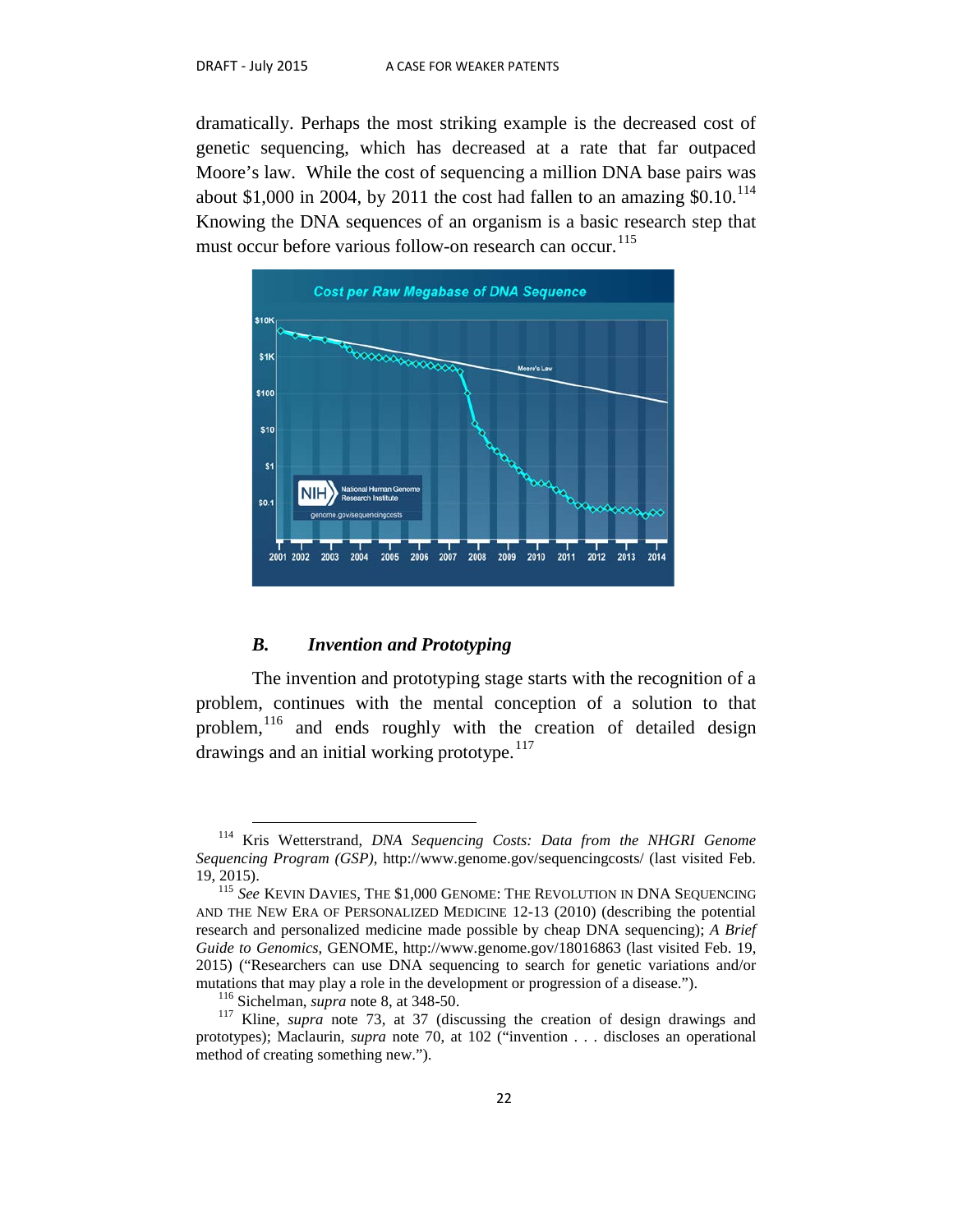#### **1. 3D Printing**

3D printing enables design ideas developed in CAD to be easily fabricated on the same day. The printed 3D prototype can then be tested and studied and refined quickly.<sup>[118](#page-24-0)</sup> The finalized design can then either be manufactured by some other process or fabricated by a 3D printer for use. In contrast, traditional methods of making prototypes (e.g. model making by hand and machining) are both time-consuming and expensive.  $119$ 

The expiration of key patents and the rise of open-source 3D printers have lowered the cost of rapid prototyping to within the reach of all professional engineers and scientists and a large swath of the general public.<sup>[120](#page-24-2)</sup> Invention and prototyping has thus been re-democratized. Rapid prototyping not only speeds up the innovation cycle, but also radically reduces its costs, enabling even casual inventors to participate in the innovation process.

For example, consider invention and prototyping in heat exchanger design. Traditionally heat exchangers are made from metal, which transfers heat well. Polymers (e.g., garbage bags), with relatively poor thermal conductivity, are rarely considered as a material for heat exchangers. But if polymer walls are made thin, the thermal resistance is negligible and the use of polymers to make an ultra-low-cost heat exchanger is theoretically possible.<sup>[121](#page-24-3)</sup>

Without low-cost 3D printing, a polymer heat exchanger might have remained the stuff of theory or well-funded labs. Using a new form of 3D printing, however, scientists recently proved the plastic heat exchanger concept.<sup>[122](#page-24-4)</sup> The original prototype for this exchanger cost \$3,000. To reduce costs, the team invented an open-source, polymer laser

 <sup>118</sup> *See* ANDREAS GEBHARDT, RAPID PROTOTYPING (2003).

<span id="page-24-1"></span><span id="page-24-0"></span> $^{119}$  CHEE KAI CHUA ET AL., RAPID PROTOTYPING: PRINCIPLES AND APPLICATIONS  $14$   $(3\mathbf{d}$  ed.  $2010).$ 

<span id="page-24-2"></span> $120$  Until a few years ago even the simplest 3D printer using fused filament cost over \$20,000 and the advanced version costs hundreds of thousands of dollars. For example, a powder metal EOS 3D printer currently starts at over \$500,000. EOS, http://www.eos.info/en (last visited Oct. 13, 2014).<br><sup>121</sup> Microchannel Expanded Heat Exchanger, U.S. Patent No. 20120291991 A1 (filed

<span id="page-24-3"></span>Dec. 2, 2010). <sup>122</sup> David C. Denkenberger et al., *Expanded Microchannel Heat Exchanger: Design,* 

<span id="page-24-4"></span>*Fabrication, and Preliminary Experimental Test*, 226 PROC. INSTITUTION MECHANICAL ENGINEERS PART A: J. POWER & ENERGY 532 (2012).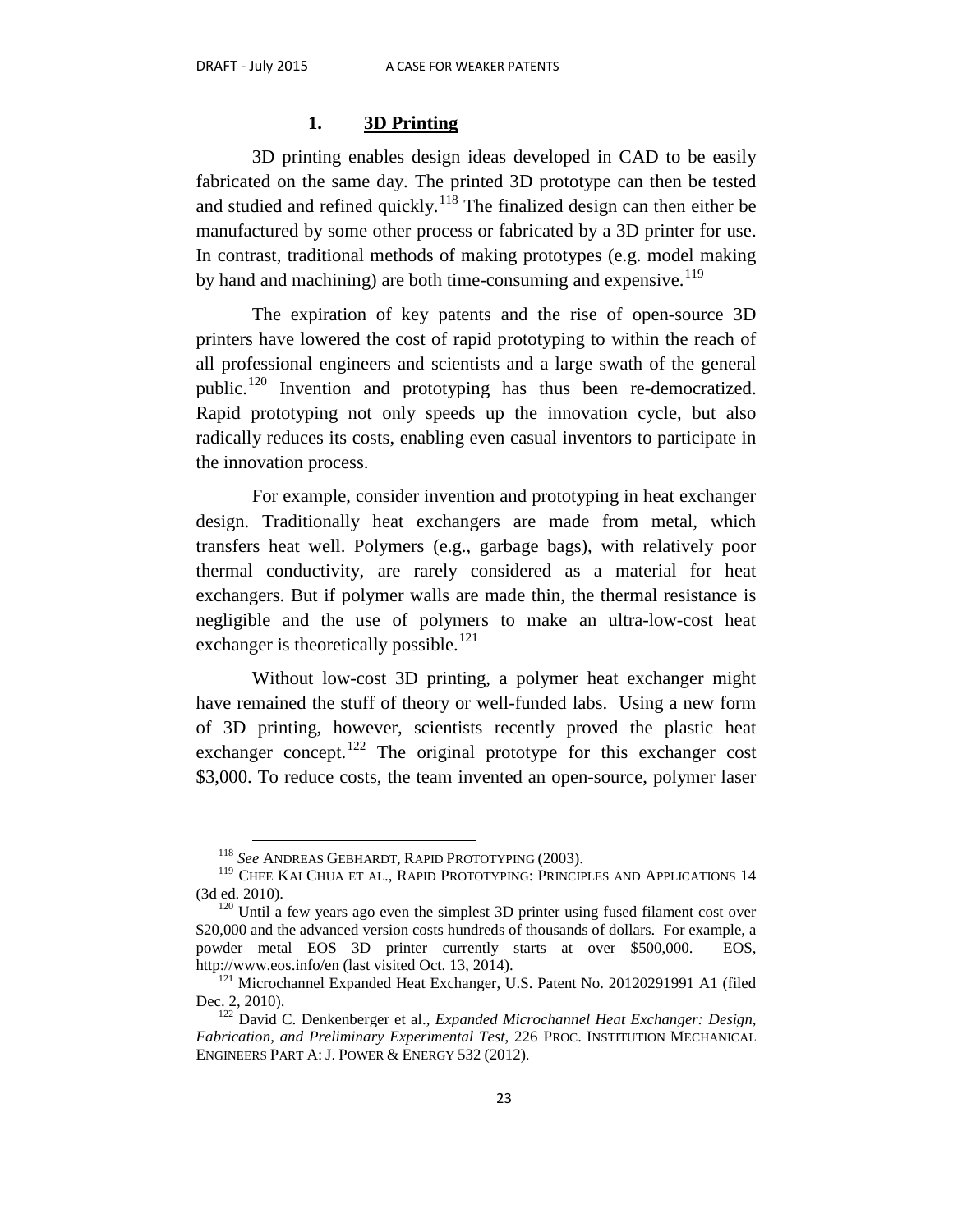welding system from customized 3D printed parts. $123$  The open-source laser welder was far less costly than the custom commercial systems that manufactured the original prototype heat exchanger.<sup>[124](#page-25-1)</sup>

In this single anecdote, 3D printing technology greatly facilitated two core inventions. First, a low cost laser welder, and second, a polymer based heat exchanger. Moreover, the laser system can help produce numerous follow-on inventions. The system uses as 3D printing feedstock 28-micron thick black low density polyethylene (LDPE) sheets (also known as garbage bags) and can output inexpensive, novel heat exchangers for a wide range of applications—from solar water pasteurizers<sup>[125](#page-25-2)</sup> to heat recovery ventilator in cars and trucks.<sup>[126](#page-25-3)</sup> This example is but one of thousands.<sup>[127](#page-25-4)</sup>

It bears emphasizing that low-cost, open-source 3D printing drives innovation not only among professional engineers and scientists, but also the general public made up of an army of hobbyists, prosumers,  $128$ "makers",<sup>[129](#page-25-6)</sup> DIYers, backyard tinkerers, and even children. A new, vast

<span id="page-25-1"></span><span id="page-25-0"></span><sup>&</sup>lt;sup>123</sup> PEARCE, OPEN-SOURCE LAB, *supra* note 77.<br><sup>124</sup> The savings on the capital equipment, however, are trivial compared to the cost savings in making new heat exchanger designs: about \$2,950 is saved every afternoon that the system is run to make a new design. This savings, however, relates more to the product development cycle, which is discussed in Part II.C., *infra*. <sup>125</sup> David Denkenberger & Joshua M. Pearce, *Compound Parabolic Concentrators for* 

<span id="page-25-2"></span>*Solar Water Heat Pasteurization: Numerical Simulation*, 2006 PROC. 2006 INT'L CONF. SOLAR COOKING & FOOD PROCESSING 108. 126 D. Denkenberger et al., *Towards Low-Cost Microchannel Heat Exchangers:* 

<span id="page-25-3"></span>Vehicle Heat Recovery Ventilator Prototype, 2014 PROC. 10<sup>TH</sup> INT'L CONF. ON HEAT

<span id="page-25-4"></span>TRANSFER, FLUID MECHANICS & THERMODYNAMICS.<br><sup>127</sup> Joshua M. Pearce, *The Case for Open Source Appropriate Technology*, 14 ENV'T,<br>DEV. & SUSTAINABILITY 425 (2012) [hereinafter Pearce, *The Case*].

<span id="page-25-5"></span><sup>&</sup>lt;sup>128</sup> Prosumer is a portmanteau of producer and consumer. The ideas being that the consumer produces many of their own goods. ALVIN TOFFLER, THE THIRD WAVE: THE CLASSIC STUDY OF TOMORROW 292 (1984).

<span id="page-25-6"></span> $129$  Stated most simply a 'maker' is one who makes things. In contemporary global society a maker culture (or subculture) is evolving that represents a technology-focused extension of the do-it-yourself (DIY) culture. Maker Media, who publishes Make Magazine – a publication largely of DIY projects for and about makers, claims, "[w]hether as hobbyists or professionals, makers are creative, resourceful and curious, developing projects that demonstrate how they can interact with the world around them. The launch of MAKE Magazine in 2005, followed by Maker Faire in 2006, jumpstarted a worldwide Maker Movement, which is transforming innovation, culture and education." *See Leading the Maker Movement*, MAKERMEDIA, http://makermedia.com/ (last visited Oct. 13, 2014). As would be excepted makers are heavily involved with 3D printing – most notably making up the majority of the developmental work on the RepRap project. See REPRAP, http://reprap.org/wiki/RepRap (last visited Oct. 13, 2014), where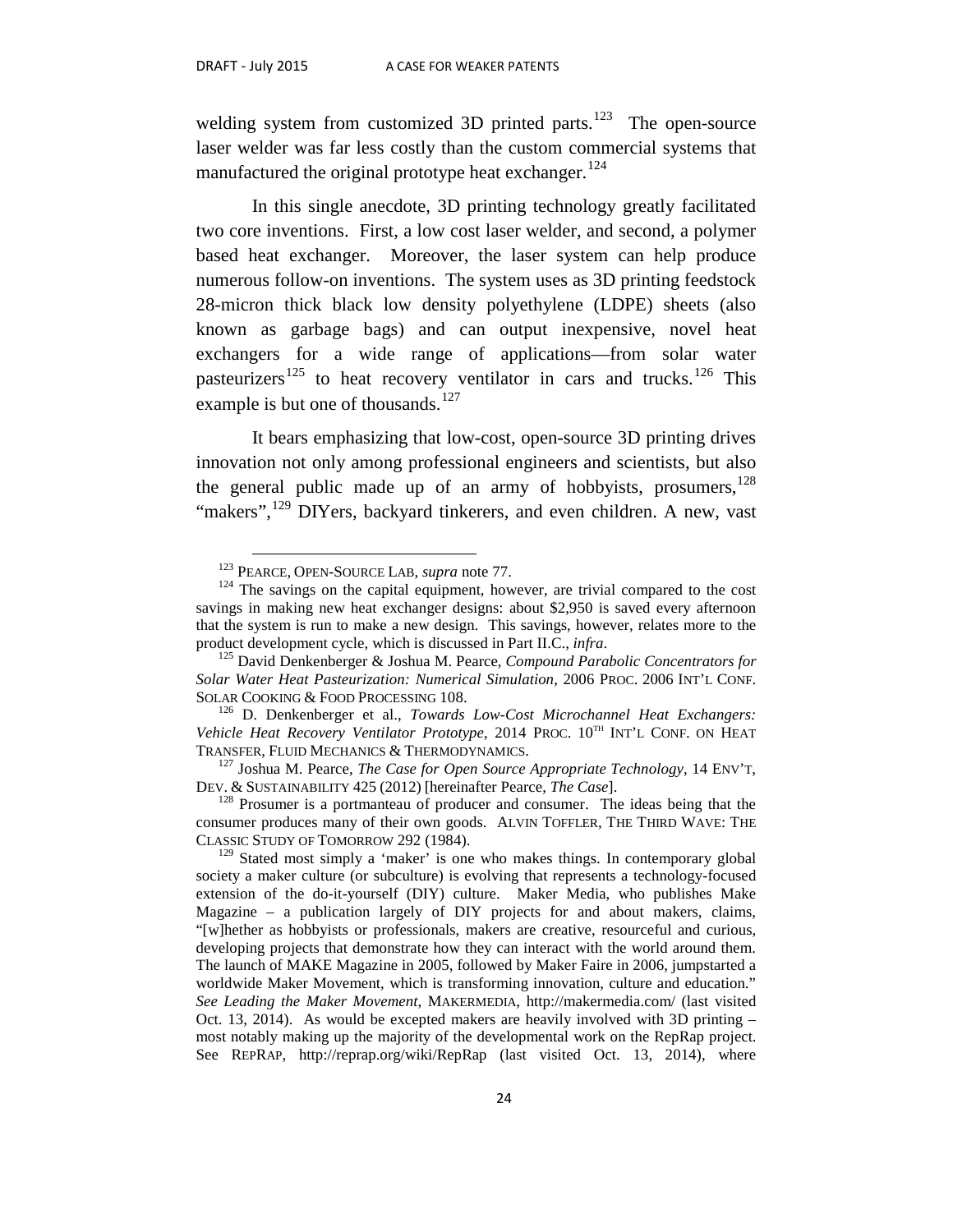collection of free and open-source CAD programs enable everyone with an interest to "play" with 3D CAD to make new designs and then to 3D print the physical object, bringing their inventions to life. In addition, inventors often freely share their designs with creative commons or open source licenses, many of which have a "share alike" rider, <sup>[130](#page-26-0)</sup> which demands that those that build on the concept re-share their work with the community under the same license. To get a feel for the momentum, consider that Thingiverse,<sup>[131](#page-26-1)</sup> but one of dozens of free 3D printable design web site repositories, currently has over 690,000 free designs, and an exponential increase in the rate of available, free 3D printable designs has already been documented. $132$ 

### **2. Other Technologies**

Other technologies also reduce the costs of invention and prototyping, especially for digital-based technology start-ups.<sup>[133](#page-26-3)</sup> Easy-tolearn programming frameworks like Ruby on Rails and a digital commons of small bits of programming code foster the basic building blocks for all sorts of digital-based innovation. Prototype apps (often called beta-tests) can be created by remote independent developers accessible through on demand Internet interfaces.<sup>[134](#page-26-4)</sup> Moreover, crowdsourcing platforms have emerged that assist in app creation, among other areas.<sup>135</sup> Simple versions of apps and websites can be created in a matter of days.<sup>[136](#page-26-6)</sup>

individuals working as hobbyists have contributed the large majority of innovations and variations.

<span id="page-26-0"></span><sup>&</sup>lt;sup>130</sup> *See, e.g.*, CREATIVE COMMONS, https://creativecommons.org/licenses/by-sa/3.0/us/ (last visited Oct. 13, 2014).

<span id="page-26-1"></span><sup>&</sup>lt;sup>131</sup> MAKERBOT THINGIVERSE, http://www.thingiverse.com/ (last visited Oct. 13, 2014). 132 Wittbrodt et al., *supra* note 88. <sup>133</sup> John F. Coyle & Joseph M. Green, *Contractual Innovation in Venture Capital*, 66

<span id="page-26-3"></span><span id="page-26-2"></span>HASTINGS L.J. 133, 155 (2014) ("Over the past decade, the costs of launching a new technology start-up have fallen precipitously."); Mary Hurd, *How Much Does it Cost to Develop an App?*, FUELED (Oct. 31, 2013), http://fueled.com/blog/how-much-does-itcost-to-develop-an-app/ (estimating that the average app costs about \$120,000-150,000 to develop and noting that a proof-of-concept app can be created even more cheaply). <sup>134</sup> *See, e.g*., *Online Labour Exchanges*, THE ECONOMIST (June 1, 2013),

<span id="page-26-4"></span>http://www.economist.com/news/business/21578658-talent-exchanges-web-are-startingtransform-world-work-workforce ("The top two skills hired on oDesk [and on-demand service provider] last year were in web programming and mobile apps.").<br><sup>135</sup> *See, e.g.*, http://appirio.com/services/crowdsourcing/ (last visited Jan 23, 2015).<br><sup>136</sup> *Creating a Business*, ECONOMIST (Jan. 18, 2014),

<span id="page-26-6"></span><span id="page-26-5"></span>http://www.economist.com/news/special-report/21593581-launching-startup-has-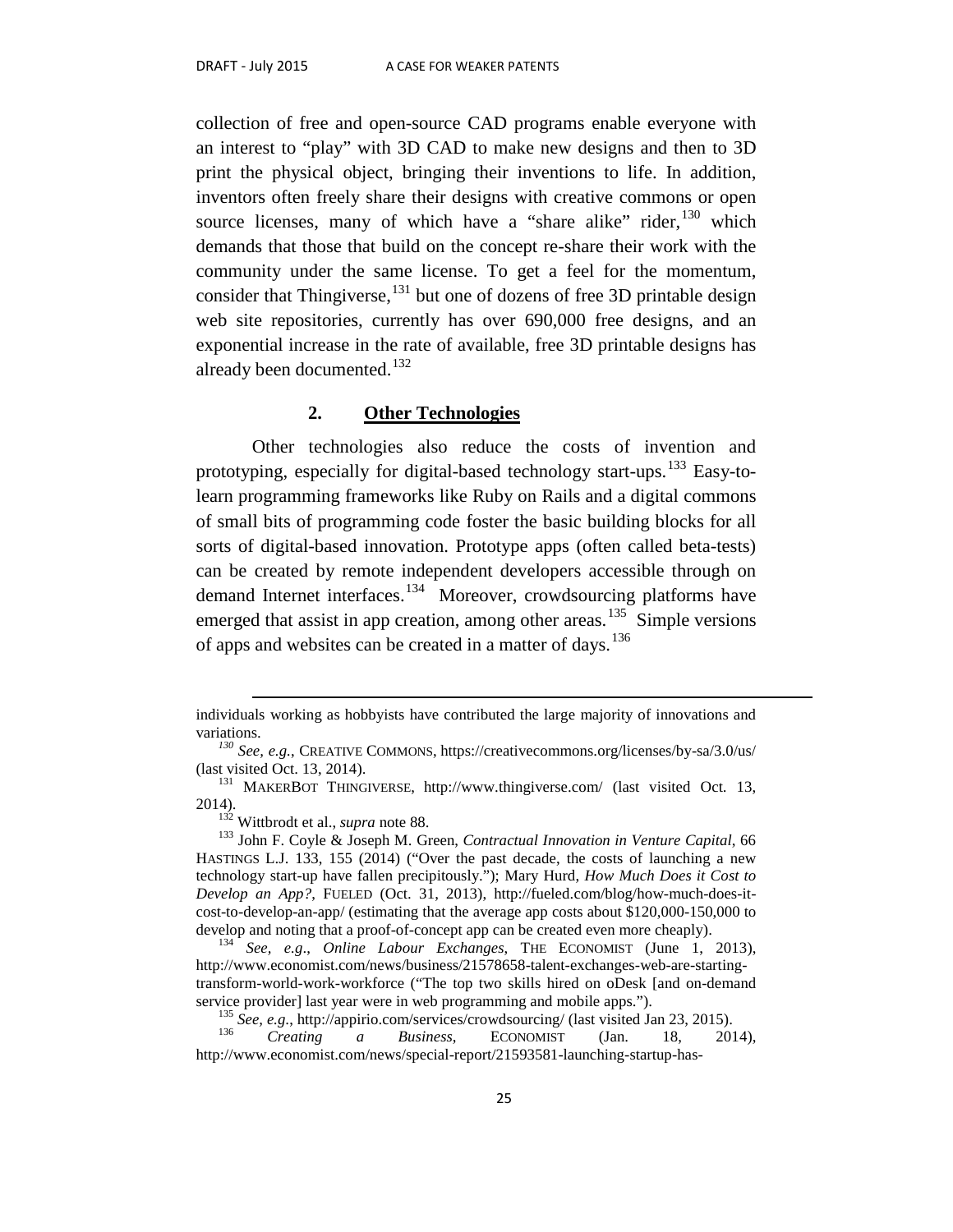More broadly, innovations such as crowdsourcing and on-demand services have provided cost-effective means for performing all sorts of tasks, including designing prototypes. For example, Quirky is an innovative company that accepts product ideas from the public and develops the most promising ones into prototypes and eventually finished products.<sup>[137](#page-27-0)</sup> The company sees itself as "a modern invention machine."<sup>[138](#page-27-1)</sup>

As the costs of DNA sequencing and synthesis continue to drop, they will help produce a stream of biochemical inventions. This in turn will call for mature synthetic biology and chemistry processes so that companies can construct their desired molecules quickly and cheaply.<sup>[139](#page-27-2)</sup> Beyond the construction of individual molecules, one goal of the synthetic biology movement is to build biological systems from modules, which would facilitate the creation of prototypes and finished products.<sup>[140](#page-27-3)</sup>

While nascent, these chemical and biological platforms are growing. So-called "biohackers" meet around the world in "hackerspaces" where even lay people can build simple biological machines.<sup>[141](#page-27-4)</sup> Some powerful tools of biology and chemistry are available even to undergraduate students, such as the team from Cambridge University that created different-colored versions of e-coli bacteria by inserting and modifying genes from other organisms.<sup>142</sup> As one Harvard Medical School professor stated, "biological carbon is the silicon of this

 $\overline{a}$ 

become-fairly-easy-what-follows-back-breaking ("A quick prototype can be put together

<span id="page-27-0"></span><sup>&</sup>lt;sup>137</sup> Adam Ludwig, *Don't Call It Crowdsourcing: Quirky CEO Ben Kaufman Brings Invention to the Masses*, FORBES (Apr. 23, 2012, 12:53 PM), http://www.forbes.com/sites/techonomy/2012/04/23/dont-call-it-crowdsourcing-quirky-

<span id="page-27-2"></span><span id="page-27-1"></span><sup>&</sup>lt;sup>138</sup> Id.<br><sup>139</sup> See, e.g., Drew Endy, *Foundations for Engineering Biology*, 438 NATURE 449, 449 (2005) (noting the need for technologies that enable routine engineering of biology). <sup>140</sup> *See id*.; Katherine Xue, *Synthetic Biology's New Menagerie*, Harvard Magazine

<span id="page-27-3"></span><sup>42, 42-43, (</sup>Sept-Oct. 2014).<br> $141$  http://biohackspace.org/ (last visited Feb. 3, 2015) (describing a biohackerspace in

<span id="page-27-4"></span>London); http://www.biohackers.la/ (last visited Feb. 3, 2015) (describing a biohackerspace in Los Angeles). *See also* Gaymon Bennett *et al.*, *From Synthetic Biology to Biohacking: Are We Prepared?*, 27 NATURE BIOLOGY 1109, 1109-1111 (2009) (describing biohacking and raising questions about risks therefrom); *Biohackers of the World, Unite*, ECONOMIST (Sept. 6, 2014), http://www.economist.com/news/technology-quarterly/21615064-following-examplemaker-communities-worldwide-hobbyists-keen-biology-have (describing the biohacker movement).<br><sup>142</sup> Xue, *supra* note 140, at 42.

<span id="page-27-5"></span>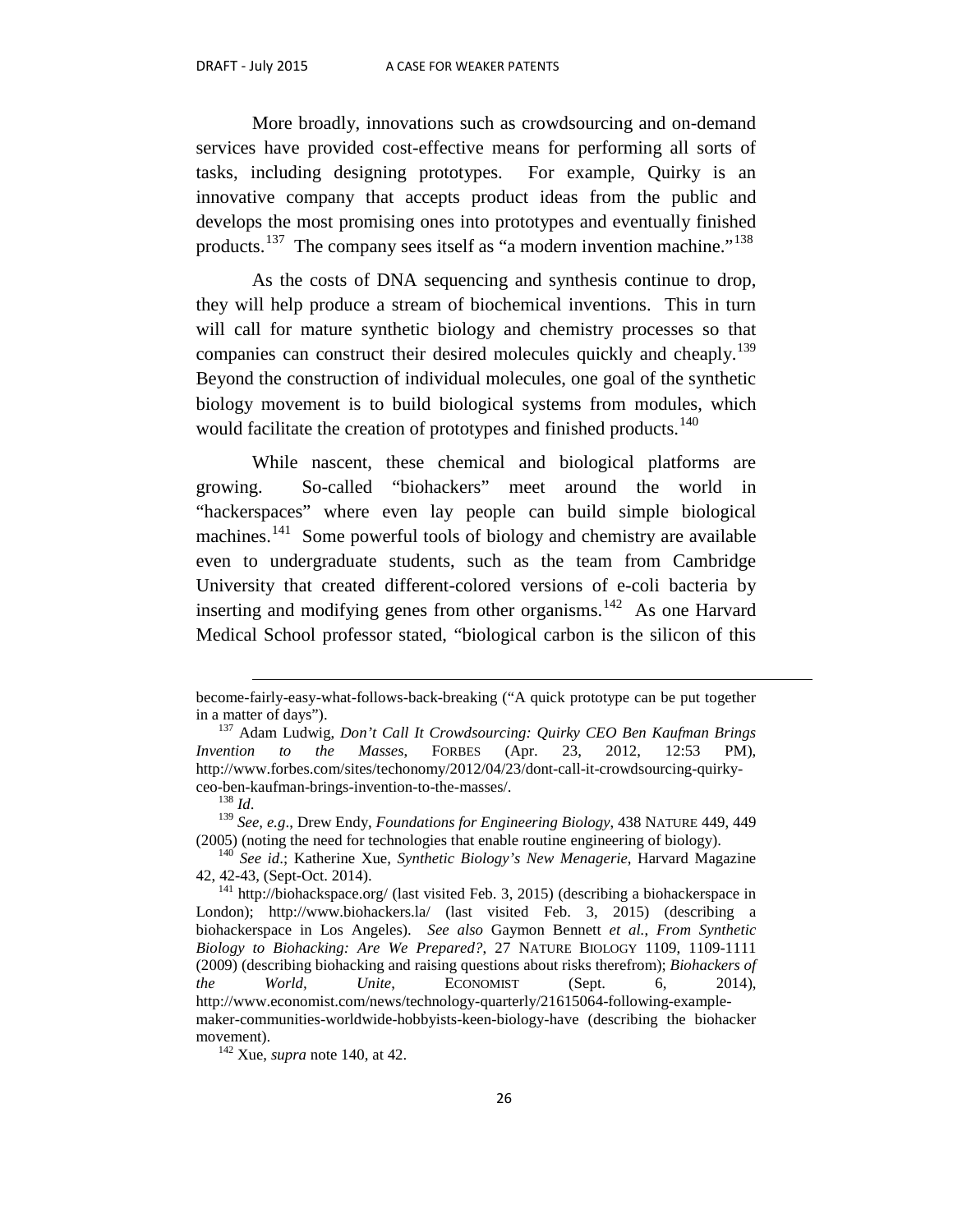century,"[143](#page-28-0) meaning that biological computers should take center stage in this century.

Separate but related to synthetic biology, molecular modeling can help reduce the costs of developing pharmaceutical drugs.<sup>[144](#page-28-1)</sup> Molecular modeling software mimics and predicts how molecules will act, thus reducing the need for live experiments.<sup>145</sup> Although molecular modeling has not yet made large impacts on pharmaceutical or chemical inventions, commentators believe that increased computing power will increase its impact.<sup>[146](#page-28-3)</sup>

#### *C. Product Development*

Generally speaking, the product development stage turns an initial prototype into a market-ready product.<sup>147</sup> This stage can be very complex and involve many steps, including testing the prototype (both in a physical and marketing standpoint) and continuously refining it based upon insights gleaned from testing.<sup>[148](#page-28-5)</sup> In many cases, an ideal product development process would continually refine the prototype as knowledge is gained from technical and market studies.<sup>149</sup> In such an environment, it is important to have quick and inexpensive incorporation of the refinement process.[150](#page-28-7)

#### **1. 3D Printing**

If 3D printing brings value to the creation of the initial prototype, the technology multiplies its value exponentially when the prototype is

<span id="page-28-1"></span><span id="page-28-0"></span><sup>143</sup> *Id*. <sup>144</sup> B. Thomas Watson, Note, *Carbons into Bytes: Patented Chemical Compoud Protection in the Virtual World*, 12 DUKE L. & TECH. REV. 25, 26-27 (2014) (explaining that computer-aided de novo drug design can help identify lead compounds for future drugs); Kim-Mai Cutler, *TeselaGen Is Building A Platform For Rapid Prototyping in Synthetic Biology*, TECHCRUNCH (Mar. 10, 2014), http://techcrunch.com/2014/03/10/teselagen-is-building-a-platform-for-rapid-

<span id="page-28-2"></span>prototyping-in-synthetic-biology.<br><sup>145</sup> AHINDRA NAG & BAISHAKHI DEY, COMPUTER-AIDED DRUG DESIGN AND DELIVERY SYSTEMS 9 (2011).<br><sup>146</sup> Watson, *supra* note 144, at 27.<br><sup>147</sup> Maclaurin, *supra* note 70, at 105.<br><sup>148</sup> Kline, *supra* note 73, at 37-38 (discussing product development and feedback

<span id="page-28-5"></span><span id="page-28-4"></span><span id="page-28-3"></span>links).

<span id="page-28-6"></span><sup>&</sup>lt;sup>149</sup> *See* Stephen J. Kline & Nathan Rosenberg, *An Overview of Innovation*, *in* THE POSITIVE SUM STRATEGY 275, 289-91 (Ralph Landau & Nathan Rosenberg eds., 1986).

<span id="page-28-7"></span> $P<sup>150</sup>$  *Id.* at 296 (noting that "speed of turnaround is a critical factor in the effectiveness of innovation").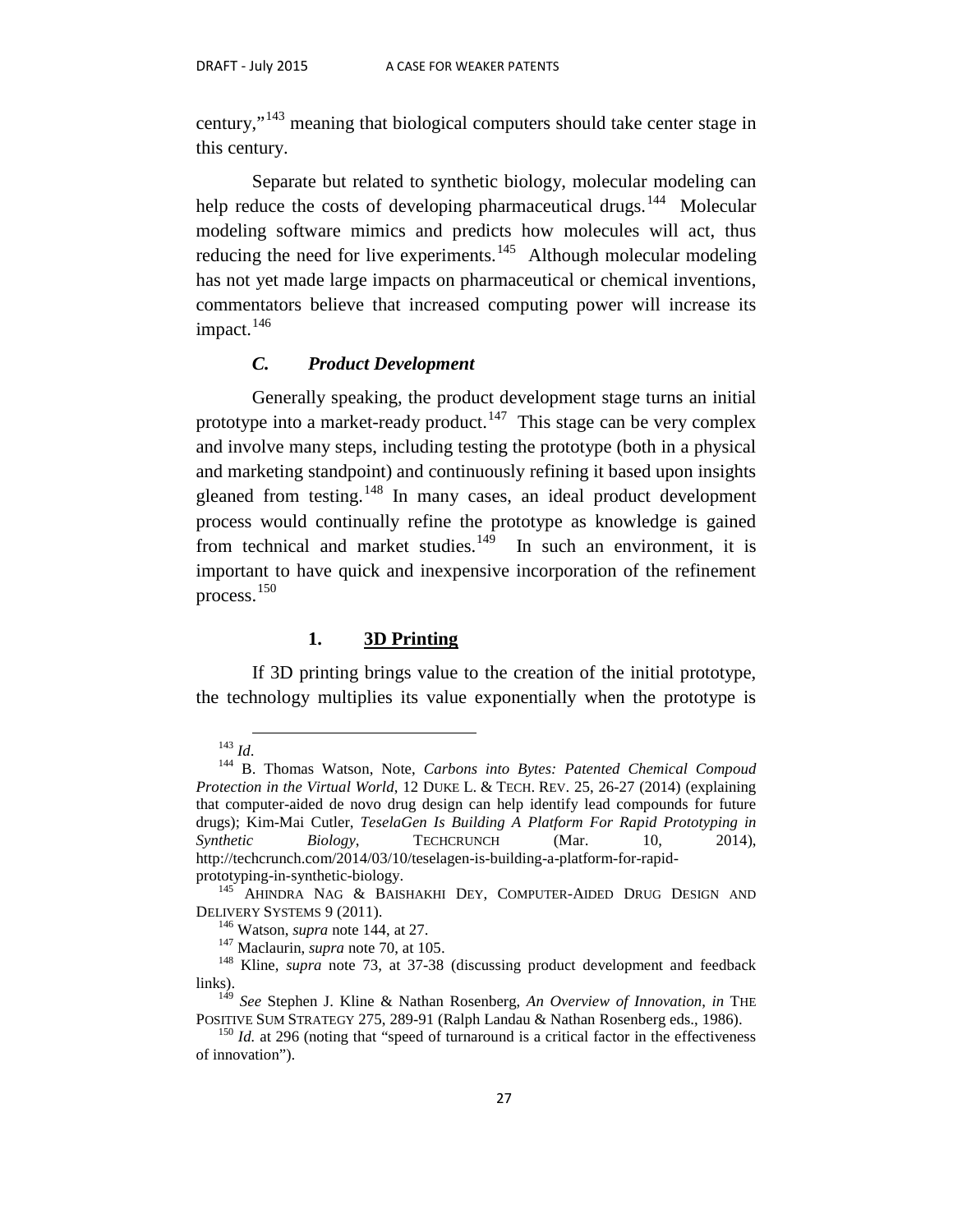updated and adjusted based on user feedback, technical assessment, and the like.<sup>[151](#page-29-0)</sup> Rarely is a product design perfect the first time; it must go through dozens or even hundreds of iterations before going to market.<sup>[152](#page-29-1)</sup>

Whereas traditional manufacturing techniques (such as casting, forming, joining, machining, and molding) might be slow and/or expensive, digital designs can be quickly adjusted in a CAD environment, shared electronically to a geographically-dispersed design team, and then rendered into physical objects anywhere there is a 3D printer. This reduces design costs, transportation costs, and shipping time during the product development stage. The benefits of low-cost, immediate prototyping are even changing the way large, wealthy firms—that may already have multiple \$600,000 industrial 3D printers—approach product development. For example, Ford Motor Company is putting low-cost 3D printers on any engineer's desk that wants one.<sup>[153](#page-29-2)</sup>

After creating and improving numerous prototypes, a company may at some point be ready to sell a finished product. Under traditional manufacturing frameworks, deciding whether to formally launch a product was a risky proposition, because traditional manufacturing techniques are capital intensive (e.g., require expensive up-front costs such as tooling of machines).<sup>[154](#page-29-3)</sup> If the product needed to be modified, much or all of these expenses would be lost.<sup>155</sup> Moreover, because mass-manufacturing costs were so expensive, a company would be tempted to manufacture a large number of the new products to achieve economies of scale. If, however, the product was a bust, the unsold merchandise add to sunk costs.

3D printing largely reduces the costs and risks of product launches. With a 3D printer, large investment is not necessary to purchase

<span id="page-29-0"></span> <sup>151</sup> S. Vinodh et al., *Agility Through Rapid Prototyping Technology in a Manufacturing Environment Using a 3D Printer*, 20 J. MANUFACTURING TECH. MGMT. 1023 (2009).<br><sup>152</sup> *See* Kline & Rosenberg, *supra* note 149, at 289-91.<br><sup>153</sup> WOHLERS & GORNET, *supra* note 26, at 5.<br><sup>154</sup> *See* Disha Bavishi et al., *Mass Customization of Products*, 5 INT'L J. COMPUTER

<span id="page-29-3"></span><span id="page-29-2"></span><span id="page-29-1"></span>SCI. & INFO. TECH. 2157, 2157 (2014) ("Mass production is capital intensive and energy intensive, as it uses a high proportion of machinery and energy in relation to workers. However, the machinery that is needed to set up a mass production line is so expensive that there must be some assurance that the product is to be successful to attain profits.").

<span id="page-29-4"></span><sup>&</sup>lt;sup>155</sup> Emmett W. Eldred & Michael E. McGrath, *Commercializing New Technology-I*, 40 RES.-TECH. MGMT. 41, 43 (1997) ("Should the technology ultimately prove unsuitable, and the product development be canceled, the product development process will become a sunk cost.").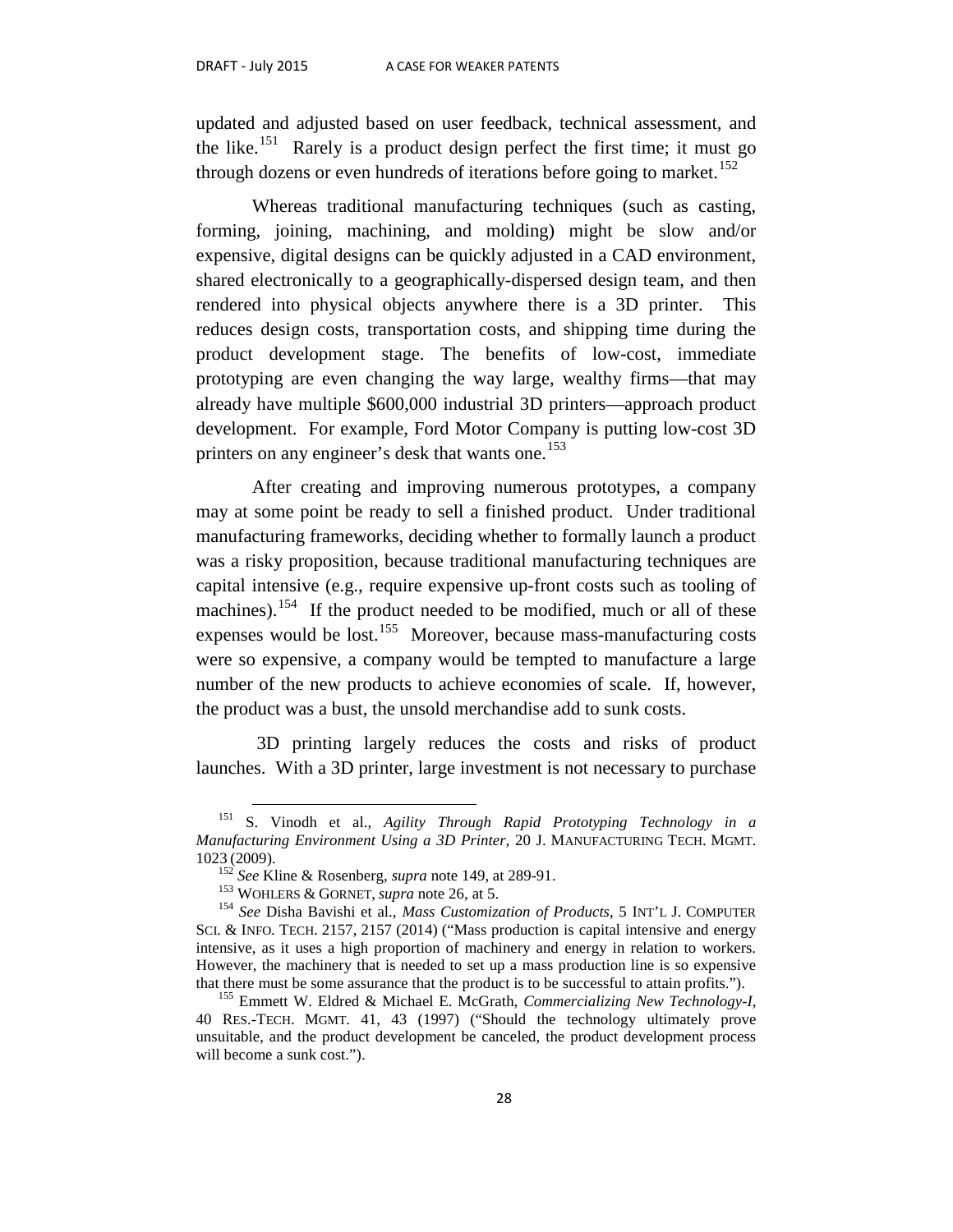high-capital cost mass-production machinery. The 3D printer, viewed as capital equipment, can already produce products at a lower cost to consumers than mass manufacturer for short runs, customized products, and a large number of polymer products.<sup>[156](#page-30-0)</sup> In addition, 3D printers are versatile, so if a product needs modification, the printer can print the modification without expensive and slow retooling.

3D printers also reduce product launch risk by eliminating the need to mass-produce thousands of copies before knowing what demand will be. The printer can radically reduce inventory costs and perform just-intime manufacturing—printing what customers order essentially in real time.

Finally, 3D printing opens up new product development and manufacturing opportunities. It enables mass-customization, because printing modifications is no more difficult than printing multiple identical copies. Perhaps most importantly, 3D printing democratizes product development. Individuals with only a little technical bent can become product designers and manufacturers. Even unsophisticated customers can even become the final stage of product developers: There are already, for example, businesses that have a basic design for a product and a webbased app that enables their customers to customize the design for themselves, which is then printed and shipped to them the next day.<sup>[157](#page-30-1)</sup>

#### **2. Other Technologies**

As with basic research and prototyping, basic technologies like inexpensive computing power and the Internet provide platform technologies that reduce the costs of product development in profound ways. The speed of communication and sharing via the Internet grease the wheels of innumerable product development projects. Beyond these background effects, however, countless industries have seen their product development costs decrease.

<span id="page-30-1"></span><span id="page-30-0"></span><sup>&</sup>lt;sup>156</sup> Wittbrodt et al., *supra* note 88.<br><sup>157</sup> *See, e.g.*, Michael Molitch-Hou, *3D Printed Celtic Knots Tie Tradition to New Technology*, 3D PRINTING INDUSTRY (May 7, 2014), http://3dprintingindustry.com/2014/05/07/3d-printing-imaterialise-celtic-knots/; Juho Vesanto, *Design Your Personalized 3D Printable Jewellery OnlineSuuz.com,* 3D PRINTING INDUSTRY (Jun. 4, 2013), http://3dprintingindustry.com/2013/06/04/designyour-personalized-3d-printable-jewellery-online-suuz-com/.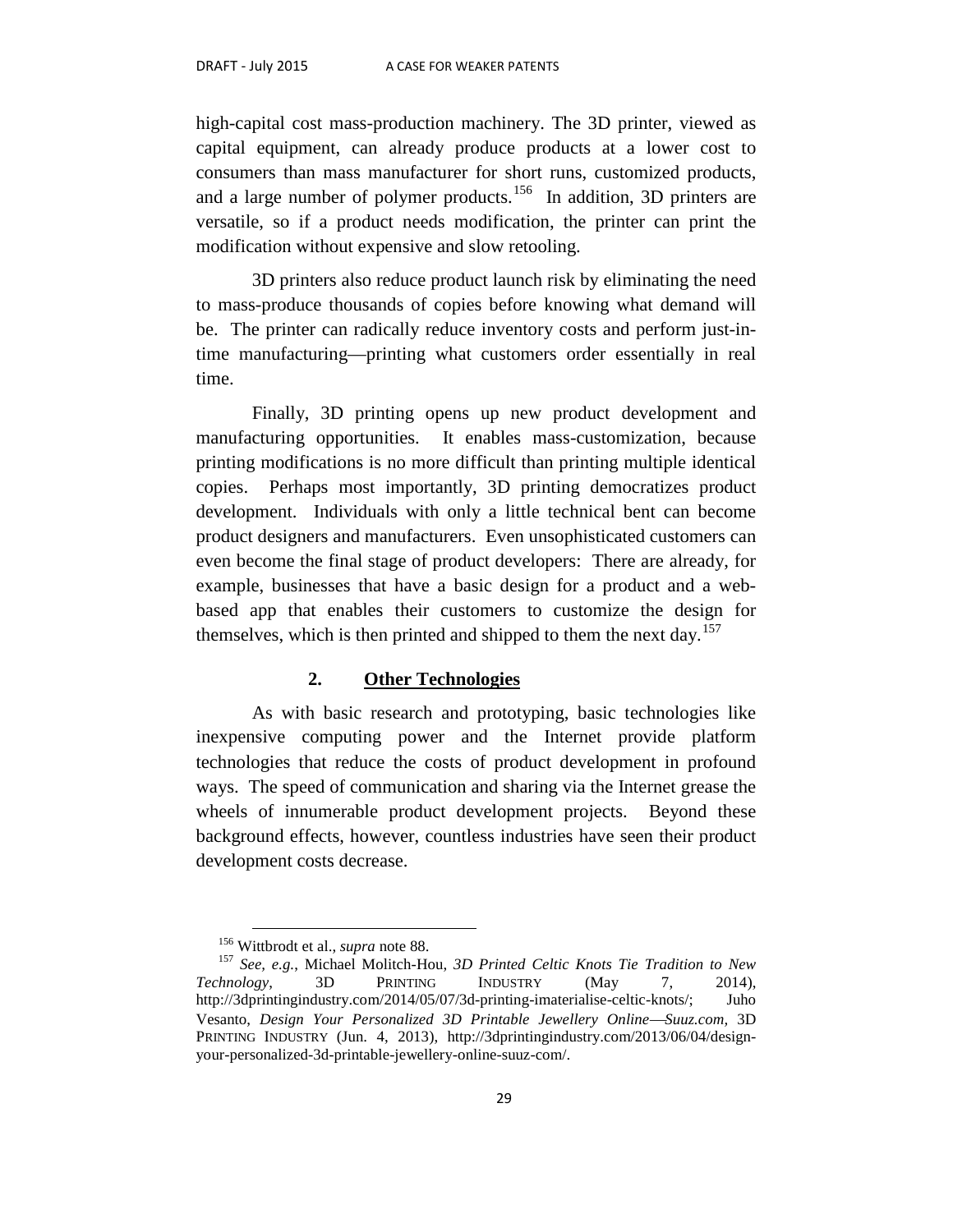Perhaps no industry has seen costs fall as much as digital-based companies.<sup>[158](#page-31-0)</sup> For example, in 1999 Naval Ravikant, a co-founder of Epinions, a website for customer reviews, required six months of time and \$8 million in venture capital funds to buy computers, license database software, and hire eight programmers before he could launch the website. In contrast, just eleven years later, he needed only a few weeks and less than \$100,000 when founded AngelList, a social network for startups.<sup>[159](#page-31-1)</sup> Among other things that lowered the startup costs, he used various free software tools for development and cloud computing for the computer power and storage.<sup>160</sup> Numerous startups have leveraged the availability of free, open-source software, cloud-based computing, and fast Internet speeds to lower their launch costs.<sup>[161](#page-31-3)</sup>

Once the inventor creates the prototype of the digital product, she can iteratively update and improve it in real time. Things like testing, user feedback, and product updates can be performed via the web cheaply and quickly.<sup>162</sup> Whatever server capacity the product requires can be added or subtracted in near real time on the cloud.

Beyond digital products, many physical products can be taken from prototype to final product much more quickly than in the past. In addition to the above-discussed advantages of 3D printing, new companies are appearing that combine Internet-based networking, industrial design, and manufacturing in one roof. A leading example of this phenomenon is Quirky, a company already mentioned when we discussed prototyping.<sup>[163](#page-31-5)</sup> These companies will take basic ideas and turn them into finished products on behalf of the inventor.<sup>164</sup> The presence of nimble, smaller-

<span id="page-31-0"></span> <sup>158</sup> Coyle & Green, *supra* note 133, at 155 ("Over the past decade, the costs of launching a new technology start-up have fallen precipitously.").

<span id="page-31-1"></span><sup>159</sup> *Creating a Business*, ECONOMIST (Jan. 18, 2014), http://www.economist.com/news/special-report/21593581-launching-startup-has-

<span id="page-31-4"></span><span id="page-31-3"></span><span id="page-31-2"></span>become-fairly-easy-what-follows-back-breaking.<br><sup>160</sup> *Id*. <sup>161</sup> Coyle & Green, *supra* note 133, at 155-57.<br><sup>162</sup> For testing, websites such as usertesting.com provide a crowd-sourcing means for testing products. *See, e.g.,* http://www.usertesting.com/about-us (last visited Dec. 16,

<span id="page-31-6"></span><span id="page-31-5"></span><sup>&</sup>lt;sup>163</sup> *See supra* note 137 and accompanying text.<br><sup>164</sup> *See* Steve Lohr, *The Invention Mob, Brought to You by Quirky*, NY TIMES (Feb. 14, 2015), http://www.nytimes.com/2015/02/15/technology/quirky-tests-the-crowdbased-creative-process.html (describing Quirky's business).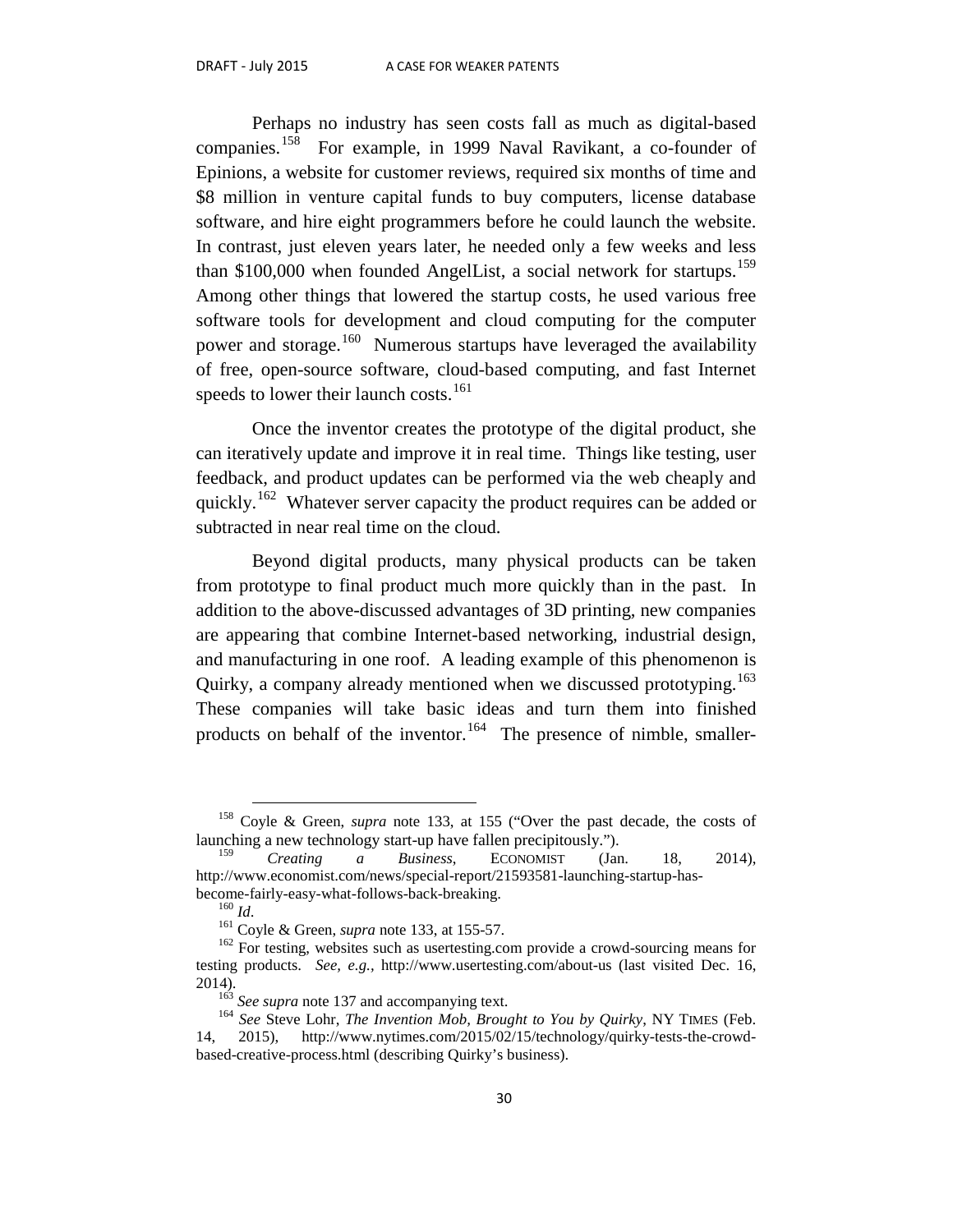scale product developers demonstrates the speed and economy of product development today.

Finally, in the chemical and biological realms, various technologies reduce development costs. Just as biohacker platforms and bio-modules aid in invention and prototyping, <sup>[165](#page-32-0)</sup> they can aid in building finished products. One company even offers an inexpensive method to print DNA.<sup>166</sup> Similarly, molecular modeling can be used not only to identify lead pharmaceutical compounds, but also to help optimize lead compounds into a molecule suitable for clinical trials.<sup>[167](#page-32-2)</sup>

#### *D. Obtaining Funding*

In reality, the "stage" of obtaining funding is sprinkled throughout the whole process. Obviously, funding is extremely important because without some source of capital, most innovations cannot proceed.<sup>168</sup> Startups incur costs in the stages mentioned previously, and on the marketing and distribution, discussed in the next sub-part. Employees and consultants must be paid and materials and equipment must be purchased. While people tend to think of funding in terms of start-ups receiving venture capital funding, projects developed within large firms also need financial support from the firm.<sup>169</sup> Any decrease in the costs of the innovation cycle will tend to make innovation easier at start-ups and large firms alike.

Outside funding can come from a variety of sources, but the quintessential source (for new companies attempting to overcome capital constraints anyway) is venture capital.<sup>[170](#page-32-5)</sup> Other traditional sources include government grants, angel investors, and even friends and family. For

<span id="page-32-1"></span><span id="page-32-0"></span><sup>&</sup>lt;sup>165</sup> *See supra* notes 141-143 and accompanying text.<br><sup>166</sup> Conner Forrest, *Cambrian Genomics Laser Prints DNA to Rewrite the Physical World*, TECHREPUBLIC (Nov. 12, 2014, 5:00 AM), http://www.techrepublic.com/article/cambrian-genomics-laser-prints-dna-to-rewrite-the-

<span id="page-32-3"></span><span id="page-32-2"></span><sup>&</sup>lt;sup>167</sup> Watson, *supra* note 144, at 27.<br><sup>168</sup> Maclaurin, *supra* note 70, at 108 ("Yet a nation could contribute significantly to pure science and to invention but remain stagnant if too small a proportion of the capital supply in the country were channeled into new developments.").

<span id="page-32-4"></span><sup>169</sup> *See* Eldred & McGrath, *supra* note 155, at 42 ("In order for a technology to receive appropriate funding, researchers and business managers must convince each other that the technology holds real economic promise.").<br><sup>170</sup> PAUL A. GOMPERS & JOSH LERNER, THE MONEY OF INVENTION: HOW VENTURE

<span id="page-32-5"></span>CAPITAL CREATES NEW WEALTH 11 (2001).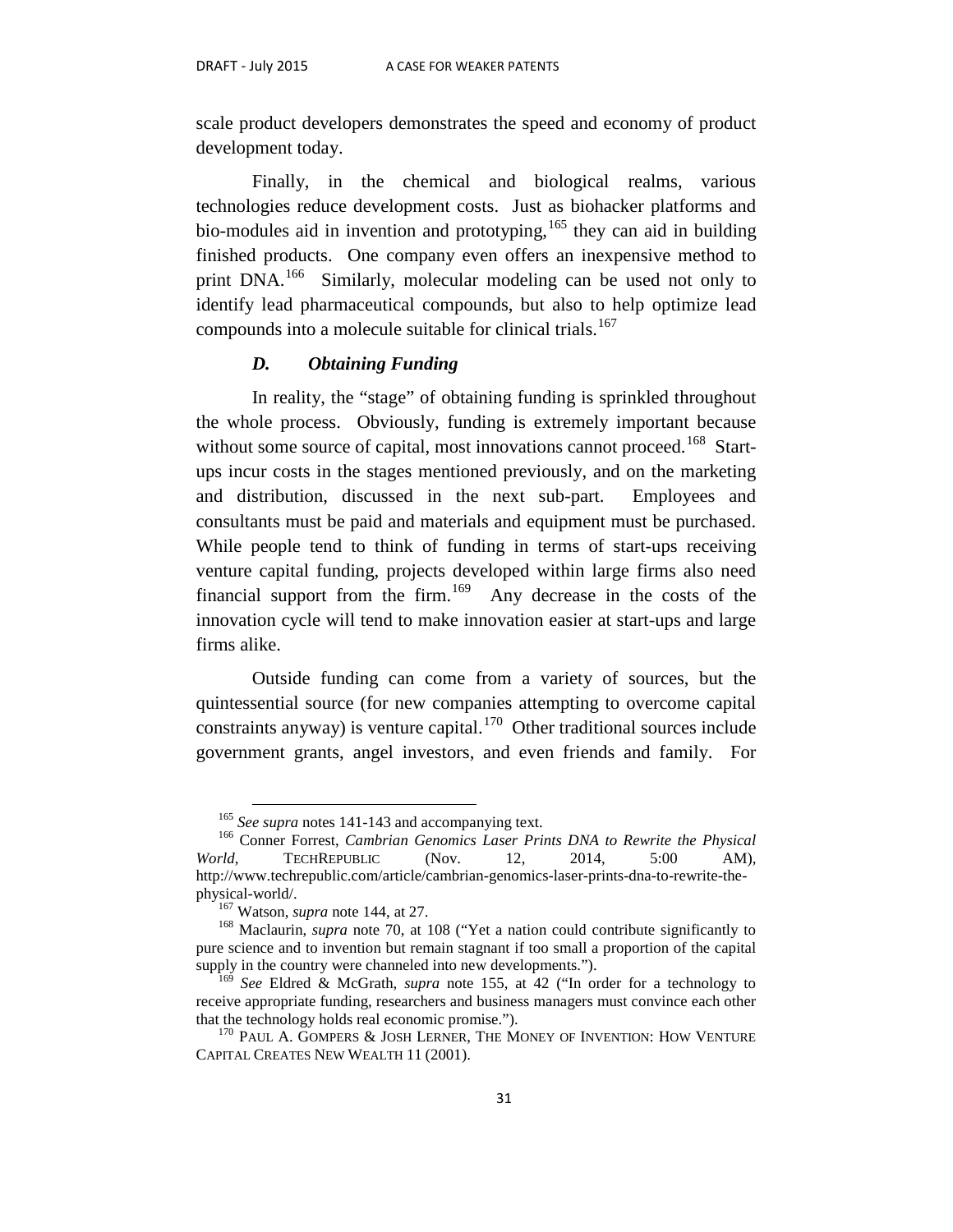innovations developed within an existing large firm, the source of funding is most often the firm itself.

One innovation that directly affects funding is the advent of crowdfunding, which is the practice of obtaining capital, usually in relatively small individual amounts, from a large number of people, typically via the Internet.<sup>[171](#page-33-0)</sup> The concept is disrupting the business of funding innovations and is empowering individuals and small businesses.<sup>[172](#page-33-1)</sup> It is not only individuals who are interested in buying the future product who contribute; more formal investors will contribute in hopes of making a return on their investment.<sup>[173](#page-33-2)</sup> Many crowdfunding platforms exist already,[174](#page-33-3) including Kickstarter, Indiegogo*,* Fundable, and Peerpackers.

Although crowdfunding directly impacts the funding process, the new and emerging technologies such as 3D printing and the Internet have an important indirect effect.<sup>175</sup> The central point here is that as the costs of innovation decrease, the amount of outside capital needed to finance the innovation decreases. As the sums become smaller, the need for traditional venture capital decreases.<sup>[176](#page-33-5)</sup> Instead, innovators can raise adequate capital from alternative sources, such as alternative venture capital-like funding,  $177$  crowdfunding, and even friends and family. This has a two-fold effect in reducing barriers to innovation. First, it is generally easier to raise smaller rather than larger amounts of money.

<span id="page-33-0"></span><sup>&</sup>lt;sup>171</sup> Sean M. O'Connor, *Crowdfunding's Impact on Start-up Strategy*, 21 GEO. MASON L. REV. 895, 897 (2014).

<span id="page-33-1"></span><sup>&</sup>lt;sup>172</sup> Maria Doyle, *Crowdfunding Spurs Innovation in Science*, *Technology*, and <br>
gineering, FORBES (Oct. 23, 2013, 10:09 AM), *Engineering*, FORBES (Oct. 23, 2013, 10:09 AM), http://www.forbes.com/sites/ptc/2013/10/23/crowdsourcing-spurs-innovation-in-sciencetechnology-and-engineering/ (stating that crowdfunding is "disrupting the way enterprises, entrepreneurs, non-profits, and individuals raise capital").

<span id="page-33-2"></span><sup>&</sup>lt;sup>173</sup> THOMAS E. VASS, ACCREDITED INVESTOR CROWDFUNDING: A PRACTICAL GUIDE FOR TECHNOLOGY (2014) (describing strategies for technology companies to raise money from accredited investors via crowdfunding).

<span id="page-33-3"></span><sup>&</sup>lt;sup>174</sup> See, e.g., CROWDSOURCING.ORG, http://www.crowdsourcing.org/directory (last

<span id="page-33-4"></span>visited Feb. 23, 2015). <sup>175</sup> We note also that when pitching product ideas to investors or management, having a functional 3D prototype in hand (or in a digital form one can email to investors to print) is advantageous. TOM KELLEY, THE ART OF INNOVATION 112 (2001) ("But a prototype is almost like a spokesperson for a particular point of view, crystallizing the groups' feedback and keeping things moving."). <sup>176</sup> *See* Coyle & Green, *supra* note 133, at 157-76 (describing contractual innovations

<span id="page-33-6"></span><span id="page-33-5"></span>to create alternative funding mechanisms). <sup>177</sup> *See id*.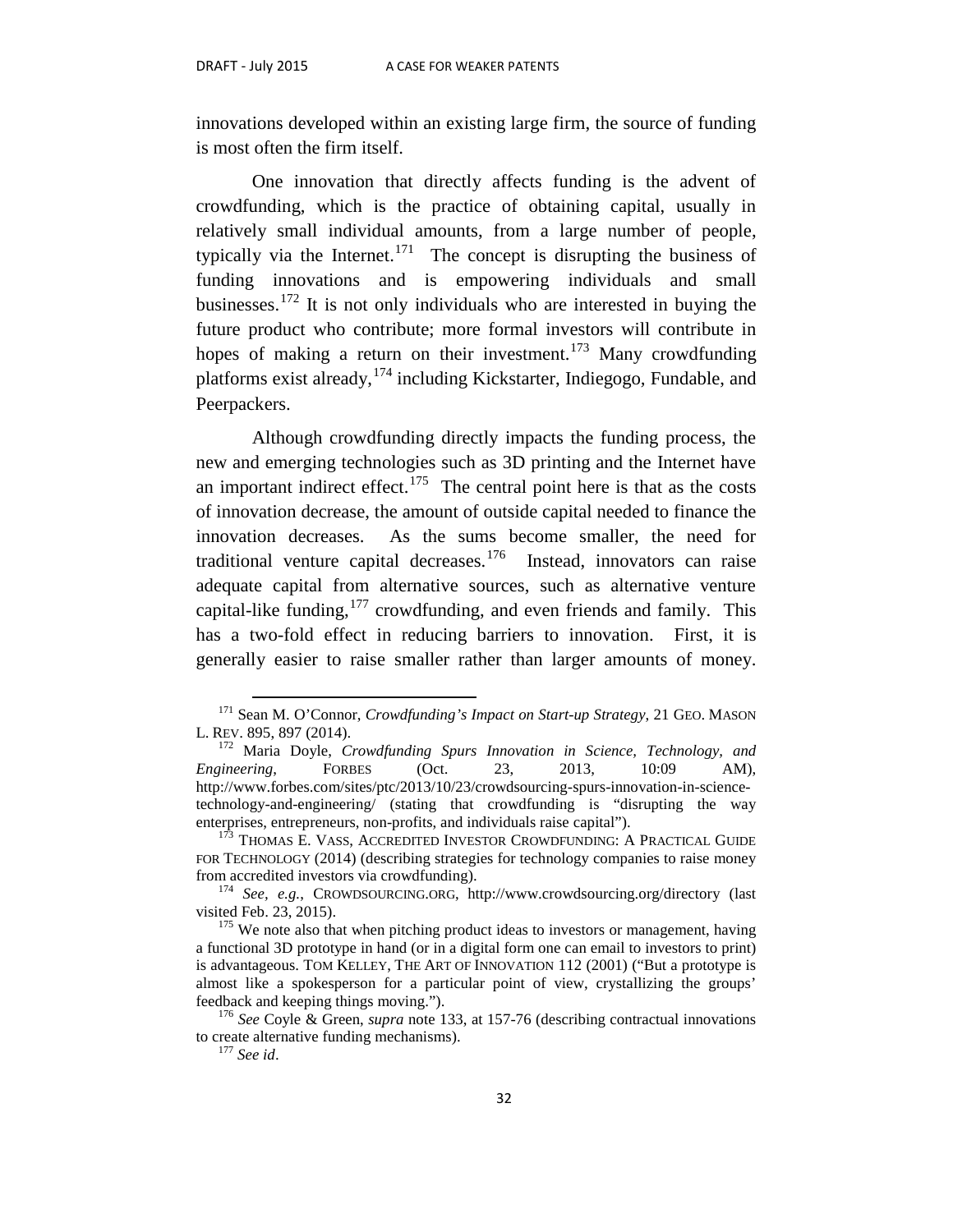Second, less formal avenues for obtaining funding are less cumbersome and intimidating, meaning that innovators are less likely to give up.

#### *E. Marketing and Distribution*

Once a business decides it will launch a product, it must develop a marketing campaign and distribution strategy.<sup>[178](#page-34-0)</sup> Marketing includes at least the process of promoting one's goods or services to prospective customers through advertising and other promotional methods.<sup>[179](#page-34-1)</sup> Distribution relates to how a company will ensure that prospective customers are able to locate, obtain, and use its products and services.<sup>[180](#page-34-2)</sup>

#### **1. 3D Printing**

3D printing technology is likely to have rather minor effects on product promotion, but will bring a sea change to distribution. In a world where virtually every consumer owns a cheap but sophisticated 3D printer at home, physical distribution costs can be virtually eliminated (other than for the printer feedstock). Instead, a seller need only transfer the CAD file to the buyer, who then prints the object out at home.

The popular press speculates feverishly that the technical advances in 3D printing could result in a "third industrial revolution" governed by mass-customization and local, digital-based manufacturing.<sup>[181](#page-34-3)</sup> Technical commentators likewise discuss how radically the distribution models will change, noting also that economic models may change.<sup>[182](#page-34-4)</sup> Thus, for

<span id="page-34-0"></span> <sup>178</sup> *See, e.g.*, Kline, *supra* note 73, at 37 fig.2 (showing "distribute and market" and the final stage of innovation).<br><sup>179</sup> JAMES BURROW, MARKETING 6 (3d ed. 2009).

<span id="page-34-3"></span><span id="page-34-2"></span><span id="page-34-1"></span><sup>180</sup> *Id.*<br><sup>180</sup> *Id.* 2012, <sup>181</sup> See, for example, *The Third Industrial Revolution*, ECONOMIST, Apr. 21, 2012, *available at* http://www.economist.com/node/21553017, which is an entire special issue investigating what the editors refer to as a third industrial revolution brought on by digital manufacturing and 3D printing.<br><sup>182</sup> *See* NEIL A. GERSHENFELD, FAB: THE COMING REVOLUTION ON YOUR

<span id="page-34-4"></span>DESKTOP-FROM PERSONAL COMPUTERS TO PERSONAL FABRICATION (2005); HOD LIPSON & MELBA KURMAN, FABRICATED: THE NEW WORLD OF 3D PRINTING (2013); R.E. Devor et al., *Transforming the Landscape of Manufacturing: Distributed Manufacturing Based on Desktop Manufacturing (DM)2*, J. MANUFACTURING SCI. & ENGINEERING (2012) (examining a new paradigm in the world of manufacturing distributed manufacturing based on desktop manufacturing – what they refer to as (DM)2); J.M. Pearce et al., *3D Printing of Open Source Appropriate Technologies for Self-Directed Sustainable Development*, 3 J. SUSTAINABLE DEV. 17 (2010) [hereinafter Pearce et al., *OSAT*] (discussing the use of 3D printers to help the developing world to manufacture); Pearce, *The Case*, *supra* note 127.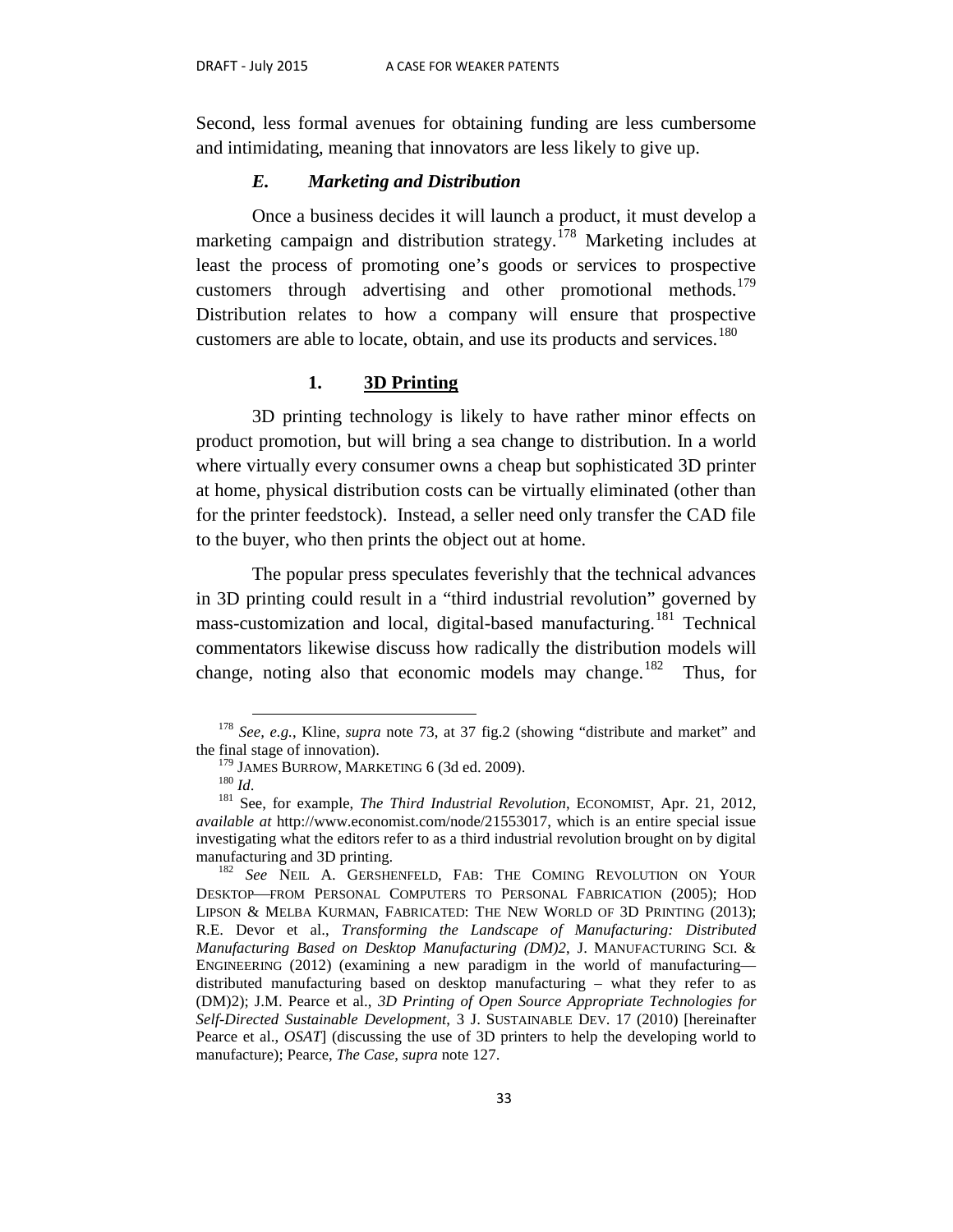example a single CAD design of a high-value product like a water pump part can be freely copied by thousands of individuals around the globe, who can then use 3D printing (e.g. distributed manufacturing) to make the device for only the cost of raw materials.<sup>[183](#page-35-0)</sup> For those unable or unwilling to buy a 3D printer, many on-line 3D printer services have already been developed that will print the item for a buyer and either mail it or provide it for pick-up. [184](#page-35-1)

Some will doubt whether the technology will ever achieve such dramatic impacts.<sup>[185](#page-35-2)</sup> It is true that today, even with hundreds of thousands of openly available 3D printable designs, only a relatively tiny fraction of products are completely 3D printable. The low-cost RepRap 3D printers discussed in this Article print primarily in plastics (polylactic acid (PLA) and acrylonitrile butadiene styrene (ABS)), which is clearly limiting.

On the other hand, many other materials have been demonstrated (including ceramics, flexible polymers, and wood-fiber composites) at the  $D IY$  level,  $186$  much more sophisticated 3D printing materials have been shown in the academic literature,  $187$  and it appears clear that a much wider selection of materials will be made possible for 3D printers in the near future.<sup>[188](#page-35-5)</sup> For example, RepRaps capable of printing in metal are just now

<span id="page-35-1"></span><span id="page-35-0"></span><sup>&</sup>lt;sup>183</sup> *See* Pearce et al., *OSAT*, *supra* note 182.<br><sup>184</sup> *See, e.g.*, SHAPEWAYS,<http://www.shapeways.com/> (last visited Oct. 13, 2014); PONOKO, <https://www.ponoko.com/> (last visited Oct. 13, 2014); MAKEXYZ, <http://www.makexyz.com/> (last visited Oct. 13, 2014).<br><sup>185</sup> For example, Foxconn President Terry Gou says, "3D printing is a gimmick." Gou

<span id="page-35-2"></span><sup>&</sup>quot;explained that Foxconn had been using 3D printing for nearly three decades. However 3D printing is not suitable for mass production, and it doesn't have any commercial value. . . ." *See '3D Printing Is Just a Gimmick,' Says Foxconn President Terry Gou*, [WWW.3DERS.ORG](http://www.3ders.org/) (Jun. 26, 2013), http://www.3ders.org/articles/20130626-3d-printing-isjust-a-gimmick-says-foxconn-president-terry-gou.html. <sup>186</sup> *RepRap Materials*, APPROPEDIA, [http://www.appropedia.org/RepRap\\_materials](http://www.appropedia.org/RepRap_materials)

<span id="page-35-3"></span><sup>(</sup>last visited Oct. 13, 2014).

<span id="page-35-4"></span><sup>187</sup> *See, e.g.*, Thomas A. Campbell & Olga S. Ivanova, *3D Printing of Multifunctional Nanocomposites*, 8 NANOTODAY 119 (2013); A. Ovsianikov et al., *Laser Printing of Cells Into 3D Scaffolds*, 2 BIOFABRICATION (2010); Gavin MacBeath et al., *Printing Small Molecules as Microarrays and Detecting Protein-Ligand Interactions En Masse*, 121 J. AM. CHEMICAL SOC'Y 7967 (1999); Harpreet Singh et al., *Synthesis of Flexible Magnetic Nanowires of Permanently Linked Core-Shell Magnetic Beads Tethered to a* 

<span id="page-35-5"></span>*Glass Surface Patterned by Microcontact Printing*, 5 NANO LETTERS 2149 (2005).<br><sup>188</sup> E. Hunt et al., *Polymer Recycling Codes for Distributed Manufacturing with 3-D <br><i>Printers.* Resources. Conservation & Recycling (2015). *Printers*. Resources, Conservation & Recycling (2015). DOI: 10.1016/j.resconrec.2015.02.004.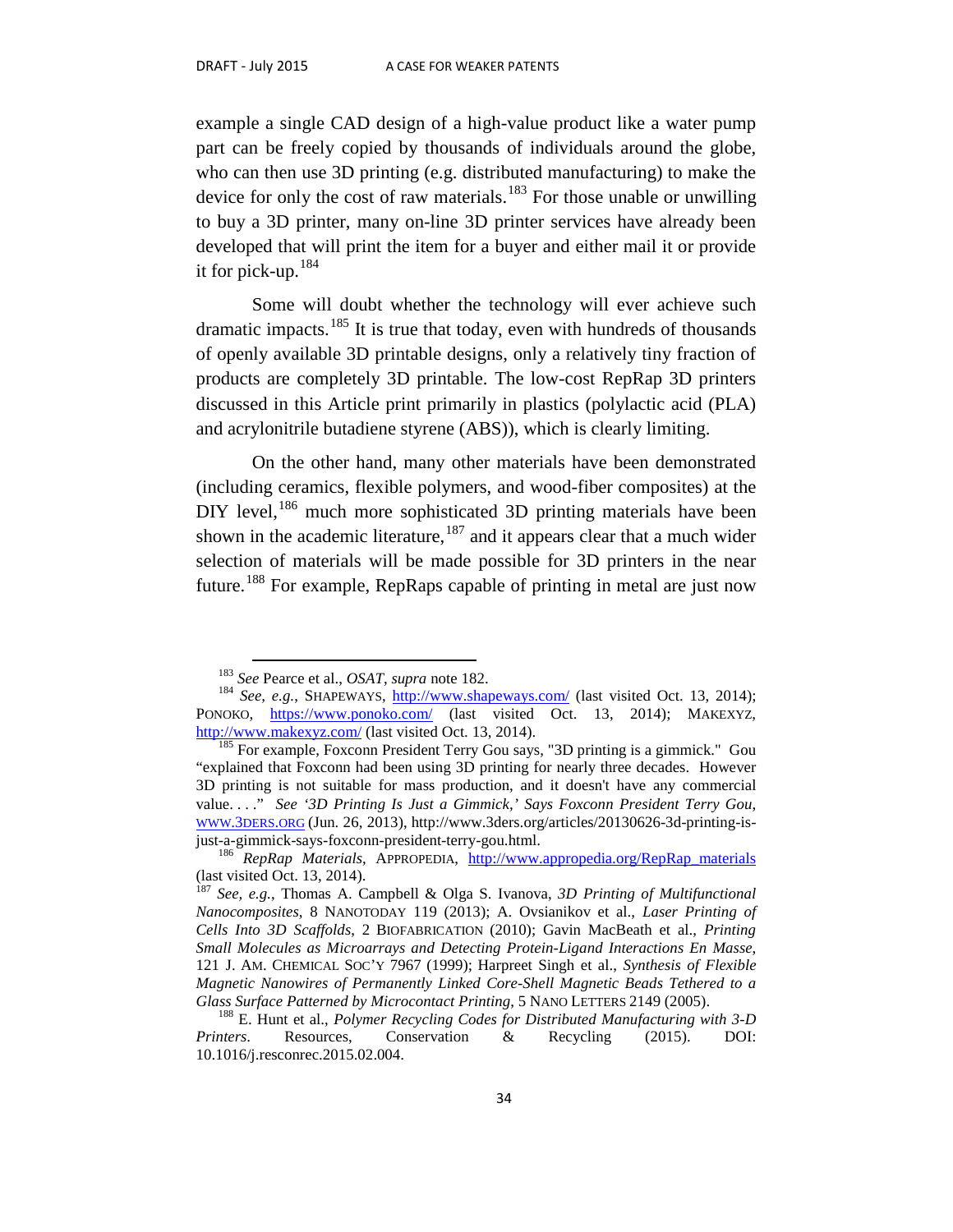emerging, <sup>[189](#page-36-0)</sup> and a low-cost printer capable of even printing in steel<sup>[190](#page-36-1)</sup> and aluminum.[191](#page-36-2) Much like the ubiquity of personal computers catalyzed a proliferation of software, the coming ubiquity of 3D printers will create strong demand for various printer feed stock. As the materials and designs multiply, particularly if they are open-source, it will result in a much wider range of completely 3D printable products, thus reducing the costs and the risks of distribution.

#### **2. Other Technologies**

The recent technology that most directly effected innovation in marketing and distribution is the Internet. On the marketing front, it made possible on-line stores and advertising. The Internet and related advances in data gathering and processing has enabled companies to collect detailed consumer information to tailor their marketing strategies.<sup>[192](#page-36-3)</sup> Add to the Internet the rise of smart phones, and now companies can exploit various social media avenues, including Twitter, YouTube, and Facebook, without large marketing budgets. $193$ 

In the distribution realm, the Internet helped give rise to innovations such as paperless delivery of tickets and payments<sup>[194](#page-36-5)</sup> and quick delivery of physical goods.<sup>[195](#page-36-6)</sup> For digital-based innovation, the presence of increased Internet speeds, ubiquitous mobile computing, and social media networks all allow companies to distribute their products and

<span id="page-36-0"></span> <sup>189</sup> Jorge Mireles et al., *Development of a Fused Deposition modeling System for Low Melting Temperature Metal Alloys*, 135 J. ELECTRONIC PACKAGING 011008 (2013).

<span id="page-36-1"></span><sup>190</sup> Gerald C. Anzalone et al., *A Low-Cost Open-Source Metal 3-D Printer*, 1 IEEE ACCESS 803 (2013).

<span id="page-36-2"></span><sup>191</sup> Amber S. Haselhuhn et al., *Substrate Release Mechanisms for Gas Metal Arc 3-D Aluminum Metal Printing*. 1 3D PRINTING AND ADDITIVE MANUFACTURING, 204, 204- 209 (2014).

<span id="page-36-3"></span><sup>192</sup> *See, e.g.*, Yongmin Chen, *Marketing Innovation*, 15 J. ECON. & MGMT. STRATEGY 101, 101 (2006).<br><sup>193</sup> Dan Zarrella, The Social Media Marketing Book 1-2, 7 (2009).

<span id="page-36-5"></span><span id="page-36-4"></span><sup>&</sup>lt;sup>194</sup> People now remotely print—or simply use electronic copies of—airline boarding passes, tickets to movie theaters, and the like.

<span id="page-36-6"></span><sup>195</sup> *See* Jack D. Becker *et al.*, *Electronic Commerce and Rapid Delivery: The Missing "Logistical" Link*, AMCIS 1998 Proceedings (1998), *available at* http://aisel.aisnet.org/amcis1998/94 (predicting the future of quick delivery for electronic commerce purchases); Joseph P. Bailey & Elliot Rabinovch, *Internet Book Retailing and Supply Chain Management: An Analytical Study of Inventory Location Speculation and Postponement*, 41 J. TRANSP. RES. PART E, 159, 159-77 (2005). Readers may be familiar with Amazon's "Prime" delivery, which provides two-day shipping on many goods. *See* http://www.amazon.com/gp/prime/ref=footer\_prime (last visited Jan. 24, 2015).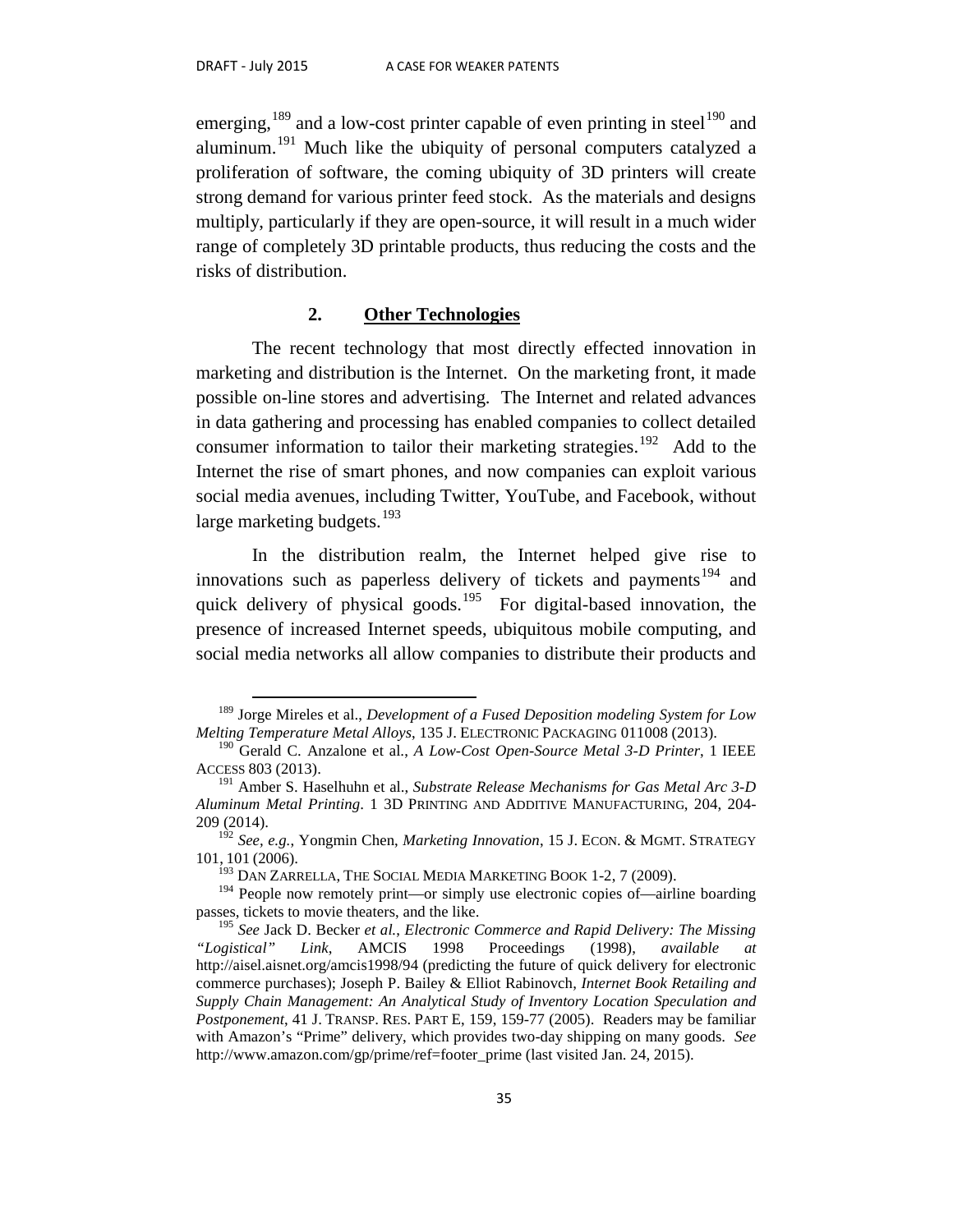services rapidly and at potentially unlimited scale.<sup>[196](#page-37-0)</sup> Of course, cloud computing is itself a powerful example of dramatically reduced distribution costs—the software is stored remotely and delivered only digitally.

#### *F. Summary*

In sum, technology is drastically lowering the costs of innovation across a wide range of technologies. All the technology, of course, is not yet mature. But it is already having profound effects, and these will grow.

We recognize a potential criticism of our technology discussion herein. Specifically, it can be questioned whether we "cherry picked" the technologies that most support our recommendations while ignoring contrary evidence of *increased* innovation costs in other technologies. We freely admit that the technologies we describe herein represent to us some of the most powerful examples of decreased innovation costs. But rather than cherry picking them to support our recommendations, our recommendations follow from our understanding of technology and its effects. Simultaneously, we are not aware of any technology that has drastically increased the costs of innovation. Thus, we believe that the average cost of innovation has decreased, and will continue to dramatically do so.

## III. ADAPTING THE PATENT SYSTEM TO THE NEW AGE OF INNOVATION

In the preceding Part, we demonstrated that the costs of innovation are decreasing, often dramatically, across many technology sectors. In this Part we explore the consequences of this phenomenon, arguing that the decreased cost of innovation impel a weakening of the patent system. Below we show that our prescription follows not only from the traditional utilitarian incentive theory of the patent system, but also from other theories. After presenting the case for a weaker patent system, we then provide concrete observations about how the patent system should be changed. First, we query what magnitude of change the patent system requires. Second, we propose methods of achieving that change.

<span id="page-37-0"></span>The case for a weaker patent system holds on any view of the patent system. Consider first the most dominant theory, the incentive-to-

 <sup>196</sup> Coyle & Green, *supra* note 133, at 156-57.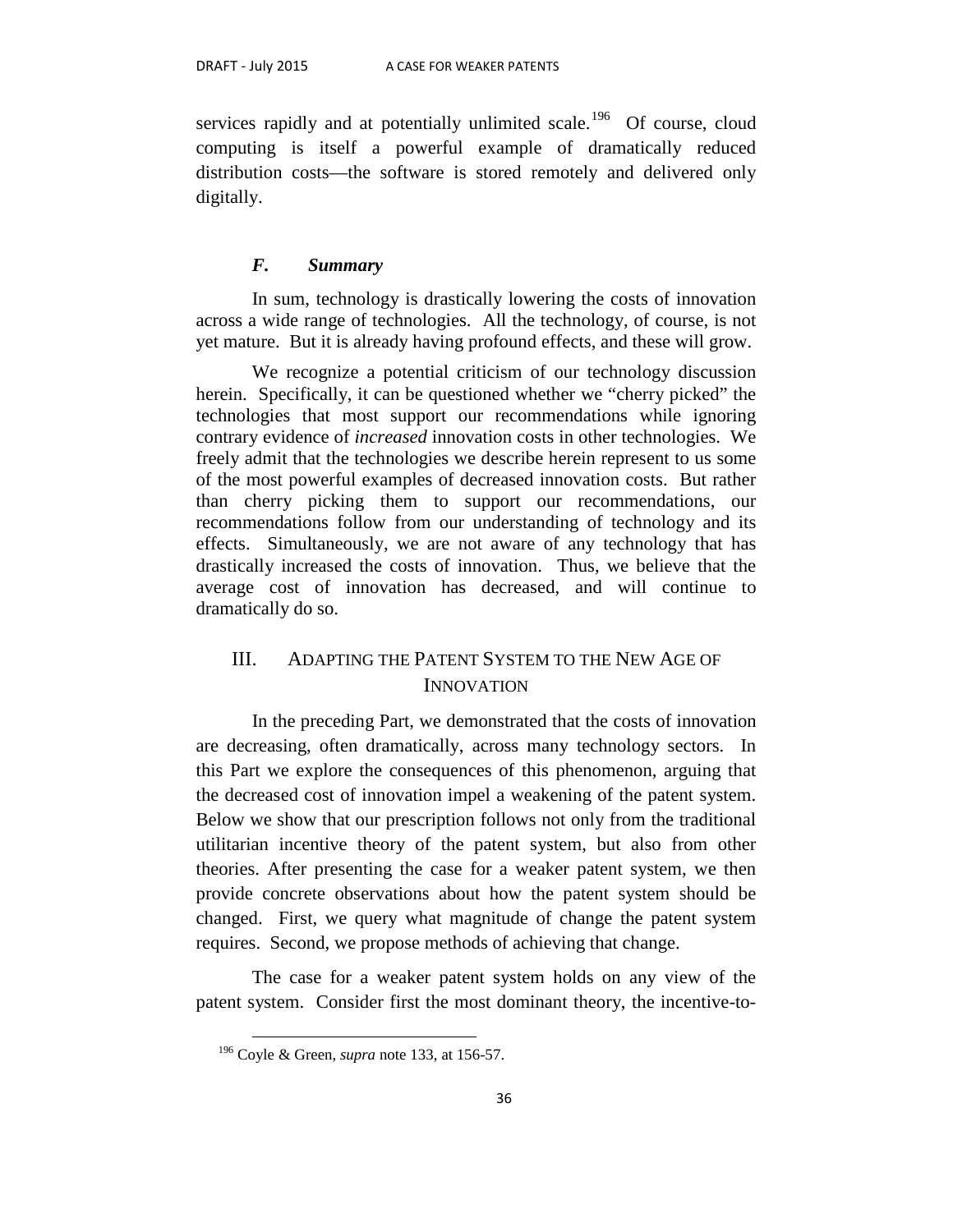invent theory, which we described briefly in the introduction. This theory posits that inventors need patents to be able to recoup their R&D costs and make a profit without free-riders undercutting their price.<sup>[197](#page-38-0)</sup> Note that under this theory, patents are granted for *inventions*, and inventing is an early stage in the innovation cycle.<sup>[198](#page-38-1)</sup> Thus, what patents most directly incentivize are basic research and inventing.<sup>199</sup> As we demonstrated, technologies are reducing both of these costs. Following the economic model of the incentive theory therefore suggests that less incentive is needed because less costs need to be recouped. To lower the incentives, one should weaken the patent system because doing so will align incentives with needs.

Weakening patents has the important salutary effect of decreasing their harmful effects. First, consider the deadweight loss harm associated with monopoly pricing.<sup>[200](#page-38-3)</sup> Weaker patents diminish this deadweight loss by reducing the power of the patentee. For example, if lawmakers weaken patents by shortening their term, the period of monopoly pricing is shortened. Alternatively, if lawmakers weaken patents by narrowing their scope, there is a greater chance that viable non-infringing substitutes will be developed.

Second, consider the harm associated with impeding follow-on innovation. As discussed in the introduction, broad patents can inhibit follow-on innovation where the follow-on innovation infringes the first patent.<sup>[201](#page-38-4)</sup> Although the improver can theoretically obtain a mutuallybeneficial license from the owner of the first patent, various transaction costs often prevent this.<sup>[202](#page-38-5)</sup> Where, however, patents are weakened, the friction against follow-on inventions is correspondingly weakened. For example, a shorter patent life would shorten the restrictions on follow-on innovation. Similarly, narrower patents would allow more follow-on innovation to avoid infringing the first patent.

<span id="page-38-1"></span><span id="page-38-0"></span><sup>&</sup>lt;sup>197</sup> *Id.* 198 *Id.* 198 Christopher A. Cotropia, *The Folly of Early Filing in Patent Law*, 61 HASTINGS L.J. 65, 68-70, 72-81 (2009); Sichelman, *supra* note 8, at 365-66.

<sup>199</sup> Sichelman, *supra* note 8, at 366 ("Strictly speaking, patent laws provide direct

<span id="page-38-3"></span><span id="page-38-2"></span>incentives to *invent*, but not generally to *innovate*.") (emphasis in original).<br><sup>200</sup> For a discussion of monopoly pricing, *see supra* notes 6-7 and accompanying text.<br><sup>201</sup> *See* Merges & Nelson, *supra* note 1, at 8

<span id="page-38-5"></span><span id="page-38-4"></span> $\frac{202}{2}$  *See, e.g., id.* at 874 n.146 (cataloguing literature showing the high costs of licensing); Sichelman, *supra* note 8, at 368-69 (reviewing transaction costs that can stifle commercialization).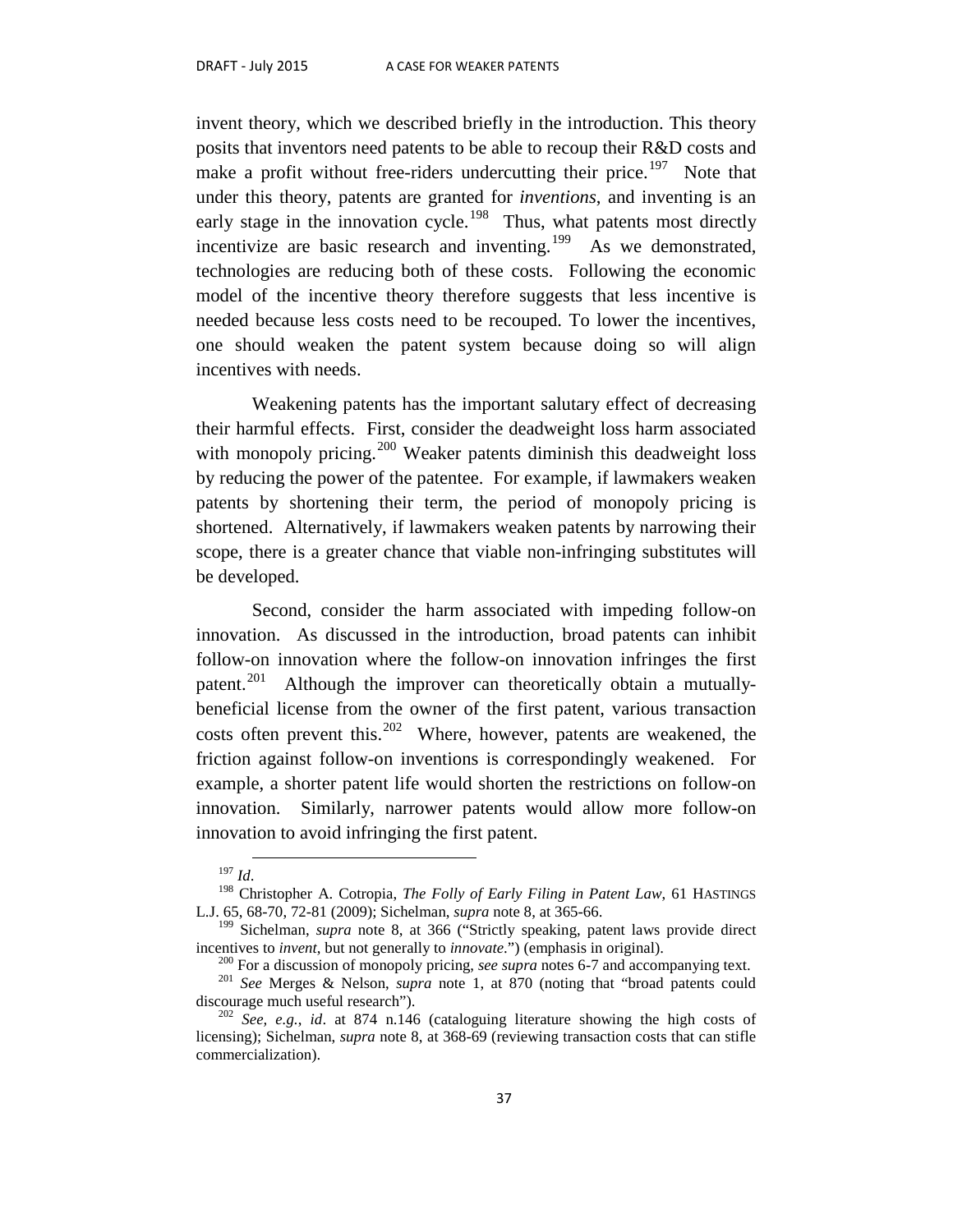An alternate theory of the patent system, the prospect theory, also suggests that patent should be weakened as innovation costs decrease. The prospect theory arose in part from an appreciation that patents provide not only direct incentives for basic research and invention, but also indirect incentives for post-invention expenditures (i.e., the commercialization expenses of product development and marketing). $^{203}$  $^{203}$  $^{203}$ Recognizing the indirect nature of these incentives, the prospect theory and related commercialization theories<sup>[204](#page-39-1)</sup> suggest that patents might under-incentivize commercialization expenditures unless patents are sufficiently strong.<sup>[205](#page-39-2)</sup> In other words, patents need to be stronger than what is needed merely to incentivize *inventions*; they need to be strong enough to incentivize *commercialization* costs.<sup>[206](#page-39-3)</sup> The prospect theory has been much debated, $207$  but to the extent it and related commercialization theories are accurate, they support our call for weaker patents. Simply put, the decreased costs of product development, marketing, and distribution we identified in Part II demonstrate that less incentive is needed to incur those costs. Where lower incentives are needed, lawmakers can weaken patents, thereby lessening the harms they cause while maintaining optimal incentives for innovation.

Capitalizing on insights about post-invention costs of innovation, others have championed more radical changes to the patent system. Most recently, Professor Ted Sichelman has proposed a particular kind of commercialization patent that would directly incentivize post-invention commercialization efforts regardless of the presence of a traditional invention-based patent.<sup>208</sup> Such a system would provide, however, the

<span id="page-39-0"></span> <sup>203</sup> *Id*. at 367-68. *See also* Robert P. Merges, *Commercial Success and Patent Standards: Economic Perspectives on Innovation*, 76 CAL. L. REV. 805, 809 (1988) ("[T]he patent system rewards innovation only indirectly, through the granting of patents on inventions.").  $^{204}$  Other works presenting commercialization theories include Michael Abramowicz,

<span id="page-39-1"></span>*The Danger of Underdeveloped Patent Prospects*, 92 CORNELL L. REV. 1065 (2007); Michael Abramowicz & John F. Duffy, *Intellectual Property for Market Experimentation*, 83 N.Y.U. L. REV. 337 (2008); and F. Scott Kieff, *Property Rights and* 

<span id="page-39-4"></span><span id="page-39-3"></span><span id="page-39-2"></span><sup>&</sup>lt;sup>205</sup> See supra note 5 and accompanying text.<br><sup>206</sup> See John F. Duffy, *Rethinking the Prospect Theory of Patents*, 71 U. CHI. L. REV. 439, 440 (2004) ("Kitch's justification for the patent system was thus forward-looking: The function of the patent system is to encourage investment in a technological prospect *after* the property right has been granted.").<br><sup>207</sup> *Id*. at 441-42 (describing criticisms).<br><sup>208</sup> Sichelman, *supra* note 8, at 400-10.

<span id="page-39-5"></span>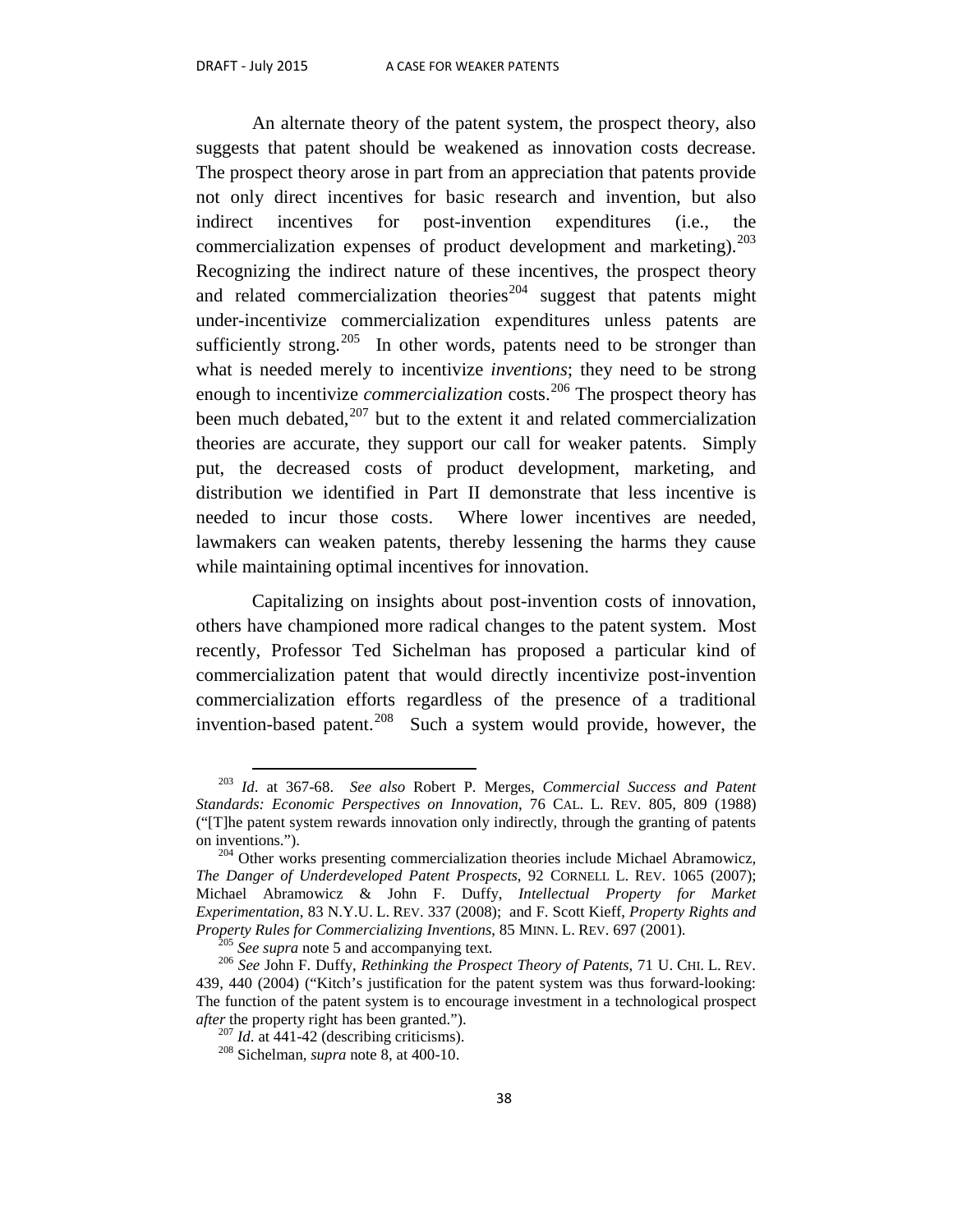possibility for monopoly prices tied to a specific commercial embodiment.<sup>[209](#page-40-0)</sup> The monopoly price would lead to deadweight loss in a manner similar to a traditional patent, and thus the strength of any such patent should be tailored to the need to recoup costs. Hence, just as with other economic justifications of patents, the necessary strength of any such patent will decrease as the costs of post-invention innovation costs decrease. Given the administrative costs of initiating such a radical new system, our observations about innovation costs suggest the case for such a new system is much diminished.

Finally, we note that our observations of decreased innovation costs also impact non-economic theories of the patent system. For example, a Lockean natural rights theory of patent law suggests that inventors deserve patents as a reward for their labor.<sup>[210](#page-40-1)</sup> Under such a theory, however, the size of the reward should be proportional to the labor contributed.<sup>[211](#page-40-2)</sup> Because the average costs (here, labor) of innovation are decreasing, the deserved reward should likewise be smaller (in the form of a weaker patent).

In sum, in almost any view of the patent system a decrease in innovation costs militate in favor of weakening the patent system. That said, questions remain regarding the magnitude of the change to the patent system and the method of effecting that change. We explore these questions below.

#### *A. Magnitude of Change to the Patent System*

Part II of this Article provided a broad assessment of how recent technologies have reduced innovation costs. Yet our work is not empirical in nature, and we do not know the precise values of the reductions to innovation costs. And even if we did, we would not solve the problem of

<span id="page-40-0"></span><sup>&</sup>lt;sup>209</sup> Professor Sichelman seeks to avoid invention patents' impediment to follow-on innovation by requiring very narrow commercializing claim scope, *id*. at 401, but recognizes the claims must allow for some penumbra of protection beyond literal infringement. *Id.* at 401-02. The broader the protection, the greater the impediment to

<span id="page-40-2"></span><span id="page-40-1"></span>follow-on innovation. <sup>210</sup> Hughes, *supra* note 4, at 297-310. <sup>211</sup> LAWRENCE C. BECKER, PROPERTY RIGHTS 53 (1977); Lawrence C. Becker, *Deserving to Own Intellectual Property*, 68 CHI. KENT. L. REV. 609, 625 (1993) ("And what counts as a 'proportional' return is limited by an equal sacrifice principle: the sacrifice we make in satisfying your desert-claim should not exceed your level of sacrifice in producing (our part of) the good.").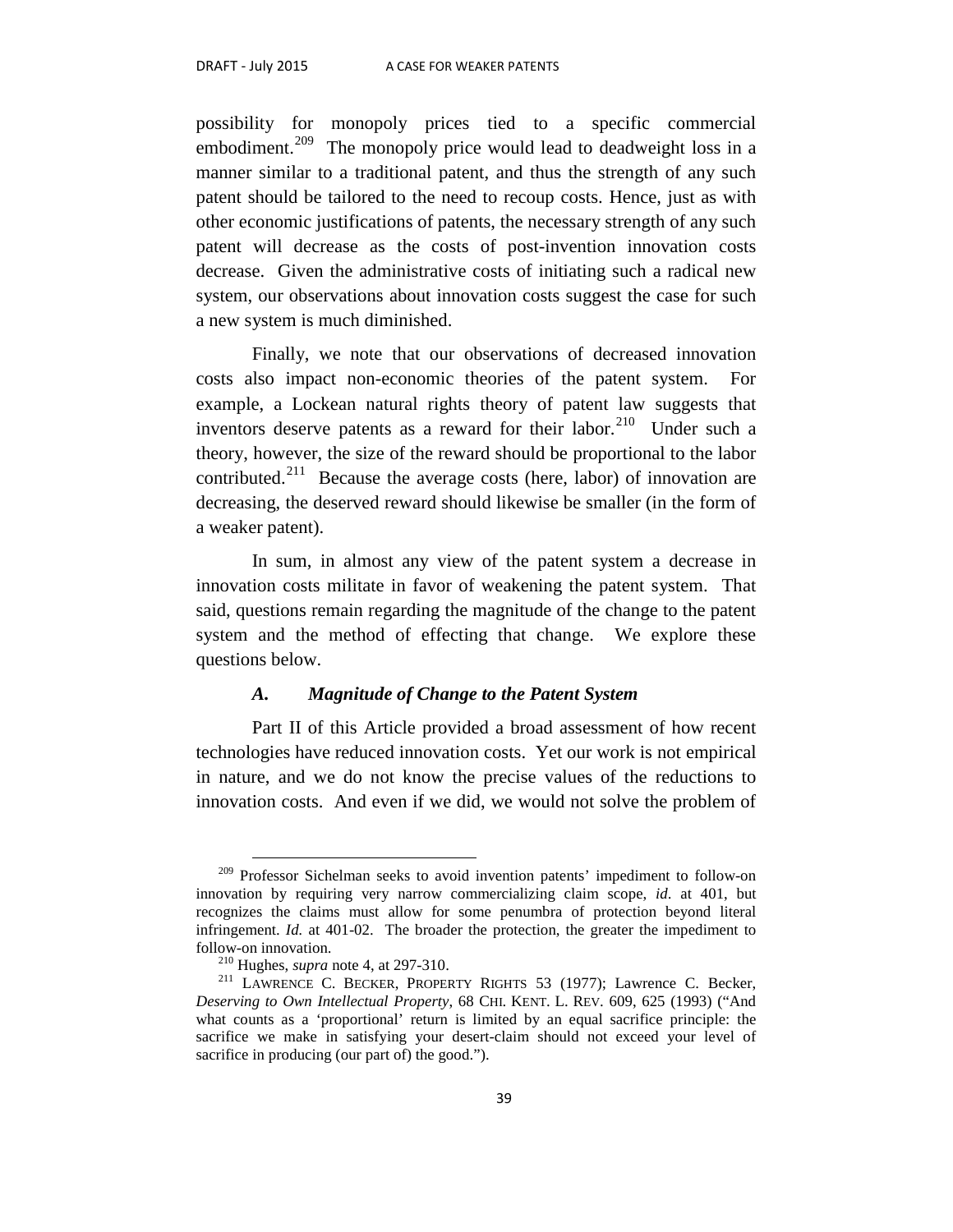the patent system's immense complexity.<sup>212</sup> Nevertheless, our insight is that a broad and growing shift in innovation costs has occurred such that the average cost of innovation has decreased significantly.

As a starting point, however, we suggest a change that is significant enough so that its effects can be ascertained and studied. Too small of a change would be lost in the complex noise of the patent system. Hence, we recommend a change or set of changes that would be roughly equivalent to weakening patents by 25% to 50%.

The remainder of this subpart analyzes various key additional considerations we weighed and we believe policymakers should weigh when considering the magnitude of the change to the patent system.

## **1. Non-Monetary Incentives to Innovate Favor a Weaker Patent System**

Our argument for weaker patents is strengthened by a growing body of literature using insights from psychology and sociology to study the patent system. $^{213}$  $^{213}$  $^{213}$  One insight from this literature is that people engage in innovative activities not only for pecuniary reasons, but also for nonmonetary reasons, including intellectual challenge, recognition, the joy of inventing and solving problems, improving social welfare, or the desire for control and responsibility.<sup>[214](#page-41-2)</sup> Thus, dampening monetary incentives will generally not have a 1:1 effect on overall incentives to innovate.

Pecuniary and non-pecuniary motivations can often work together synergistically.<sup>215</sup> In those cases, the monetary promise of a patent and

<span id="page-41-1"></span><span id="page-41-0"></span><sup>&</sup>lt;sup>212</sup> *See supra* notes 17-18 and accompanying text.<br><sup>213</sup> *E.g.*, Dennis D. Crouch, *The Patent Lottery: Exploiting Behavioral Economics for the Common Good*, 16 GEO. MASON L. REV. 141 (2008); Jeanne C. Fromer, *A Psychology of Intellectual Property*, 104 NW. L. REV. 1441 (2010); William Hubbard*, Inventing Norms*, 44 CONN. L. REV. 2 (2011); Eric E. Johnson, *Intellectual Property and the Inventive Fallacy*, 39 FLA. ST. U. L. REV. 623 (2012); Gregory N. Mandel, *To Promote the Creative Process: Intellectual Property Law and the Psychology of Creativity*, 86 NOTRE DAME L. REV. 1999 (2011); Laura G. Pedraza Fariña, *Patent Law* 

<span id="page-41-2"></span>and the Sociology of Innovation, 2013 WIS. L. REV. 813 (2013); Bair, *supra* note 1. <sup>214</sup> *E.g.*, Hubbard, *supra* note 213, at 373 (noting that "many Americans share . . . 'inventing norms,' which are social attitudes of approval for successful invention"); Henry Sauermann & Wesley M. Cohen, *What Makes Them Tick?: Employee Motives and Firm Innovation*, 56 MGMT. SCI. 2134, 2134 (2010) (citing numerous sources that support the hypothesis that inventors are motivated by nonpecuniary rewards).

<span id="page-41-3"></span><sup>&</sup>lt;sup>215</sup> See Mandel, *supra* note 213, at 2000 ("Experiments reveal that certain types of extrinsic motivation can enhance intrinsic motivation, although the line that separates positive from negative extrinsic influences is subtle."). *Accord* Christopher J. Buccafusco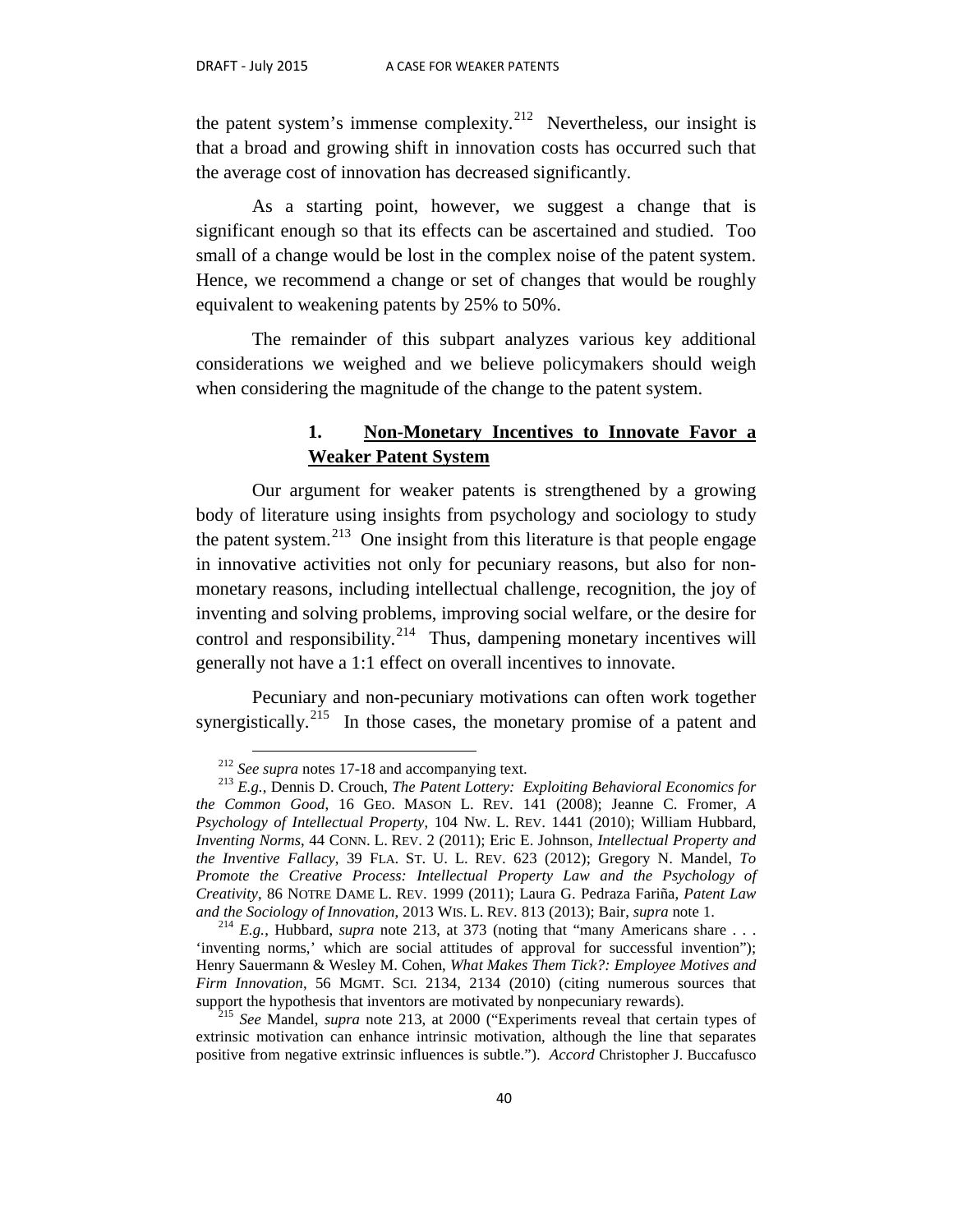the non-monetary encouragers of invention, such as love of inventing or desire for recognition, both incentivize innovation. A key consequence of this observation is that as the patent system is weakened, the *proportions* of monetary and non-monetary incentives change. The following chart demonstrates this phenomenon on an assumption that a decrease in patent strength by 50% decreases monetary incentives by 50% but does not affect non-monetary incentives. $^{216}$  $^{216}$  $^{216}$ 



Chart 1: Effect of Changing Monetary Incentives

In the chart, the dot-shaded area represents motivation from monetary incentives and the diagonal-shaded area represents motivation from nonmonetary incentives. The left column represents the current patent system, with a simple assumption that the inventor's motivation to invent is split exactly in half: half is from the monetary incentives promised under current patent strength and half by a collection of nonmonetary incentives. In total, the column on the left shows 100 "units" of motivation. The column on the right demonstrates what would happen if

et al., *Experimental Tests of Intellectual Property Laws' Creativity Thresholds*, 92 TEX. L. REV. 1921, 1937–39 (2014) (describing how extrinsic motivators sometimes do not undermine creativity). Note that sometimes offering monetary incentives can have the opposite effect. *See* Harvey S. James, Jr., *Why Did You Do That? An Economic Examination of the Effect of Extrinsic Compensation on Intrinsic Motivation and Performance*, 26 J. ECON. PSYCHOLOGY 549 (2005); Johnson, *supra* note 213, at 671-76 (suggesting that patents are rarely, if ever, necessary to incentivize invention).

<span id="page-42-0"></span> $^{16}$  As described below, this may be an oversimplification because adjusting patent strength may affect nonmonetary incentives.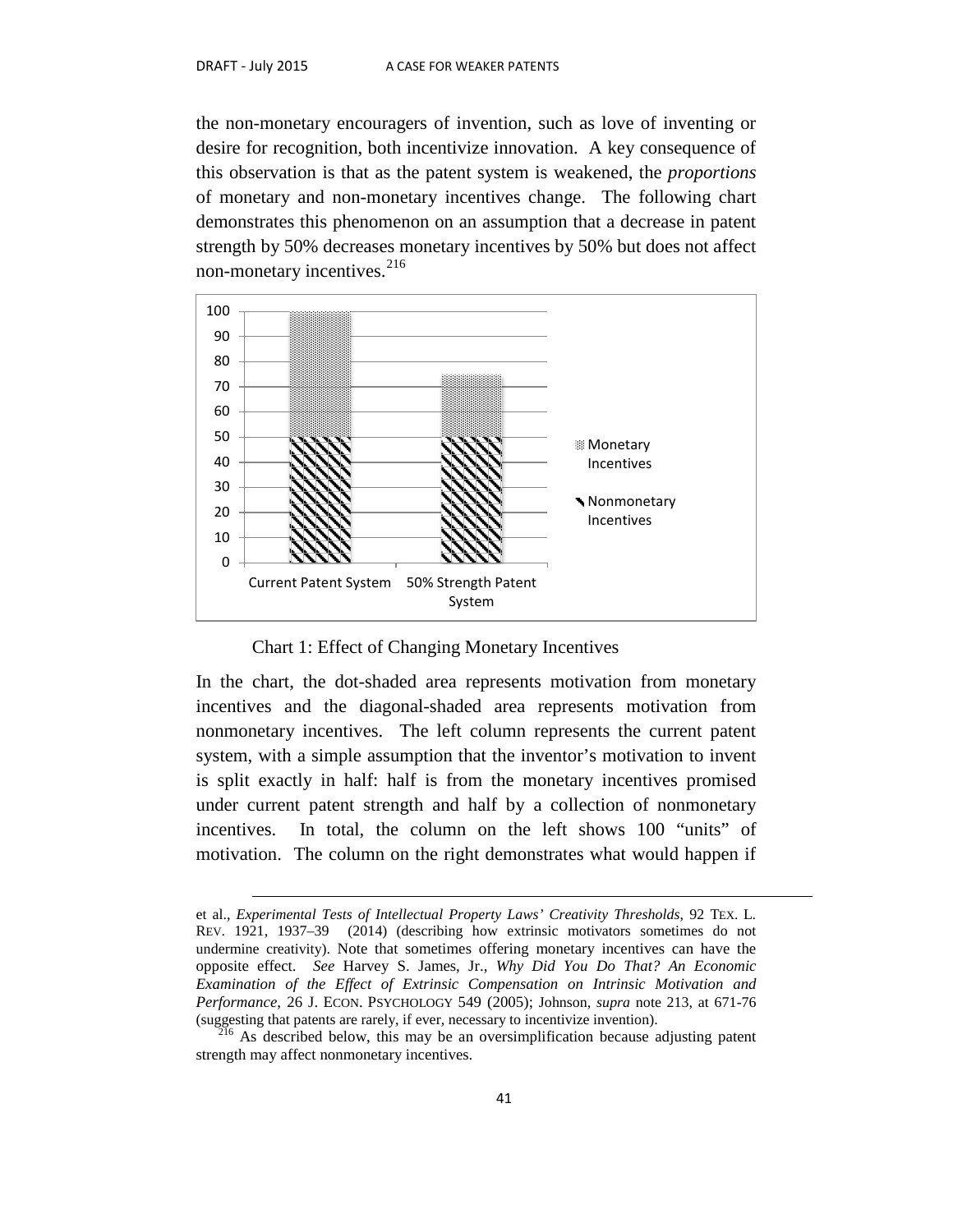we weaken patents by 50% (assuming that the reduction in strength correlates 1:1 with a reduction in monetary incentive). Under this scenario, the inventor continues to have 50 "units" of motivation from nonmonetary sources, but only 25 "units" from monetary sources. Thus, monetary motivation only represents 33% of the inventor's motivation. Importantly, however, whereas patents were weakened by 50%, the inventor's overall motivation only decreased by 25%.

Chart 1 graphically illustrates some intriguing results. Weakening the patent system does not necessarily result in a 1:1 weakening of incentives to innovate. Further, if we assume technology has reduced innovation costs by 50%, then weakening patents by 50% will actually leave a *surplus* of motivation for innovation (i.e., the incentive above 50%) compared to the situation before the costs of innovation decreased. This suggests that lawmakers need not be too hesitant to weaken patents, and that the amount by which they weaken patents need not be too conservative.

Psychology and sociology provide additional insights into the optimal magnitude of change to the patent system's strength. To understand these insights, we must distinguish between intrinsic and extrinsic motivators. In the language of psychology, monetary rewards represent an extrinsic motivator, in that they originate outside the inventor.<sup>217</sup> Many non-monetary reasons, such as the love of inventing, represent intrinsic motivations, meaning that they come from within the inventor. $^{218}$  $^{218}$  $^{218}$ 

Gregory Mandel has noted that research into the psychology of creativity shows that "intrinsically motivated work is more likely to produce more creative output than extrinsically motivated work."[219](#page-43-2) The more inventive work is intrinsically motivated, the more likely it will be to bear inventive fruit.<sup>220</sup> Mandel's insight suggests that we must be careful to calibrate patent law so that the extrinsic, monetary incentives do not dominate intrinsic motivation.<sup>221</sup> This suggests that we should not allow

<span id="page-43-4"></span><span id="page-43-3"></span><span id="page-43-2"></span><span id="page-43-1"></span><span id="page-43-0"></span><sup>&</sup>lt;sup>217</sup> Mandel, *supra* note 213, at 2008.<br><sup>218</sup> *Id.* 2<sup>19</sup> *Id.* at 2007-08.<br><sup>220</sup> *See id.* at 2010.<br><sup>221</sup> Mandel focuses on framing activities as intrinsically oriented. *Id.* at 2012. But it is reasonable to believe that stronger patents will tend to dominate intrinsic incentives compared to weaker patents.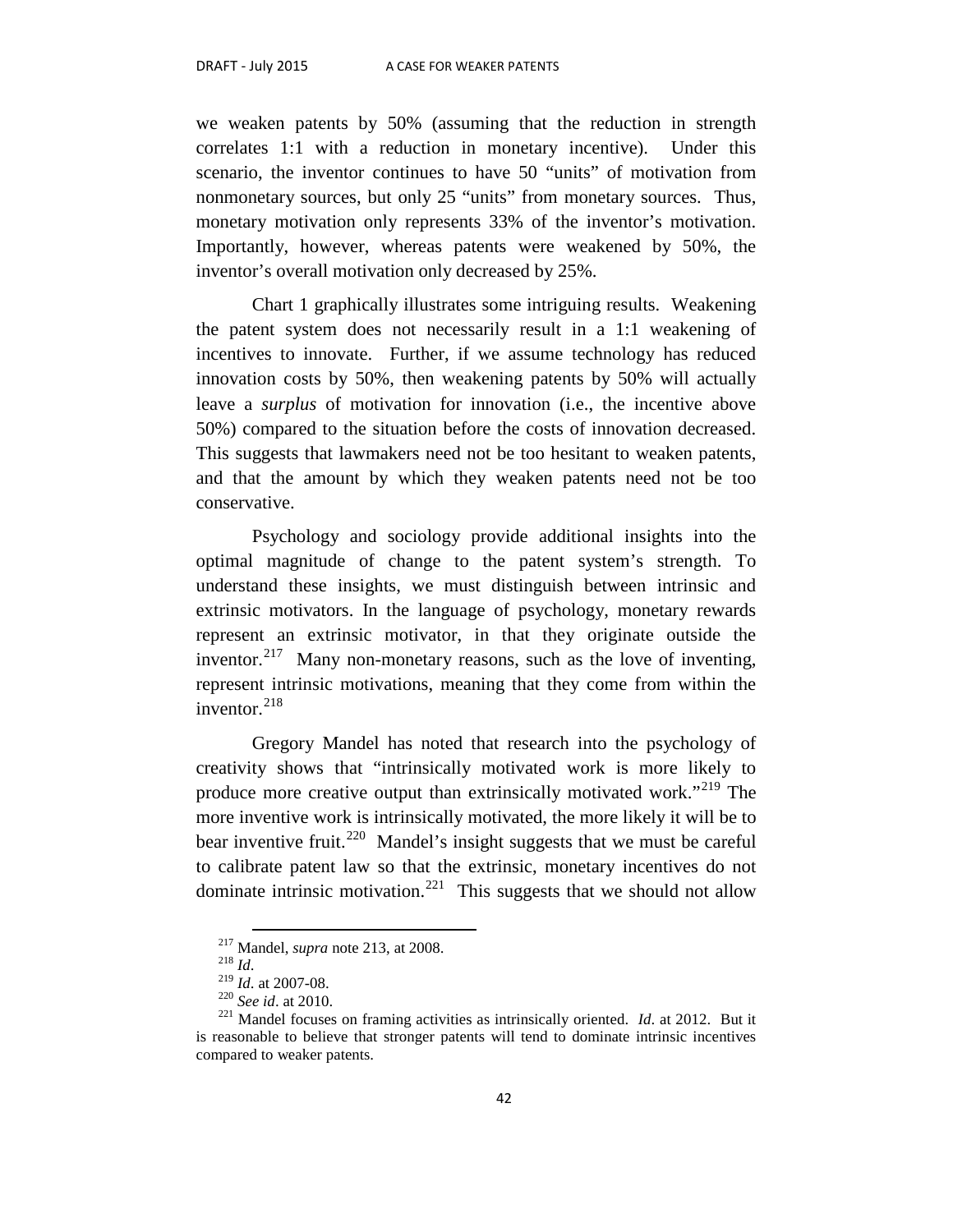the monetary incentives of a patent to be too strong, or else the extrinsic motivation will dominate. As innovation costs decrease, if patents remain the same strength they will represent a stronger monetary incentive because more of the financial returns represent profit. Thus, to avoid allowing the external motivation of patents to dominate intrinsic motivations, which would result in less fruitful inventive activity, patents should be weakened as innovation costs decrease.

Another important insight from the behavioral literature relates to inventing norms. William Hubbard describes various "inventing norms," which are social norms that encourage invention, such as love of problem solving, a high view of inventors, and collective pride in invention and technological achievement.[222](#page-44-0) In Hubbard's view, financial rewards and inventing norms can sometimes work together to encourage invention. For example, protecting inventions via patents (which offer financial rewards) can reinforce inventing norms by signaling a value judgment in favor of inventions.  $223$ 

Hubbard notes that if we abolished patents altogether, it "could be viewed as evidence that invention is longer important in America, thereby reducing social incentives to pursue technological discoveries."<sup>224</sup> On the other hand, going in the opposite direction by increasing the strength of patents could also reduce the effects of inventing norms by signaling patents to be nothing more than objects "of self-interested greed, rather than praiseworthy invention."[225](#page-44-3) Hubbard's primary insight is that any change in the strength of patents should be studied not only through the lens of the rational economic actor, but also of inventing norms. To the extent that inventing norms can be measured and predicted, Hubbard's observations suggest our proposed reforms should not have tremendous positive or negative effects on inventing norms. The weakened patents may signal that patent law is not only about money, and the fact that the patent system is retained demonstrates America continues to value patents.

<span id="page-44-0"></span><sup>222</sup> Hubbard, *supra* note 213, at 378-87. <sup>223</sup> *Id*. at 390-93. <sup>224</sup> *Id*. at 408. <sup>225</sup> *Id*. at 404.

<span id="page-44-3"></span><span id="page-44-2"></span><span id="page-44-1"></span>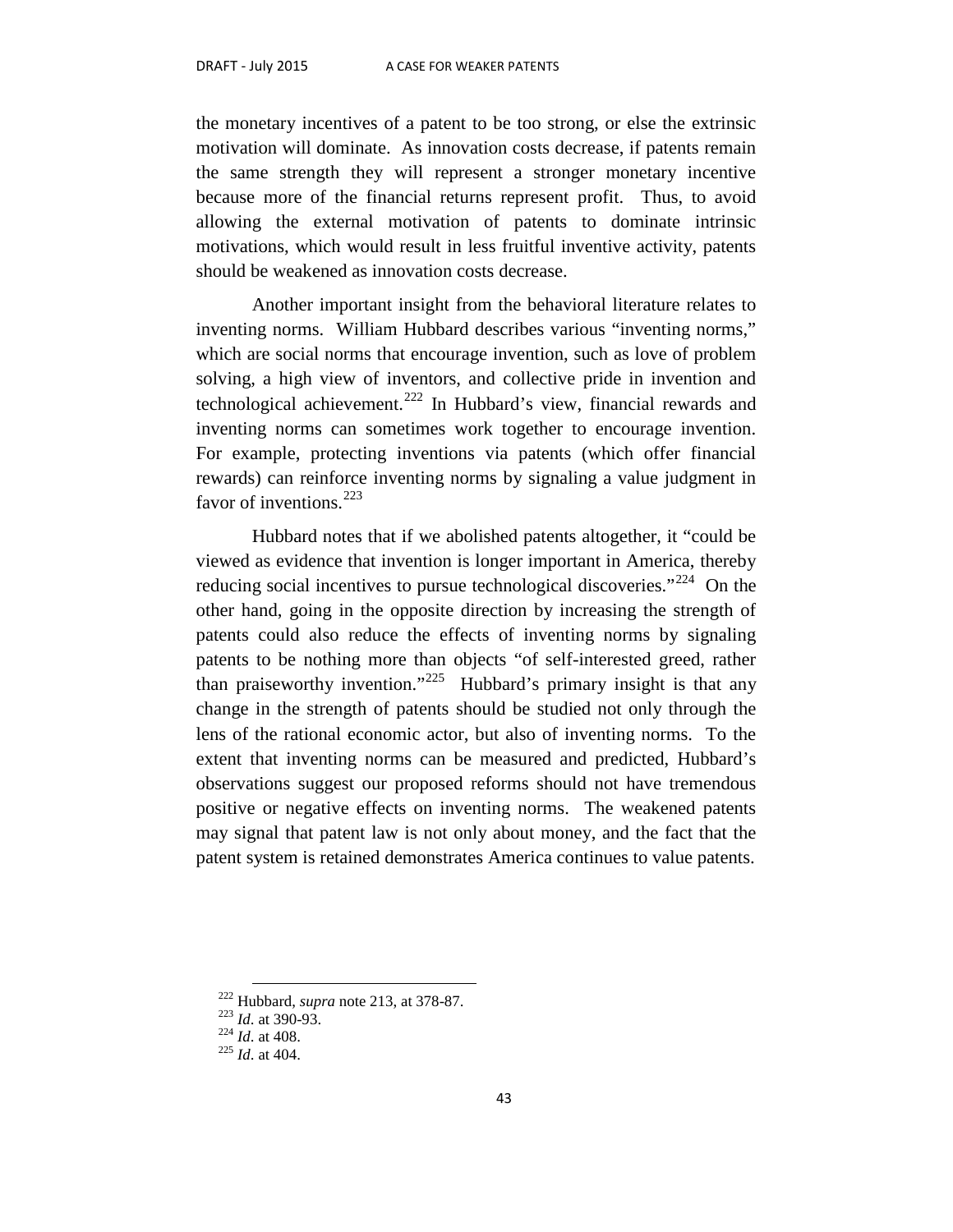## **2. Decreased Costs and Speed of Copying Favor Retaining a Patent System**

The technologies that lower innovation costs can be used not only by innovators, but also by imitators. Recall that without patents, imitators have an advantage over innovators in that they avoid some of the R&D costs. Imitators can wait and learn from the invention, product development, and commercialization efforts of innovators, and then free ride by copying only the successful features. Free riding is not always possible and is often imperfect, but at least some degree of imitation is widely prevalent and represents a very important aspect of the marketplace.<sup>[226](#page-45-0)</sup> It is important, therefore, to analyze the impacts of new technologies on imitation.

In the absence of patents or other means of protection, imitation can tend to discourage innovation. The new technologies we described will often reduce the costs of imitation. For example, if an imitator obtains another company's CAD file of a 3D-printable item, the imitator no longer needs to reverse engineer the item; it can simply print it.<sup>[227](#page-45-1)</sup> Even where the imitator must develop its own product through reverse engineering, 3D printing and other technology can reduce the costs of prototyping and product production.

When the costs of copying are low compared to the cost of innovating, the case for patent protection is stronger. This might suggest that the new technologies, which reduce imitation costs, make a stronger case for patents. However, the need for patents would only increase if the costs of copying decreased *proportionally more* than the costs of innovation. For example, assume that before these new technologies it costs \$1 million to innovate a given product and \$500,000 to copy. Assume further that after these technologies the innovation costs was

<span id="page-45-0"></span> <sup>226</sup> *See, e.g*. STEVEN P. SCHNAARS, MANAGING IMITATION STRATEGIES: HOW LATER ENTRANTS SEIZE MARKETS FROM PIONEERS 1 (1994) (noting that imitation more abundant than innovation); ODED SHENKAR, COPYCATS: HOW SMART COMPANIES USE IMITATION TO GAIN A STRATEGIC EDGE (2010); Roin, *supra* note 14, at 689 ("Indeed, firms routinely capitalize on their rivals' R&D by engaging in competitive imitation."). Some think imitation should be done more often. *E.g.*, Oded Shenkar, *Defend Your Research: Imitation Is More Valuable Than Innovation*, (April 2010) (finding imitation to be a great source of progress), *available at* http://i2ge.com/wpcontent/uploads/2012/01/Imitation-instead-of-innovation.pdf.  $^{227}$  This assumes the CAD file is not protected by any patents, copyrights, or trade

<span id="page-45-1"></span>secrets.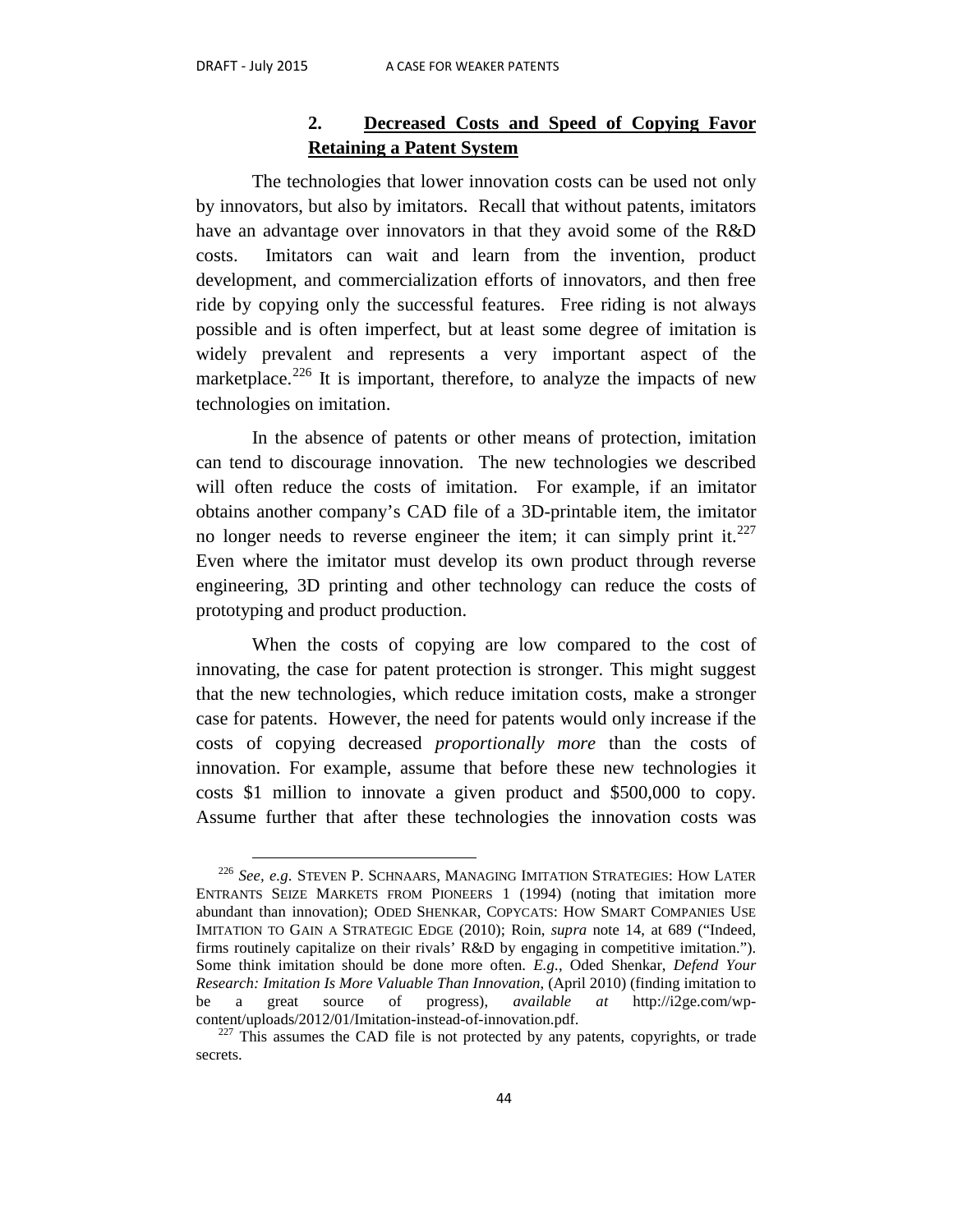\$500,000 and copying costs were \$250,000. In this scenario, the cost of copying remained one-half of the innovation costs, suggesting that the net effect on the need for patents is zero.

The costs of copying, however, vary across industries and products. Studies from the 1980s tend to show that the costs of copying were, on average, about two-thirds to one-half the costs of innovating.<sup>[228](#page-46-0)</sup> But the same studies show that there is a great deal of variation in these costs, so that many imitations fall above or below the average.<sup>229</sup> The high rate of variation in the data counsels caution in drawing too firm a conclusion about the overall effect of new technologies on imitation. Given that previous studies occurred even before the Internet, this is an area where updated empirical work might shed significant light on technologies' effects on imitation.

Another aspect of imitation, however, probably allows for firmer conclusions. An important factor for determining whether a copycat product will be successful in competing with or overtaking the original is the time it takes to develop and introduce the copycat product.<sup>230</sup> Leadtime advantages for original innovators allow them to charge higher profits (assuming no substitute goods exist), establish a reputation, and take advantage of lock-in effects.<sup>[231](#page-46-3)</sup> Lock-in effects can arise when customers adopt a product and it would be costly for them to switch, such as when a customer becomes familiar with a products look and feel (remember the difficulty you had (or have) when you first switched between a mac and a PC), or when the customer has sunk ancillary costs into adopting a product.<sup>[232](#page-46-4)</sup> Additionally, a positive network effect, which

<span id="page-46-0"></span> <sup>228</sup> Richard C. Levin et al., *Appropriating the Returns From Industrial Research and Development*, 1987 BROOKINGS PAPERS ON ECON. ACTIVITY 783, 784; Edwin Mansfield et al., *Imitation Costs and Patents: An Empirical Study*, 91 ECON. J. 907, 909 (1981) (average cost of innovation was about two-thirds the cost of creation); NAJIB HARABI, INNOVATION VERSUS IMITATION: EMPIRICAL EVIDENCE FROM SWISS FIRMS 12 (1991), *available at* http://mpra.ub.uni-muenchen.de/26214 (showing that imitation costs were about one-half of innovation costs).<br><sup>229</sup> Levin et al., *supra* note 228, at 807-812; Mansfield et al., *supra* note 228, at 910.<br><sup>230</sup> See Christina L. Brown & James M. Lattin, *Investigating the relationship between* 

<span id="page-46-2"></span><span id="page-46-1"></span>*time in market and pioneering advantage*, 40 MGMT. SCI., 1361, 1361-69 (1994) (finding that pioneering advantage is related to a brand's length of time in the market).

<span id="page-46-4"></span><span id="page-46-3"></span><sup>&</sup>lt;sup>231</sup> Marvin B. Lieberman & David B. Montgomery, *First-Mover Advantages*, 9 STRATEGIC MGMT. J. 41, 46 (1988). <sup>232</sup> *See id.*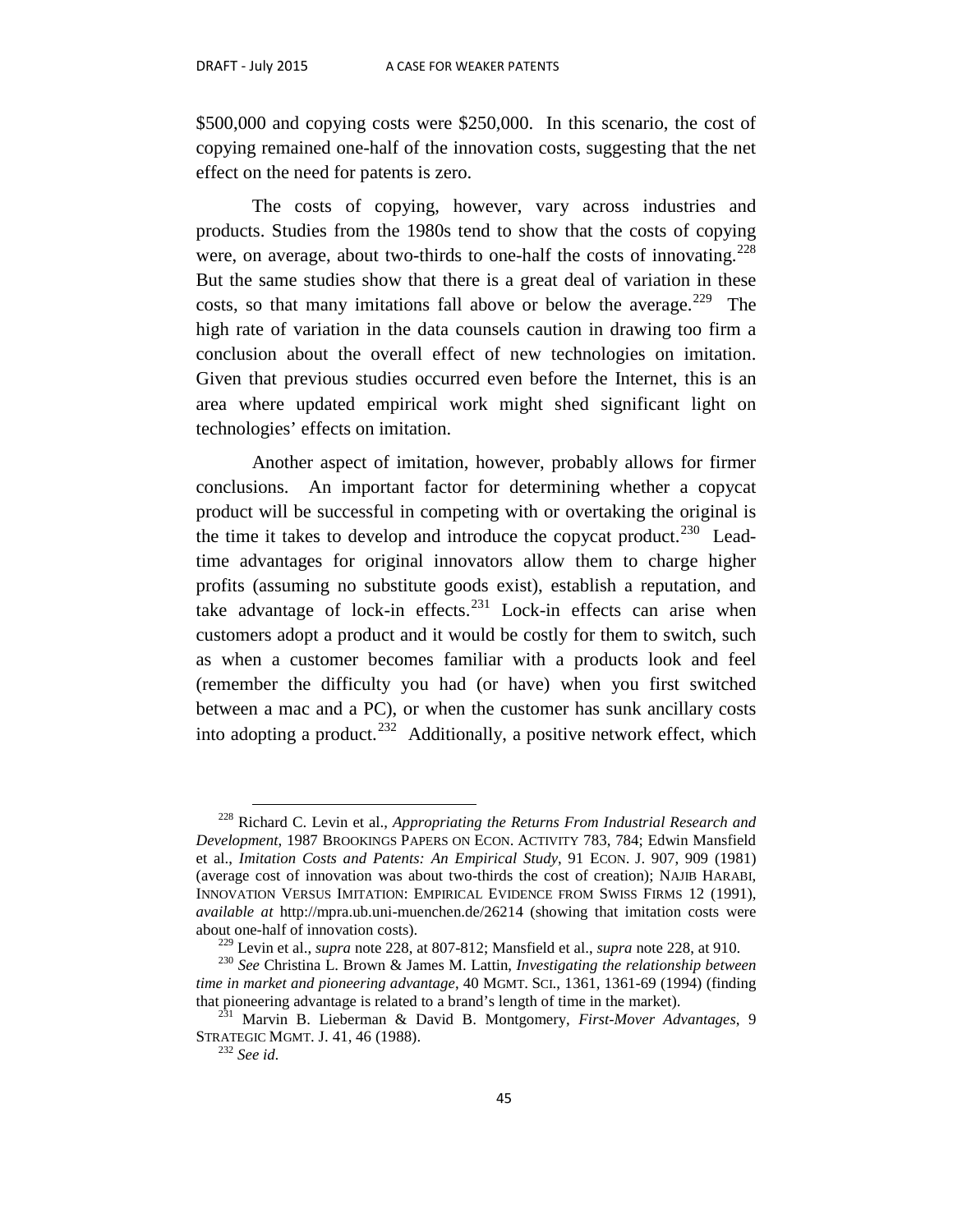is the phenomenon of a good becoming more valuable to each user as more people use it, can exponentially increase lead-time advantage.<sup>[233](#page-47-0)</sup>

Interestingly, therefore, speedy copycat deployment can diminish lead-time advantages independent of the costs of innovation and copying. This fact warrants further analysis because the technologies that reduce the costs of innovation can likewise significantly reduce the time it takes to imitate an invention and deliver a final product to consumers. Where a product can be digitally copied and delivered, such as software or a 3Dprintable object, the imitation time can be virtually zero. $234$ 

The decrease in lead time for copycat products implies that patents remain useful in protecting innovation and should not be abolished. Our proposal meshes with this observation, as we suggest only weakening, not abolishing, patents.

## **3. Global Competitiveness Concerns Favor Weakening Patents**

Opponents of weaker patents make two additional related arguments. First, they argue weaker patents will cause the United States to lose global competitiveness, and second, that it will cause companies to leave the United States in favor of countries with stronger patents.<sup>[235](#page-47-2)</sup> The argument that the U.S. will lose competitiveness suffers from various flaws. First, in certain industries, such as where innovations costs are low or alternate means of protection exist, patents are not perceived as very important.<sup>[236](#page-47-3)</sup> Weaker patents might not bother these industries, and they

<span id="page-47-1"></span><span id="page-47-0"></span><sup>&</sup>lt;sup>233</sup> *Id.* at 1113.<br><sup>234</sup> This assumes the copying has the program's source code or the printable product's CAD file and ignores the potential of protection through digital rights management.

<span id="page-47-2"></span><sup>&</sup>lt;sup>235</sup> E.g., Gene Quinn, *A Patent Eligibility in Crisis: A Conversation with Bob Stoll*, IPWATCHDOG (Oct. 10, 2014) (quoting Bob Stoll, former Commissioner for patents at the USPTO) (arguing against recent court decisions that weaken patents and stating that courts "seem to be not considering the fact that the United States is leading in many [technologies where patents are being weakened]" and that "you're going to start to see some of these companies . . . start to move to other jurisdictions, . . . you're going to see jobs leaving the United States and research going overseas" because of weaker patents); Frank Cullen, *Why We Shouldn't Go Soft on Software Protection*, The Global Intellectual Property Center (Oct. 21, 2014), http://www.theglobalipcenter.com/why-we-shouldntgo-soft-on-software-protection/ ("[W]eakening patent protection would weaken our

<span id="page-47-3"></span>global competitiveness and harm American companies."). 236 *See* Stuart J.H. Graham et al., *High Technology Entrepreneurs and the Patent System: Results of the 2008 Berkeley Patent Survey*, 24 BERKELEY TECH. L. J. 1255, 1290 (2009) (showing survey results of startup companies indicating that software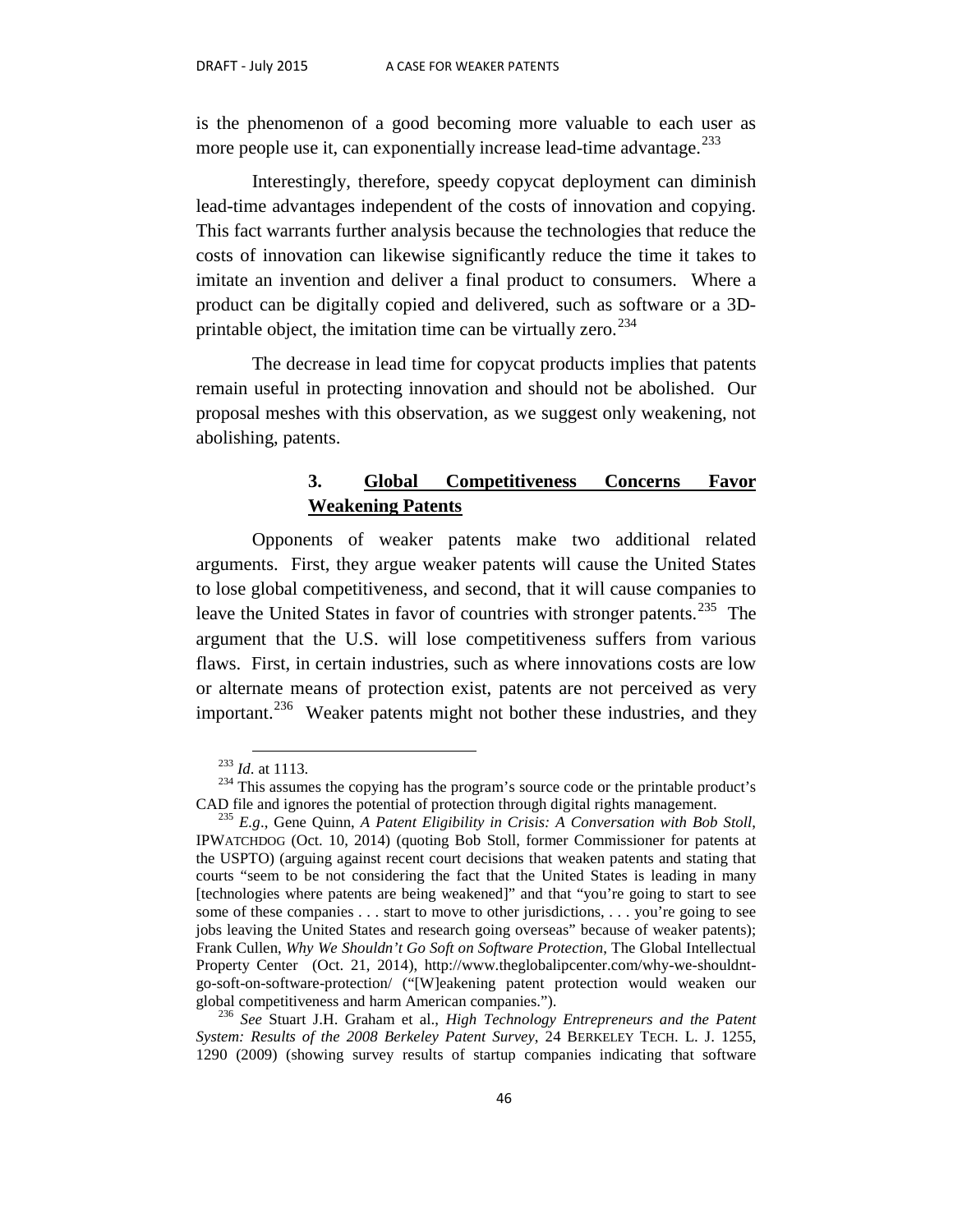$\overline{a}$ 

might even gain competitiveness. Indeed some industry actors actively seek a weaker patent system.<sup>237</sup>

Second, arguments against weaker patents fail to realize the global nature of the patent system. As an initial matter, for weaker patents to disadvantage the United States' global competitiveness, the effect of weaker patents must be felt more by domestic businesses than by foreign ones. William Hubbard has pointed out that the majority of U.S. patents are issued to foreign inventors, and thus any increase in the value of U.S. patents will disproportionately benefit non-U.S. inventors.<sup>238</sup> As a corollary, therefore, any decrease in the value of U.S. patents will actually tend to affect foreign inventors more than U.S. inventors.  $239$ 

Moreover, analyses of global competitiveness must account for the fact that strong patents reduce *domestic* rivalry among U.S. companies. In a separate article, Professor Hubbard demonstrates that U.S. policymakers have failed to account for the patent system's reduction in domestic rivalry.<sup>240</sup> U.S. patents insulate U.S. companies from domestic competition, but intense domestic rivalry tends to increase a country's global competitiveness.<sup>[241](#page-48-4)</sup> In essence, domestic rivalry acts as a sort of

company executives consider patents less important than gaining first mover advantage, acquisition of complementary assets, copyrights, trademarks, secrecy, and making software difficult to reverse engineer).

<span id="page-48-0"></span><sup>&</sup>lt;sup>237</sup> See, e.g., FED. TRADE COMM'N, TO PROMOTE INNOVATION: THE PROPER BALANCE OF COMPETITION AND PATENT LAW AND POLICY, ch. 3, at 43 ("Testimony regarding the role of patents [in the computer hardware and semiconductor sectors] was mixed"); *id*. at ch. 3, at 56 ("Many panelists and participants expressed the view that software and Internet patents are impeding innovation."); Roin, *supra* note 14, at 679-80.<br><sup>238</sup> *See* William Hubbard, *Competitive Patent Law*, 65 FLA. L. REV. 341, 371-73

<span id="page-48-1"></span><sup>(2013).</sup> As Professor Hubbard notes, patents are only a proxy for innovation, and thus U.S. businesses might enjoy disproportionate effects of stronger patents if the U.S. patents obtained by U.S. inventors are more commercially valuable. *Id*. at 373, n.220.

<span id="page-48-2"></span><sup>&</sup>lt;sup>239</sup> Hubbard's observations also counsel for further research on the United State's inventive profile compared to other countries. Specifically, suppose that the bulk of U.S. inventive activity is in industries that do not benefit much from (or are harmed by) the patent system, whereas the major competitors inventive activity is in industries that need stronger patent protection. If this were true, then weakening patents across the board would disproportionately benefit the U.S. as compared to its inventive rivals. Cf. *id*. at 375-78 (analyzing ways to selectively strengthen U.S. patents in a way that disproportionately affects U.S. businesses). To study this, future researchers would need to look not simply at the number of patents in each technology sector, but the value of

<span id="page-48-4"></span><span id="page-48-3"></span>those patents.<br><sup>240</sup> William Hubbard, *The Competitive Advantage of Weak Patents*, 54 B.C. L. REV.<br>1909, 1912-13 (2013).

<sup>&</sup>lt;sup>241</sup> *Id.* at 1913, 1936-38, 1942-44.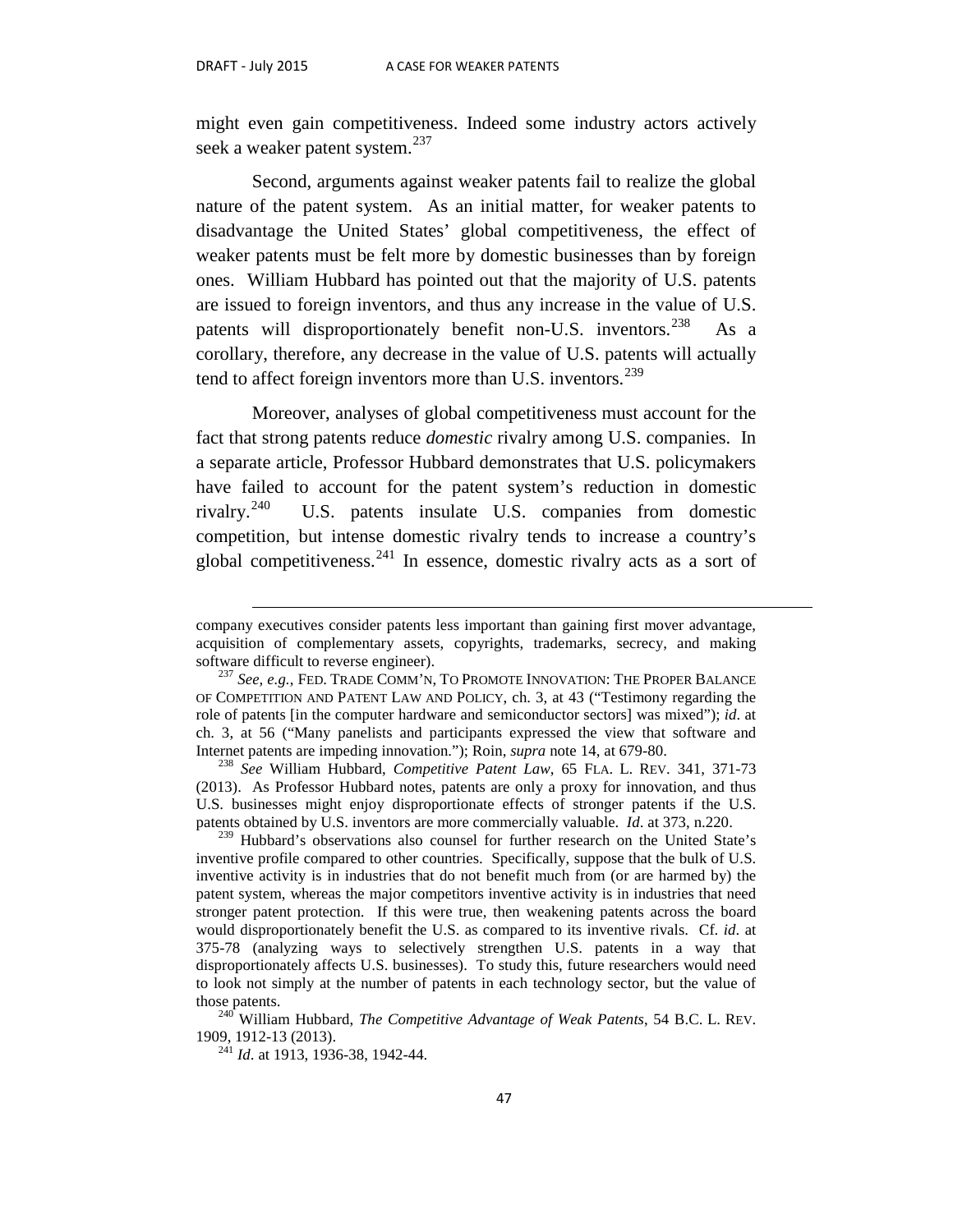training ground that prepares business for global competition. Thus, weakening U.S. patents will increase domestic rivalry among U.S. businesses, which will support an increase in global competitiveness. Hubbard urges policymakers to weigh those competitive gains against any changes in incentive to innovate caused by weakening patents.<sup>[242](#page-49-0)</sup>

Hubbard's insights align with intuition and psychological insights.<sup>[243](#page-49-1)</sup> Insulation breeds complacency, and complacent firms are poor competitors when the insulation is removed (as it can be in global competition). His analytical framework has direct application to our proposal to weaken patents and provides an independent variable favoring weakening patents.<sup>244</sup>

Of course, Hubbard's observations used a static model of inventor location; that is, it assumed that inventors (typically businesses) would not relocate to different countries seeking stronger patents or less intense competition.<sup>[245](#page-49-3)</sup> Thus, one must consider the strength of the argument that businesses will leave the U.S. in response to weaker patents.

We recognize the potential for relocation responses, but are of the opinion that they will likely be marginal. For one thing, industries in which the executives are complaining about strong patents are unlikely to leave the United States if patents are weakened. Indeed, the opposite might occur—the United States may see companies relocate *to* it.

Additionally, many factors contribute to a company's location(s) decisions, including, but are not limited to, proximity to highly skilled workers, supporting industries, and low production and/or distribution costs, favorable regulatory environments, and the personal desires of the

<span id="page-49-2"></span><span id="page-49-1"></span><span id="page-49-0"></span><sup>&</sup>lt;sup>242</sup> *Id.* at 1913.<br><sup>243</sup> *See* Bair, *supra* note 1 (discussing Parkinson's theory of work and complacency).<br><sup>244</sup> This is not to say that all effects of any changes would be positive, especially early on. For example, a significant trade surplus for the United States is in the form of intellectual property royalties, and weakening patnets would likely reduce this trade surplus. Ernest H. Preeg, *U.S. Trade Surplus in Business Services Peaks Out*, MAPI (Jan. 23, 2014), https://www.mapi.net/research/publications/us-trade-surplus-businessservices-peaks-out (showing, at Table 5, a 2012 U.S. trade surplus in intellectual property of \$82 billion). The reduction should be offset by competitiveness gains.

<span id="page-49-3"></span><sup>245</sup> In his *Competitive Patent Law* article, Professor Hubbard was considering ways to *strengthen*, not weaken, U.S. patents in ways that benefitted the U.S. *See* Hubbard, *Competitive Patent Law*, *supra* note 238. Thus, any movement of businesses would have tended to be *into* the U.S.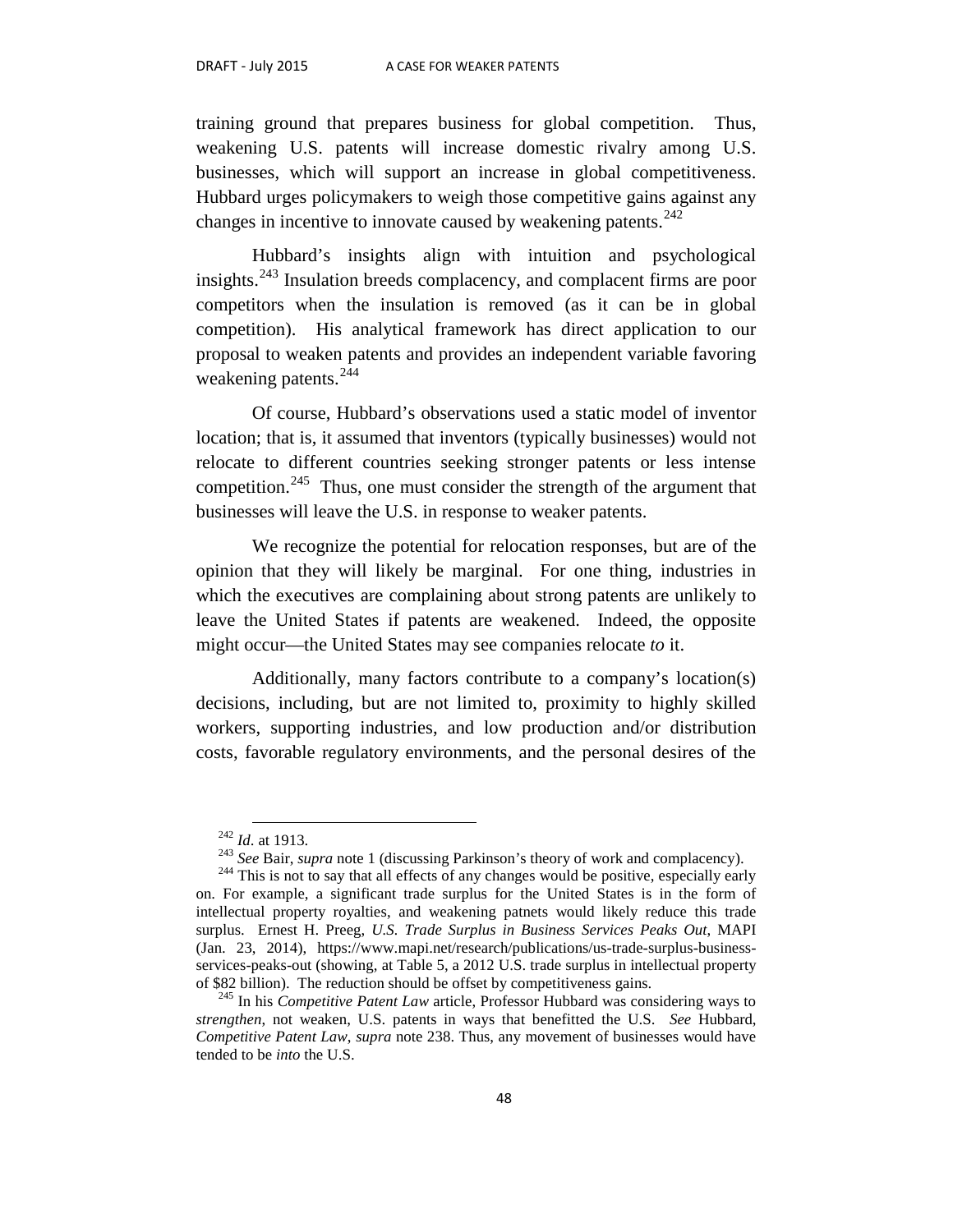company's leadership.<sup>246</sup> These and other factors are highly dependent on the specific company and industry. We observe, however that regarding highly skilled workers, the U.S. ranks seventh in the 2014-15 World Economic Forum's ranking for Higher Education and Training.<sup>[247](#page-50-1)</sup> In addition, the U.S. ranks seventh in the most recent World Bank "ease of doing business" ranking, suggesting a favorable regulatory environment.<sup>[248](#page-50-2)</sup> Finally, regarding a company's location(s), we note that the U.S. is a particularly fertile ground for startups, suggesting that many new, innovative companies will begin in the U.S. $^{249}$  $^{249}$  $^{249}$ 

Furthermore, even if lawmakers weaken patents, companies will continue to be drawn to the United States because it represents the world's top consumer market.<sup>250</sup> Many companies will need offices in the U.S. to adequately serve this large consumer market and thus are unlikely to flee en mass. Even if foreign countries with stronger patent systems become more enticing for rent-seeking firms, companies can retain offices in the United States while continuing to take advantage of other countries' patent laws.

Because we advocate weakening, but not abolishing, patents, the U.S. market will continue to provide opportunities for patent-boosted pricing. The patent system will thus continue incentivizing companies to maintain a presence in the U.S. even assuming the net effects of our proposed changes are negative for certain companies.

#### **4. Additional Considerations**

Besides the three highly important points of attention discussed above, policymakers will need to weigh numerous other considerations.

<span id="page-50-0"></span><sup>&</sup>lt;sup>246</sup> See, e.g., MICHAEL PORTER, THE COMPETITIVE ADVANTAGE OF NATIONS 77 (1990) (indicating that high skilled labor is important for competitive advantage); *id*. at 138-40 (discussing supporting industries)

<span id="page-50-1"></span><sup>&</sup>lt;sup>247</sup> WORLD ECONOMIC FORUM, GLOBAL COMPETITIVENESS REPORT 2014-2015 19, *available at* http://www3.weforum.org/docs/WEF\_GlobalCompetitivenessReport\_2014- 15.pdf. <sup>248</sup> *Ease of Doing Business Index*, THE WORLD BANK,

<span id="page-50-2"></span>http://data.worldbank.org/indicator/IC.BUS.EASE.XQ?order=wbapi\_data\_value\_2014+ wbapi\_data\_value+wbapi\_data\_value-last&sort=asc. <sup>249</sup> Rip Empson, *Startup Genome Ranks The World's Top Startup Ecosystems: Silicon* 

<span id="page-50-3"></span>*Valley, Tel Aviv & L.A. Lead The Way*, TECHCRUNCH (Nov. 20, 2012) (noting that five of the top six cities in a recent ranking of top cities for startups were in the U.S.). Of course, the strength of the current patent system may be a contributor to this state of affairs. <sup>250</sup> *World Top Consumer Markets Ranking*, 1RESERVOIR (Mar. 5, 2013),

<span id="page-50-4"></span>http://www.1reservoir.com/awow-8788.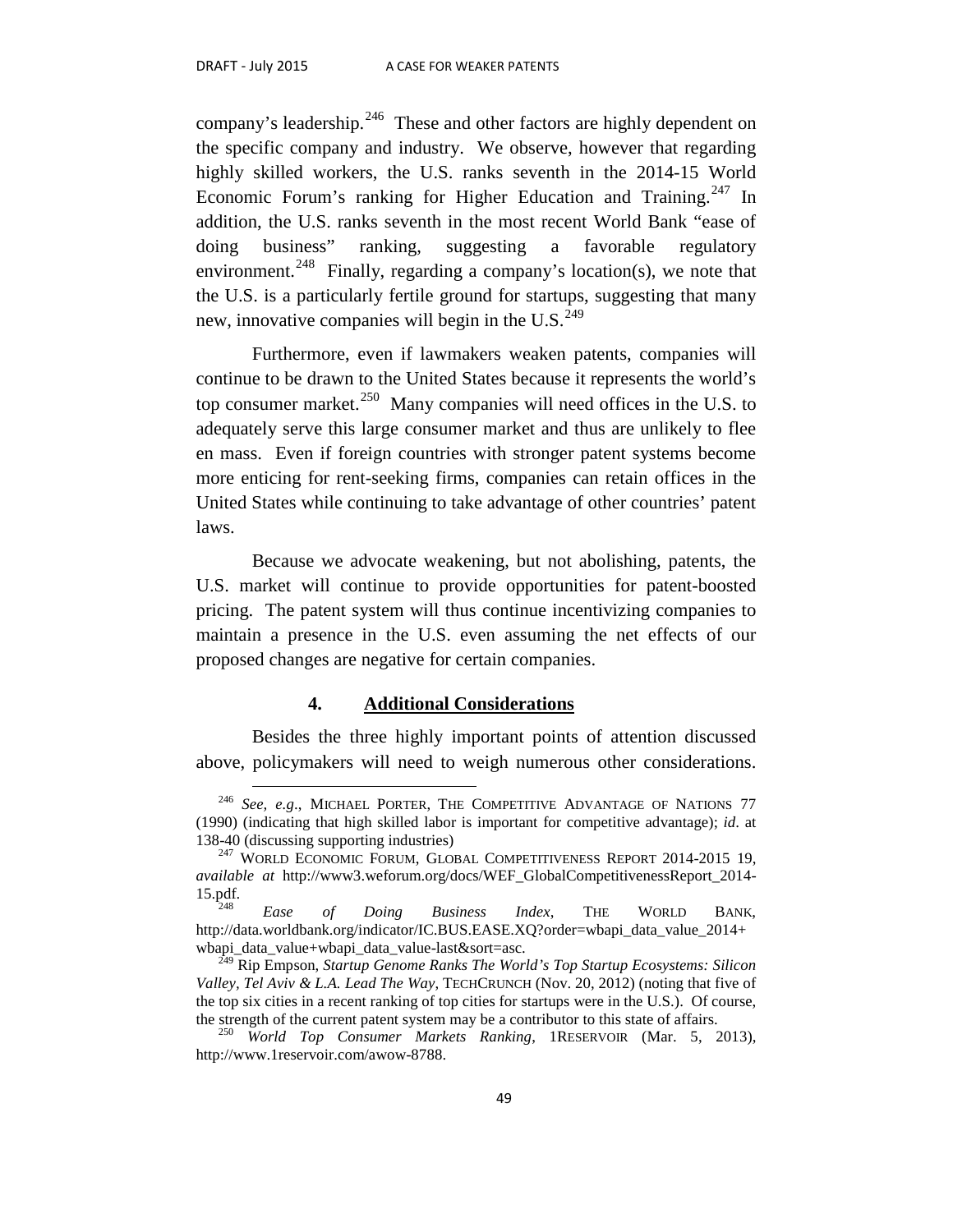For example, weakening the patent system will, all else equal, tend to cause inventions to occur at a later time, which will make the inventions fall into the public domain later.<sup>251</sup> In addition, where possible companies may turn to trade secrecy to protect innovations that they perceive the patent system will inadequately protect. Moreover, policymakers should consider whether alternative forms of protection could prevent free-riding. These include digital rights management, copyrights, trademarks, trade secrecy, and design patents. To the extent that one or more of these protections are available more often in today's technological environment than in year's past, they will soften some effects of a weaker patent system.

#### *B. Method of Change to the Patent System*

Having concluded that policymakers should weaken patents by 25%-50%, we now turn to the method by which such weakening should take place. One way to weaken patents is to enact uniform (that is, technology-neutral) changes that apply equally to all patents.<sup>[252](#page-51-1)</sup> Though there are many choices for such changes, we explore three here. First, we explore shortening the patent term. Second, we explore increasing maintenance fees. Finally, we explore a variety of doctrinal changes that, while facially neutral, clearly target certain technologies.

#### **1. Shortening the Patent Term**

Recall that the current patent system is primarily a one-size-fits-all framework. That is, patents covering cutting-edge pharmaceuticals, novel microchip technology, and simple supposed inventions like how to film a yoga class<sup>[253](#page-51-2)</sup> all generally receive the same twenty-year term<sup>[254](#page-51-3)</sup> and

<span id="page-51-1"></span><span id="page-51-0"></span><sup>&</sup>lt;sup>251</sup> Duffy, *supra* note 206.<br><sup>252</sup> Beyond uniform changes, policymakers can also alter the law in ways that explicitly target specific technologies. For example, lawmakers could simply declare that software patents are not patentable. *Cf*. Leahy-Smith America Invents Act § 14 (2011) (excluding tax strategies from patent protection). We believe that line-drawing problems, strategic behavior to avoid such reforms, and the changing nature of technology make facially-targeted reforms less attractive. *See, e.g.*, Julie E. Cohen & Mark A. Lemley, *Patent Scope and Innovation in the Software Industry*, 89 CALIF. L. REV. 1, 8-14 (2001) (noting line drawing problems and efforts to avoid lines by patentees); Roin, *supra* note

<span id="page-51-3"></span><span id="page-51-2"></span><sup>14,</sup> at 710-711.<br><sup>253</sup> Filming a Yoga Class, U.S. Patent No. 8,605,152 (filed Feb. 8, 2013).<br><sup>254</sup> We recognize that maintenance fee requirements establish a de facto differentiation in patent term and we discuss this below in Part III.B.2. The twenty-year term is granted in 35 U.S.C. § 154(a)(2). Patent terms can be adjusted for various delays,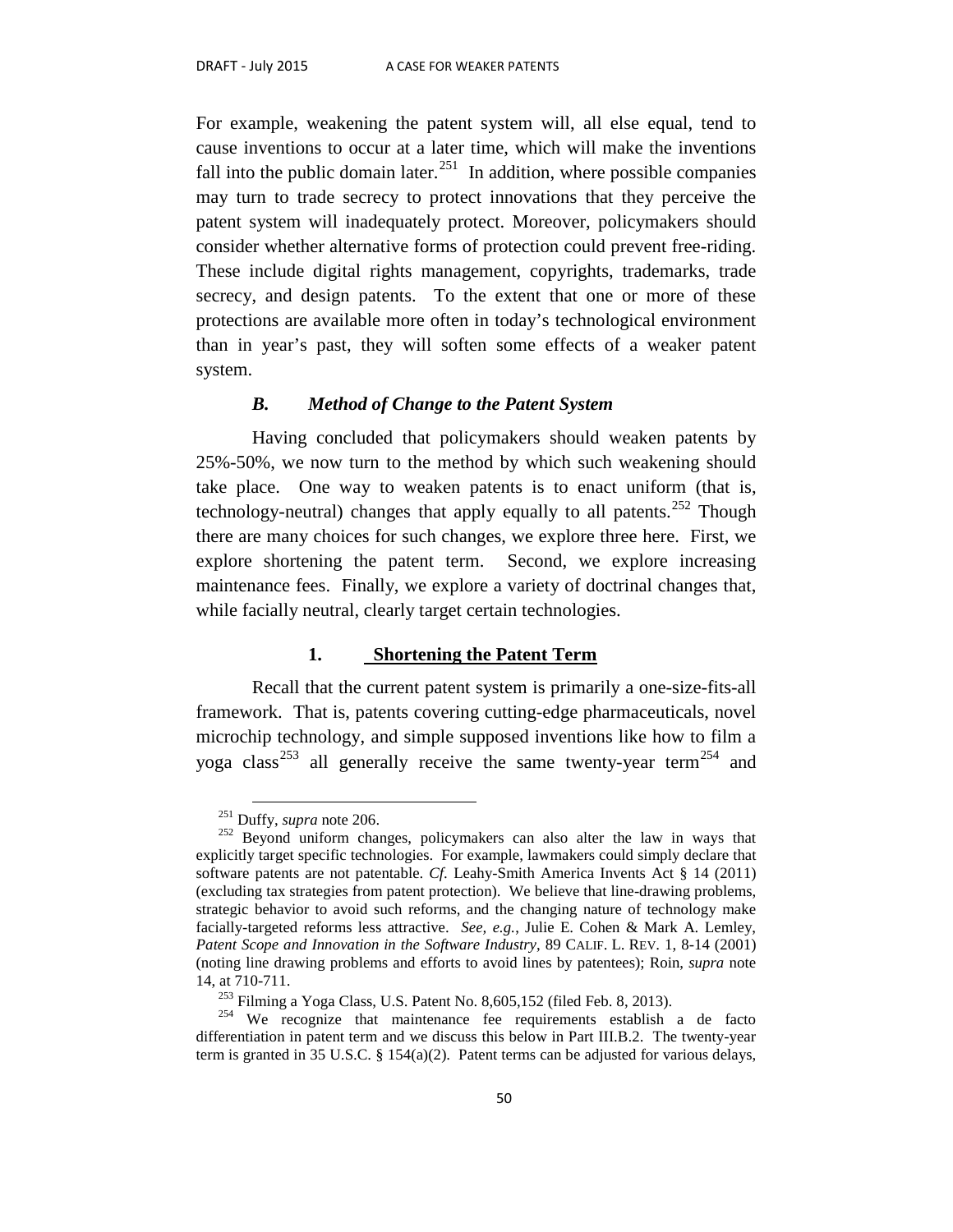$\overline{a}$ 

impart the same legal rights. Despite the theoretical benefits of tailoring patent terms to the benefits and costs of individual inventions, the complexities of obtaining data for and administering such a system have stymied tailored reforms.<sup>[255](#page-52-0)</sup> Weakening patents through uniform changes to patent laws can avoid many of the difficulties of tailored reform.<sup>[256](#page-52-1)</sup>

To weaken patents by 25%-50%, lawmakers could shorten their useful life by the same percentages. At first, one might think shortening a patent from twenty years to ten years would weaken it by half, but this ignores the time it takes to examine a patent. The current patent term is twenty years from the date of *filing*. [257](#page-52-2) However, after a patent is filed the patent office examines it, and on average a patent will take about three years before it issues.<sup>[258](#page-52-3)</sup> Thus, the average life of an issued patent is about seventeen years.<sup>259</sup> This means that to weaken patents by half lawmakers should divide seventeen by two and add the three years for pendency. The result is that a half-strength patent would last about eleven-and-one-half years from the date of filing.

Shortening the patent term would decrease the expected profits from patents.[260](#page-52-5) According to the incentive-to-invent and incentive-to-

the most significant of which is that extensions for pharmaceuticals based on delays involved in obtaining regulatory approval. *See* 35 U.S.C. § 156 (2015). Other extensions are for delays at the patent office. *See* 35 U.S.C. § 154(b) (2015).<br><sup>255</sup> See Roin, *supra* note 14, at 706-12 (discussing barriers to tailored reforms).<br><sup>256</sup> Uniform changes are, in one sense, technology neutral in th

<span id="page-52-3"></span><span id="page-52-2"></span>20, 2013), http://patentlyo.com/patent/2013/03/average-pendency-of-us-patent-

<span id="page-52-4"></span>applications.html. <sup>259</sup> Patent owners cannot file infringement suits until the patent issues. *See* 35 U.S.C. § 271 (2015). Pending patent applications are not worthless, however. Patent owners can obtain a reasonable royalty from an infringer even for periods the patent application was pending if the patent application was published, the infringer had actual notice of the published application, and the invention as claimed in the patent is substantially identical to the invention as claimed in the published patent application. *Id*. at § 154(d).<br><sup>260</sup> The general effects of lengthening or shortening the patent term have been well

<span id="page-52-5"></span>understood for decades. *See, e.g.*, MACHLUP, PATENT SYSTEM, *supra* note 3, at 66-68. A 50% decrease in patent term would not necessarily decrease the value of the patent to its

<span id="page-52-1"></span><span id="page-52-0"></span>equally to all patents regardless of technology. *See id.* at 704 (referring to uniform changes as technology-neutral). But neutrality in application is not the same as neutrality in effect. Uniform changes to patent strength will affect different industries differently because the patent system works differently for different technologies. Arti K. Rai, *Building a Better Innovation System: Combining Facially Neutral Patent Standards With Therapeutics Regulation*, 45 HOUS. L. REV. 1037, 1038-39 (2008) (describing faciallyneutral judicial changes to patent laws that have a disparate impact on technology sectors). <sup>257</sup> More accurately, from its earliest priority date. 35 U.S.C. § 154(a)(2) (2015). <sup>258</sup> Dennis Crouch, *Average Pendency of US Patent Applications*, PATENTLY-O (Mar.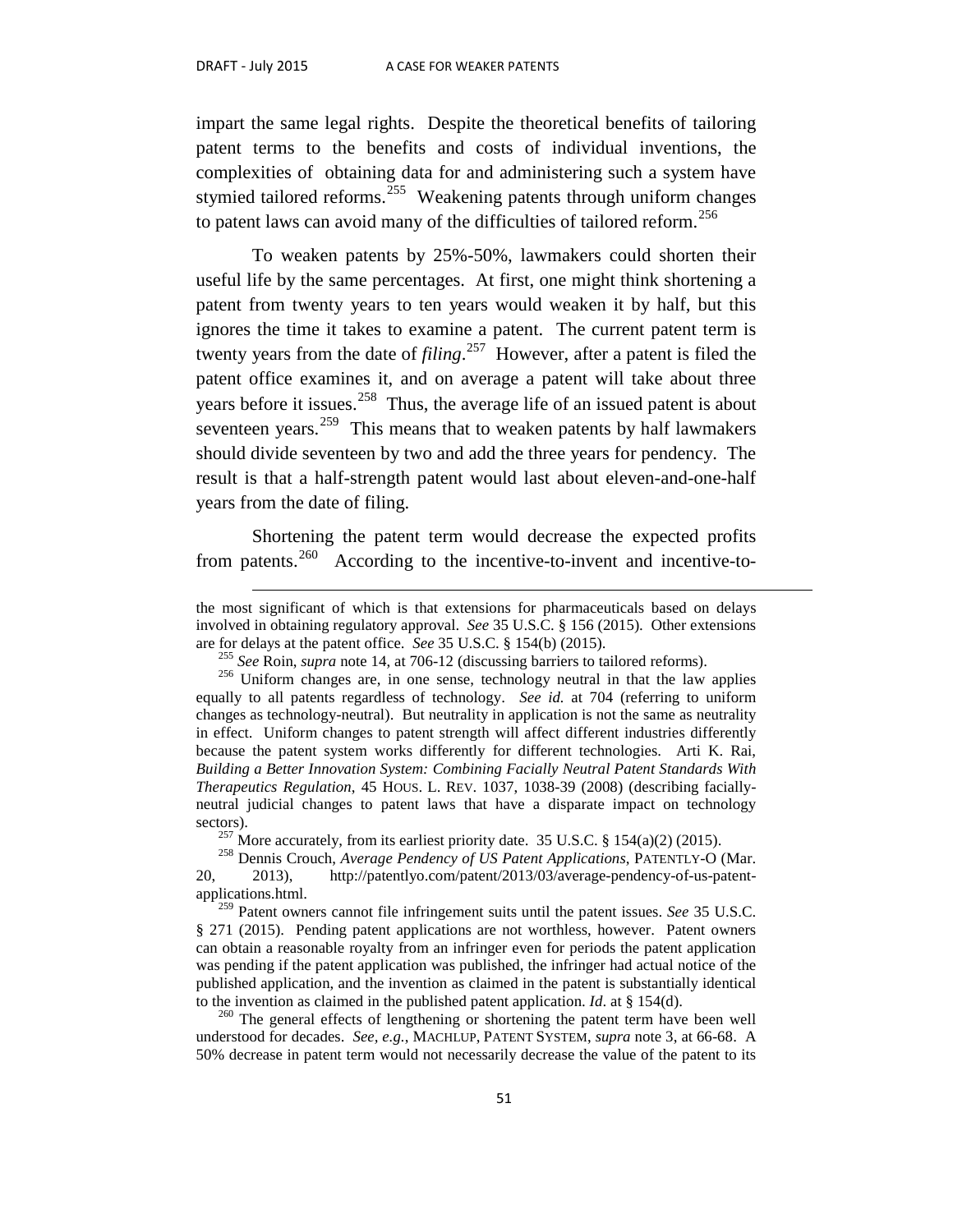$\overline{a}$ 

commercialize theories of patents, the decrease in expected profits would shift expenditures away from R&D (or to different R&D), which in turn would lower the number of innovations, or at least slow the rate at which they were developed. With fewer innovations, the productive capacity of the economy would decrease.

Even according to the incentive theories, however, weakening patents would have some salutary effects. It would decrease duplicative costs involved in the race to innovate. It would also make innovations available for general use by the public sooner, thus allowing those innovations to increase the economy's productive capacity.<sup>[261](#page-53-0)</sup> Further, increasing the technological commons would beneficially increase the rate at which innovations could build on earlier innovations, potentially increasing the rate of innovation.<sup>[262](#page-53-1)</sup>

Balancing these and other benefits and costs is the difficult, if not impossible task of policymakers. Although a substantial body of theoretical literature analyzes the optimal patent term,  $263$  commentators repeatedly lament the inability to obtain the proper data to analyze the effects of uniform changes to patent laws.<sup>264</sup> Our proposal acknowledges the difficulty of obtaining much of the relevant data, but propounds that a key factor in the complex equations, the cost of innovation, has greatly lowered in recent years. Like others who analyze the patent system, we

owner by half. For example, the useful life of the technology might have been shorter than the twenty year patent term. <sup>261</sup> *Id*. at 66-67. Shortening the patent term may, under certain circumstances, cause

<span id="page-53-0"></span>inventions to fall into the public domain at a later time because the invention would not occur for a long time. Duffy, *supra* note 206, at 493-98; John F. Duffy, *A Minimal Optimal Patent Term*, 1, 3 (unpublished manuscript 2004), *available at* http://papers.ssrn.com/sol3/papers.cfm?abstract\_id=354282.<br><sup>262</sup> *See, e.g.*, Roin, *supra* note 14, at 694-97.<br><sup>263</sup> *E.g.*, WILLIAM D. NORDHAUS, INVENTION, GROWTH, AND WELFARE: A

<span id="page-53-2"></span><span id="page-53-1"></span>THEORETICAL TREATMENT OF TECHNOLOGICAL CHANGE (1969); Michael Abramowicz, *Orphan Business Models: Toward a New Form of Intellectual Property*, 124 HARV. L. REV. 1362, 1396-1420 (2011); David S. Abrams, *Did TRIPS Spur Innovation? An Analysis of Patent Duration and Incentives to Innovate*, 157 U. PA. L. REV. 1613 (2009); Nancy T. Gallini, *Patent Policy and Costly Imitation*, 23 RAND J. ECON. 52 (1992); Richard Gilbert & Carl Shapiro, *Optimal Patent Length and Breadth*, 21 RAND J. ECON. 106 (1990); Andrew W. Horowitz & Edwin L.-C. Lai, *Patent Length and the Rate of Innovation*, 37 INT'L. ECON. REV. 785 (1996); Eric E. Johnson, *Calibrating Patent Lifetimes*, 22 SANTA CLARA COMPUTER & HIGH TECH. L.J. 269, 269 (2006); Khoury, *supra* note 14, at 374; Peter S. Menell, *A Method for Reforming the Patent System*, 13

<span id="page-53-3"></span><sup>&</sup>lt;sup>264</sup> See, e.g., Roin, *supra* note 14, at 704-05.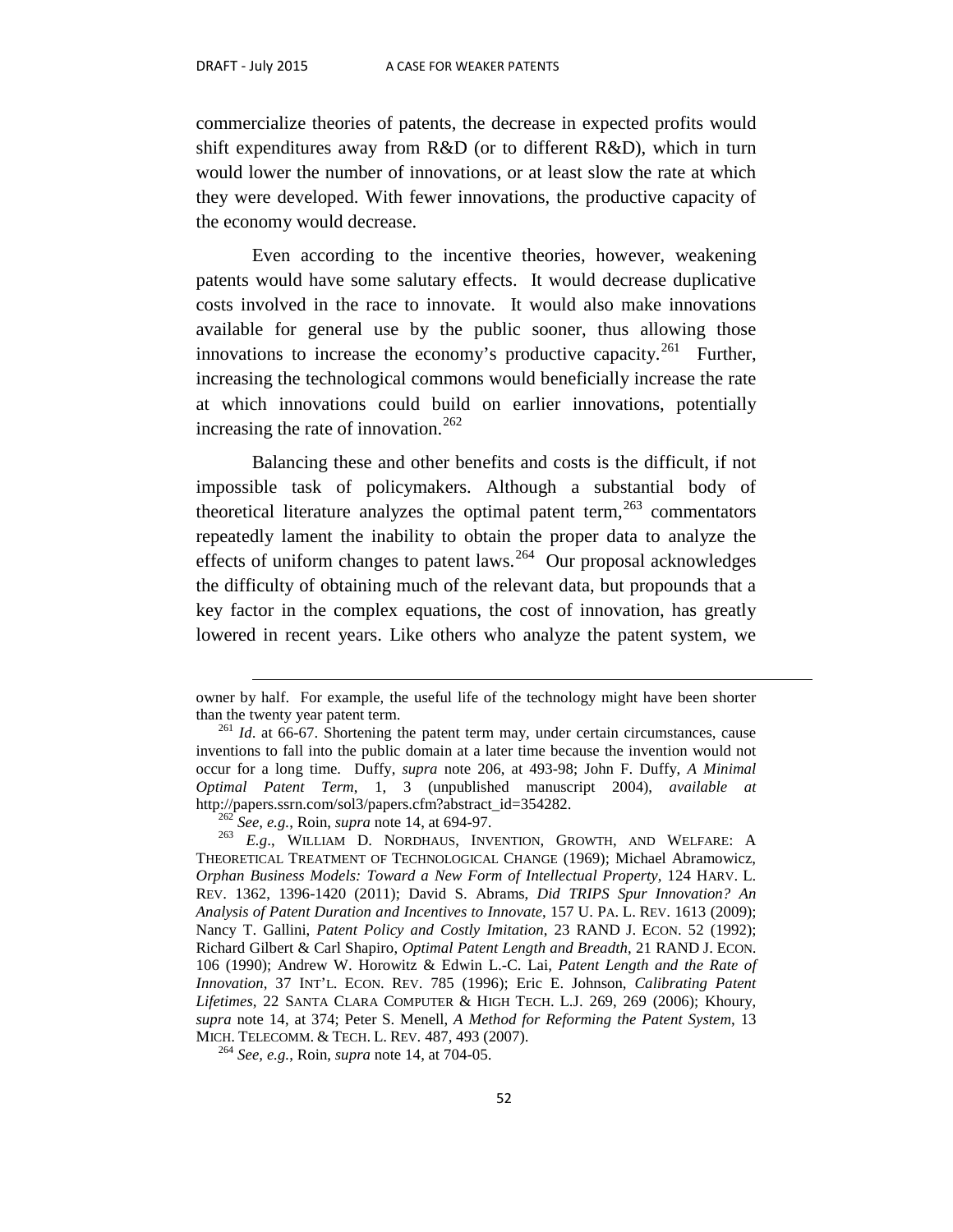cannot "prove" this assertion empirically. We do not find evidence that any other key variables of the innovation calculus have changed with any magnitude so as to counteract the decreased rate of innovation.

As discussed, one variable that has changed is the speed and cost at which a copier can copy a new innovation. While this would be an important factor if one were to abolish the patent system, we believe its effects are minimal when the patent system is only weakened between 25%-50%. Another important variable, the transaction costs associated with finding and licensing patents, might limit the harms of longer patents on follow-on innovation. If patents were easily identified and freely licensed to all innovators, follow-on innovation would only be impeded by the costs of those license rates. Certain technologies, most notably the internet, have reduced costs of finding relevant patents and communicating with patent owners, and standards setting organizations in some cases improve licensing.<sup>265</sup> But we do not find any suggestion in the literature that transaction costs have decreased in any fundamental way.<sup>[266](#page-54-1)</sup>

We note also that patents can be weakened by changing their breadth,<sup>[267](#page-54-2)</sup> and that recent Supreme Court decisions appear to have weakened patents to some extent.<sup>[268](#page-54-3)</sup> Further, recent legislative changes to the patent system may, in some cases, weaken patents. To the extent that court decisions or legislative changes have already weakened patents to some extent, the length by which the patent term should be shortened would decrease. We do not believe, however, that the recent changes are

<span id="page-54-0"></span><sup>&</sup>lt;sup>265</sup> Mark A. Lemley, *Intellectual Property Rights and Standard-Setting Organizations*, 90 CAL. L. REV. 1889 (2002).

<span id="page-54-1"></span><sup>&</sup>lt;sup>266</sup> Cf. Rebecca S. Eisenberg, Patent Costs and Unlicensed Use of Patented *Inventions*, 78 U. CHI. L. REV. 53, 64-66 (2011) (describing search costs potential infringers must incur to find patents); Merges & Nelson, *supra* note 1 at 874 n.146 (cataloguing literature showing the high costs of licensing); Michael Risch, *Licensing Acquired Patents*, 21 GEO. MASON L. REV. 979, 982-89 (2014) (describing stages of patent licensing); Sichelman, *supra* note 8, at 368-69 (reviewing transaction costs that can stifle commercialization).<br><sup>267</sup> Gilbert & Shapiro construct an economic model that suggests as between length

<span id="page-54-3"></span><span id="page-54-2"></span>and breadth, changing patent breadth is the better policy lever. Gilbert & Shapiro, *supra* note 263, at 106-11. As the authors admit, this model ignores the cumulative nature of innovation.  $Id$  at 112.

<sup>&</sup>lt;sup>268</sup> See *infra* note 298 (listing cases).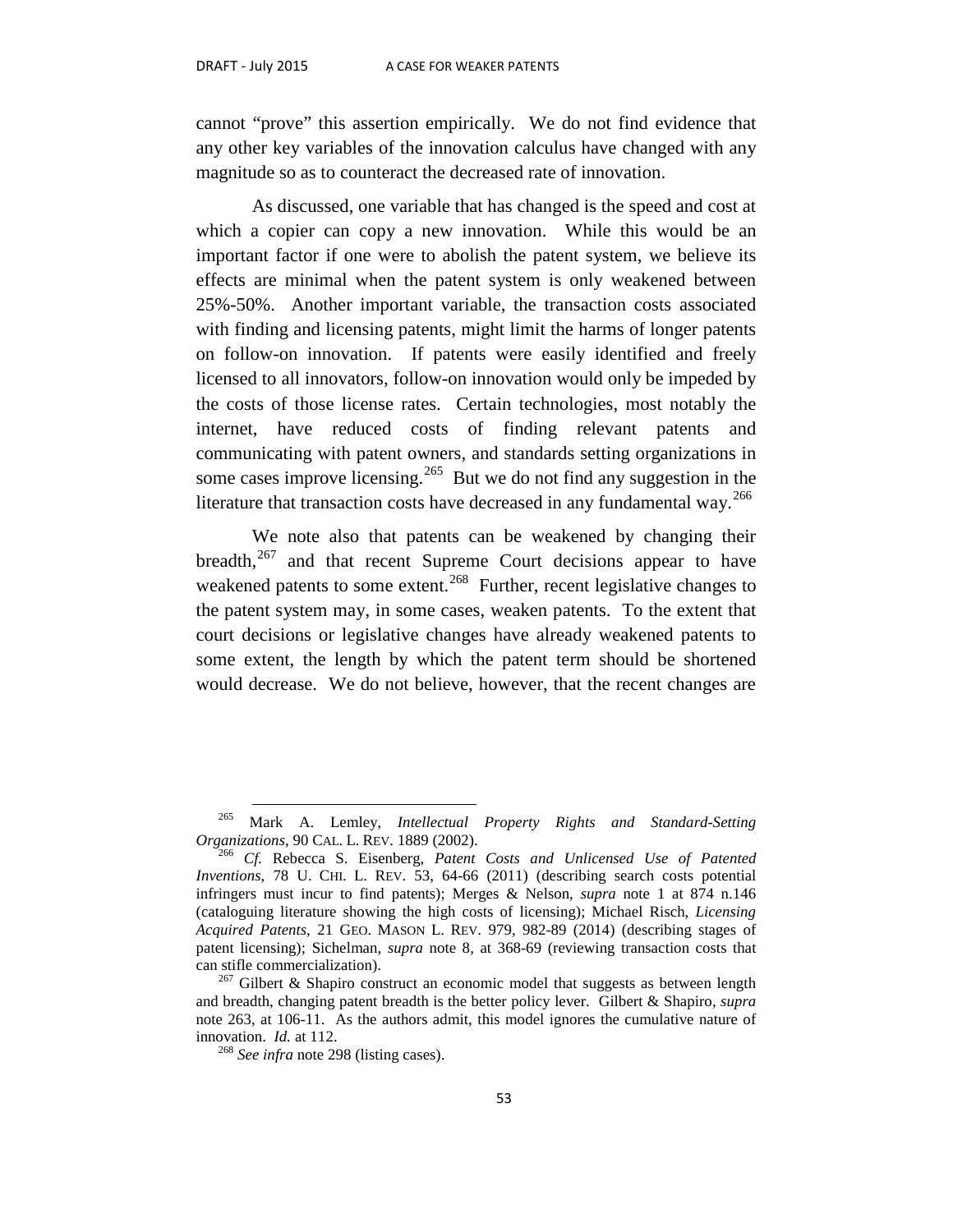likely to have a profound impact on the patent system on the level that we propose. $269$ 

Even if it is accepted that policymakers should shorten the patent term, there exists a considerable barrier in the form of the 1994 international Agreement on Trade-Related Aspects of Intellectual Property (TRIPS).[270](#page-55-1) The TRIPS agreement requires the patent term to be at least twenty years from the filing date.<sup>271</sup> In addition to being politically embarrassing to violate a treaty that the United States pushed for vigorously,  $272$  any violation of the agreement would allow other countries to complain and possibly institute retaliatory trade measures.<sup>[273](#page-55-4)</sup> Thus, whatever the merits of shortening the patent term, it is widely supposed that doing so is politically impossible at this time.

Even if TRIPS did not represent a major obstacle, the political economy of patent law suggests that it would be extremely difficult to push through a change in the patent term. Specifically, while some industries, such as software, might welcome the change, other industries, most notably the biotechnology and pharmaceutical industries would fiercely oppose it.<sup>[274](#page-55-5)</sup> Historically, the biopharma industry lobby has prevented major changes to the patent system that might weaken patents.<sup>275</sup> This suggests that shortening the patent term would be an

<span id="page-55-0"></span> $269$  The one exception to this may be the decision in Alice Corp. Pty. Ltd. v. CLS Bank Int'l, 134 S. Ct. 2347 (2014). The scope of the decision is unclear, but many believe it significantly weakens software patents. Gene Quinn, *A Software Patent Setback: Alice v. CLS Bank*, IPWATCHDOG (Jan. 9, 2015), http://www.ipwatchdog.com/2015/01/09/a-software-patent-setback-alice-v-clsbank/id=53460/ ("Based on [the Alice] decision it is hard to see how any software patent claims written in method form can survive challenge."); Julie Samuels, *Patent Trolls Are Mortally Wounded*, **SLATE** (June 20, 2014), http://www.slate.com/articles/technology/future\_tense/2014/06/alice\_v\_cls\_bank\_suprem e\_court\_gets\_software\_patent\_ruling\_right.html (contending that the decision "significantly tighten[ed] the standard for what is and what is not patentable").

<span id="page-55-1"></span> $^{270}$  Agreement on Trade-Related Aspects of Intellectual Property Rights, Apr. 15, 1994, Marrakesh Agreement Establishing the World Trade Organization, Annex 1C,

<span id="page-55-2"></span><sup>1869</sup> U.N.T.S. 299 (1994). <sup>271</sup> *Id*. at Art. 33. <sup>272</sup> *See* DANIEL GERVAIS, THE TRIPS AGREEMENT: DRAFTING HISTORY & ANALYSIS 11-27 (3d ed. 2008) (documenting the negotiation history of the TRIPS agreement).

<span id="page-55-4"></span><span id="page-55-3"></span><sup>273</sup> *See* TRIPS art. 64(1); Rachel Brewster, *The Remedy Gap: Institutional Design, Retaliation, and Trade Law Enforcement*, 80 GEO. L. REV. 102, 112-17 (2011) (outlining

<span id="page-55-6"></span><span id="page-55-5"></span><sup>&</sup>lt;sup>274</sup> *See Jay P. Kesan & Andres A. Gallo, <i>The Political Economy of Patent System, 87* N.C. L. REV. 1341, 1352-53, 1358-65 (2009).

<sup>&</sup>lt;sup>275</sup> See, e.g., Roin, *supra* note 14, at 679-81.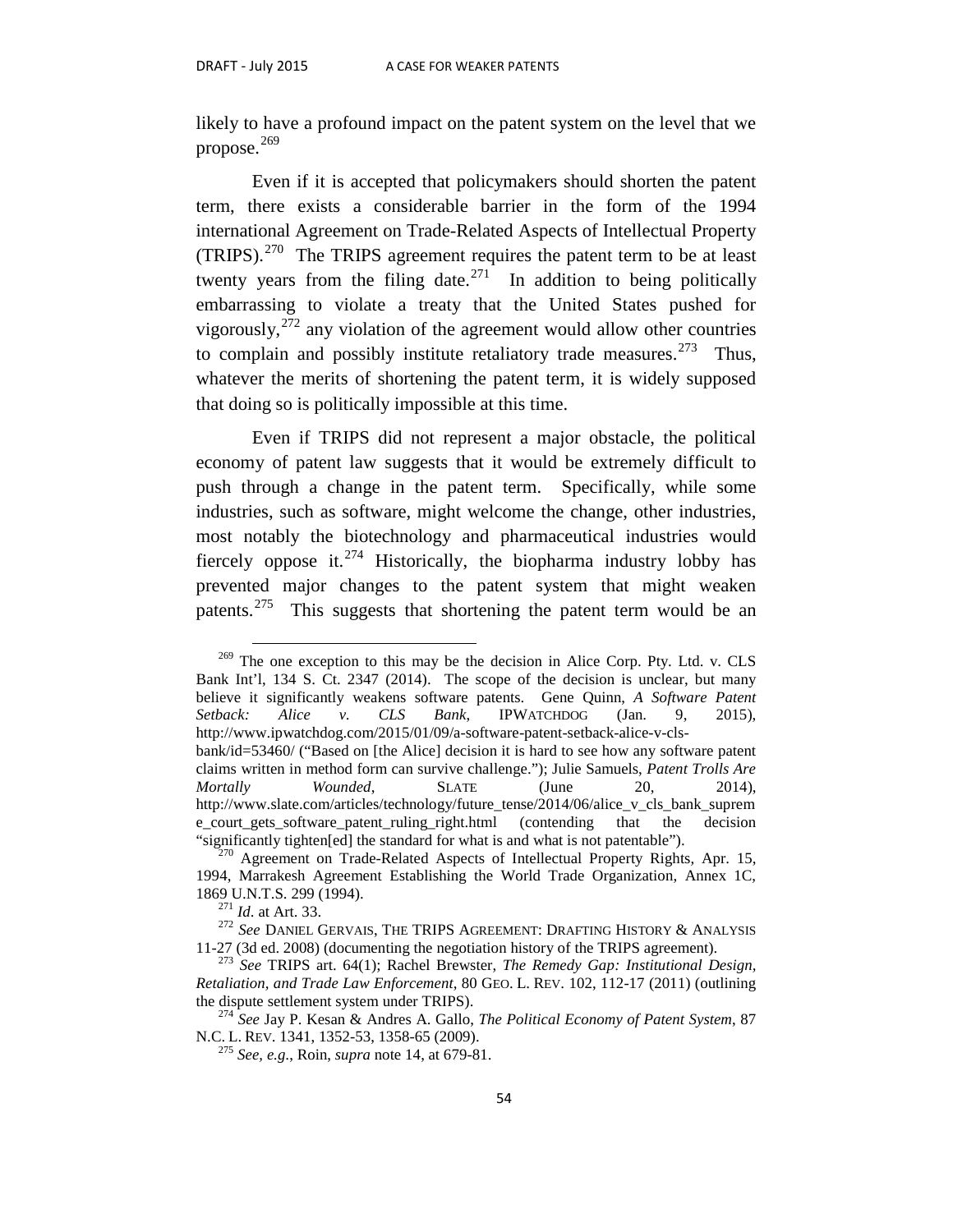incredibly difficult endeavor unless lawmakers gave a carve-out to the biopharma sector.<sup>276</sup>

#### **2. Increasing Maintenance Fees**

If TRIPS prohibits shortening the patent term, policymakers can likely avoid TRIPS conflicts and achieve a similar effect by increasing patent maintenance fees (also called renewal fees).  $277$  Several commentators have analyzed maintenance fees, particularly as a deterrent to non-practicing entities (also called patent trolls).<sup>[278](#page-56-2)</sup> As their name implies, maintenance fees are fees that must be paid to keep a patent enforce. Fees must be paid by 3.5, 7.5, and 11.5 years after the patent is granted.<sup>[279](#page-56-3)</sup> If the fees are not paid, the patent will expire.<sup>[280](#page-56-4)</sup> Currently, maintenance fees are \$1,600, \$3,600, and \$7,400 respectively for 3.5, 7.5, and 11.5 years. $^{281}$  $^{281}$  $^{281}$ 

<span id="page-56-0"></span>Providing an appropriate carve-out carries its own line-drawing and political economy issues. *See* Rai, *supra* note 256, at 1040 (noting that a patent law carve-out for a given industry may be hard to define and apply).

<span id="page-56-1"></span><sup>&</sup>lt;sup>277</sup> Brian J. Love, *An Empirical Study of Patent Litigation Timing: Could a Patent Term Reduction Decimate Trolls without Harming Innovators*, 161 U. PA. L. REV. 1309, 1357 (2013) (discussing an increase in maintenance fees as a deterrent to non-practicing entity patent litigation and assuming that it would avoid trouble with TRIPS). 278 Colleen V. Chien, *Reforming Software Patents*, 50 HOUS. L. REV. 325, 360-63

<span id="page-56-2"></span><sup>(2012) (</sup>discussing an increase in maintenance fees as a deterrent to non-practicing entity patent litigation); Francesca Cornelli & Mark Schankerman, *Patent Renewals and R&D Incentives*, 30 RAND J. ECON. 197, 208 (1999) (recommending that "renewal fees should rise much more with patent length than existing fee schedules"); Love, *supra* note 277; Gerard N. Magliocca, *Blackberries and Barnyards: Patent Trolls and the Perils of Innovation*, 82 NOTRE DAME L. REV. 1809, 1836-37 (2007) (noting that maintenance fee increases could help battle patent trolls); Kimberly A. Moore, *Worthless Patents*, 20 BERKELEY TECH. L.J. 1521, 1551-52 (2005); David Olson, *Removing the Troll from the Thicket: The Case for Enhancing Patent Maintenance Fees in Relation to the Size of a* 

<span id="page-56-3"></span>*Patent Owner's Non-Practiced Patent Portfolio*, http://ssrn.com/abstract=2318521.<br><sup>279</sup> 35 U.S.C. 41 (b). Paying after the 3.5 years, 7.5 years, and 11.5 years results in the need to pay an additional surcharge. *Id*. § 4

<span id="page-56-4"></span><sup>&</sup>lt;sup>280</sup> *Id*. The patentee may be excused for late payment if the tardiness was "unavoidable." *Id*. § 41(c). <sup>281</sup> *See* USPTO Fee Schedule, USPTO (Jan. 17, 2015),

<span id="page-56-5"></span>http://www.uspto.gov/learning-and-resources/fees-and-payment/uspto-fee-schedule. Small and micro entities can get fee reductions. *Id*. The America Invents Act grants the patent office power to set its own fees "to recover the aggregate estimated costs to the Office for processing, activities, services, and materials relating to patents." Leahy-Smith America Invents Act § 10; Pub. L. No. 112- 29, § 10, 125 Stat. 284, 316-17 (2011). The patent office interprets this law to permit it to set, among other fees, maintenance fees. Fees and Budgetary Issues, USPTO, http://www.uspto.gov/patent/laws-and-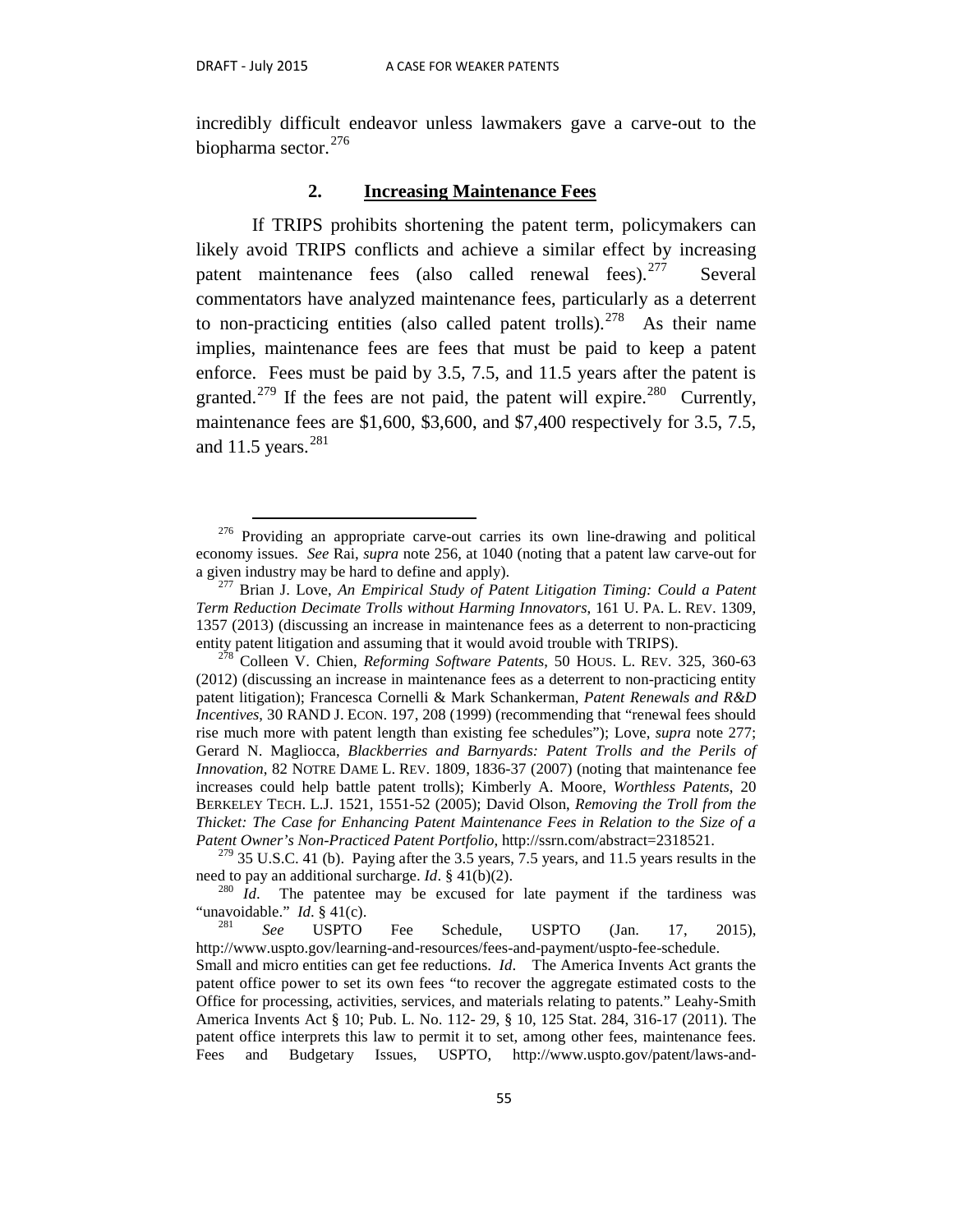$\overline{a}$ 

Maintenance fees tend to push less valuable inventions into the public domain. If a given patent produces little income and does not promise to do so in the future, the rational economic decision is not to pay the maintenance fee. Indeed, studies show that about 50% of issued patents expire prematurely for failure to pay maintenance fees.<sup>[282](#page-57-0)</sup>

To weaken patents by 25%-50%, the patent office could raise some maintenance fees substantially and/or increase the frequency with which they are required. $283$  This method of change allows more flexibility compared to shortening the patent term. For example, the patent office could raise only the 11.5-year maintenance fee or it could raise all of them. Note that the fees are measured not from the time of patent filing, but from patent issuance. Because the average patent pendency is about three years, maintenance fees on average will be due 6.5, 10.5, and 14.5 years. Thus, for example, to achieve something close to our proposed 25%-50% weaker patents, the patent office could dramatically raise the 7.5 year or 11.5 year maintenance fee (which, because of patent pendency times and a small additional fee for payments up to six months late, would come due at the eleventh year and fifteenth year after issuance, respectively).

Once concern with raising maintenance fees is not to do it so early that the patentee might not have enough time to ascertain the invention's commercial potential. This concern is alleviated by our suggestion not to begin raising fees until at least the second fee.

Another concern with raising maintenance fees is that high fees will disproportionately crowd out individual inventors and small businesses. The patent office addresses similar concerns by offering 50% fee reductions for "small" entities (generally universities, non-profits, and businesses with fewer than 500 employees)<sup>[284](#page-57-2)</sup> and 75% fee reductions for "micro" entities (generally individuals who have not filed more than four other patent applications and have an income of less than or equal three

regulations/america-invents-act-aia/fees-and-budgetary-issues (last visited Feb. 20, 2015). <sup>282</sup> Moore, *supra* note 278, at 1526; Dennis Crouch, *Paying Maintenance Fees*,

<span id="page-57-0"></span>PATENTLY-O (Sept. 26, 2012), http://patentlyo.com/patent/2012/09/patent-maintenance-fees.html.

<span id="page-57-2"></span><span id="page-57-1"></span> $1283$  We lack the data to know what magnitude of increase would mimic a 50% reduction in patent term. It might be on the order of a ten-fold or one-hundred-fold increase, if not more. <sup>284</sup> *See* 37 C.F.R. § 1.27 (2015); 13 CFR § 121.802 (2015).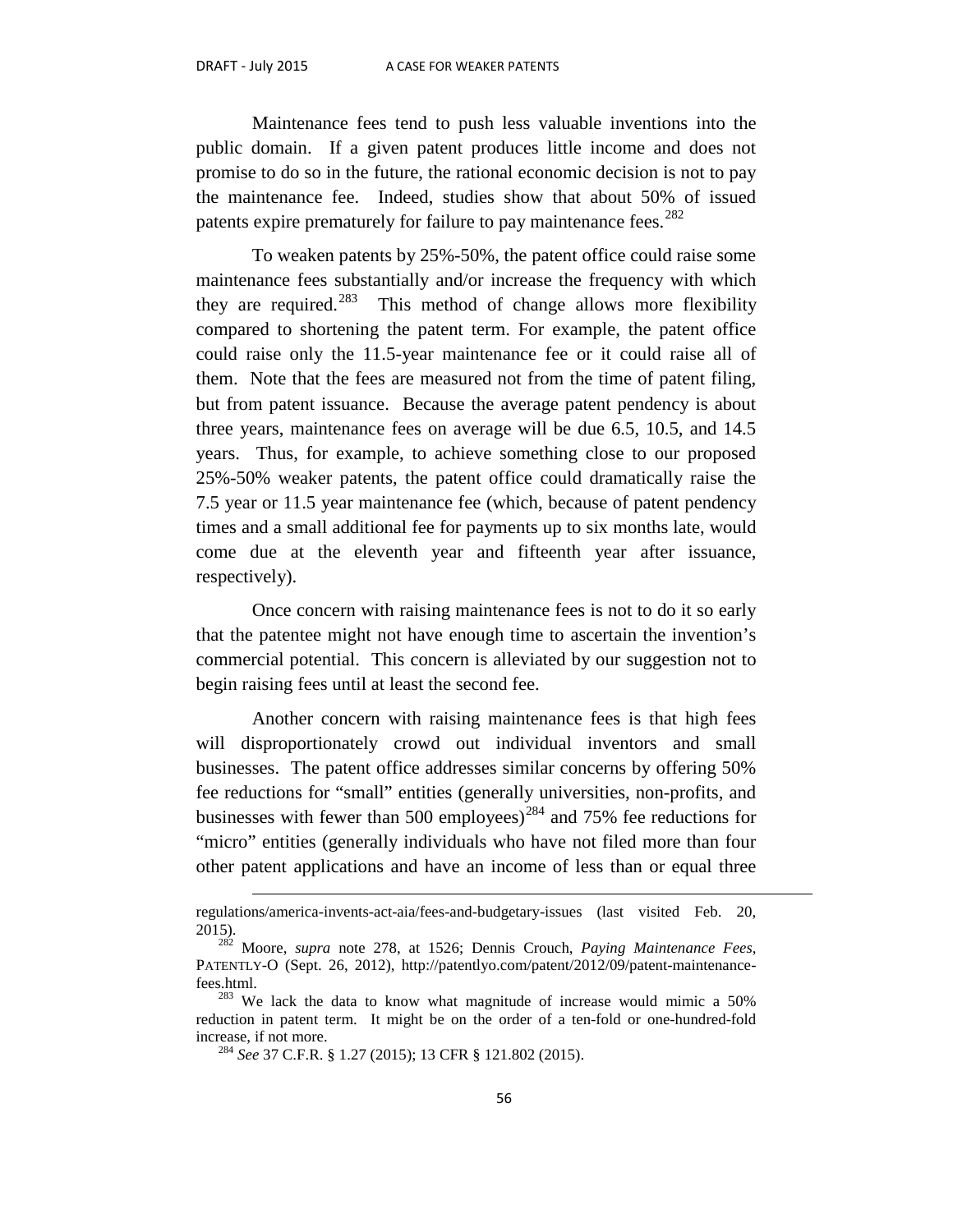times the median household income).<sup>285</sup> We propose to maintain reduced fees for small and micro entities.

Although significantly increasing maintenance fees will have similar impacts to reducing the patent term, we expect political opposition to this approach from the biopharma sector to be less intense compared to shortening the patent term. Our prediction is based on the realities of invention and commercial success in biopharma. Specifically, an "overwhelming number of drugs that enter clinical trials don't actually get approved by the FDA, so drug makers try to recover those costs when they have a successful product."<sup>[286](#page-58-1)</sup> In other words, companies identify new drug candidates early in the development process and must patent them before they know if they will actually work in humans.<sup>[287](#page-58-2)</sup> Ten years after filing for the patent, however, the company will generally know whether the drug will be approved for use in humans, and will thus be able to identify the one very valuable patent among the thousands of valueless patents.

Thus, biopharma companies are less likely to object to a system that increases late-stage maintenance fees, because by that point they will know whether their patents are valuable or not.<sup>288</sup> And when a biopharma patent is valuable, it is generally very valuable such that a high maintenance fee will be a drop in the bucket compared to the drug's value.<sup>289</sup> Empirical research supports this analysis.<sup>[290](#page-58-5)</sup>

Raising maintenance fees would likely have other beneficial effects. Most obviously, it would increase the commons (i.e., the

<span id="page-58-1"></span><span id="page-58-0"></span><sup>285</sup> 35 U.S.C. § 123 (2015). <sup>286</sup> Jason Millman, *Does it Really Cost \$2.6 Billion to Develop a New Drug?*, Washington Post (Nov. 18, 2014); http://www.washingtonpost.com/blogs/wonkblog/wp/2014/11/18/does-it-really-cost-2-6 billion-to-develop-a-new-drug/. <sup>287</sup> Sarah E. Eurek, Note, *Hatch–Waxman Reform and Accelerated Market Entry of* 

<span id="page-58-2"></span>*Generic Drugs: Is Faster Necessarily Better?*, 2 DUKE L. & TECH. REV. 18, 20 (2003) (noting that the high cost of drug development "is mostly due to the fact that for every 5,000 chemicals tested in animals, only five go on to human clinical testing, and of this five, only one makes it to market."). <sup>288</sup> *Cf*. Olson, *supra* note 278, at 37 (noting that biopharma companies tend to have

<span id="page-58-3"></span>smaller patent portfolios).

<span id="page-58-5"></span><span id="page-58-4"></span><sup>289</sup> Michael J. Meurer & James E. Bessen, *Lessons for Patent Policy from Empirical Research on Patent Litigation*, 9 LEWIS & CLARK L. REV. 1, 10 (2005) ("[Pharmaceutical firms] get patents at an early stage of commercialization, get no value out of most patents, and get a bonanza from a few.").

<sup>290</sup> Moore, *supra* note 278, at 1543-44, 1547-48.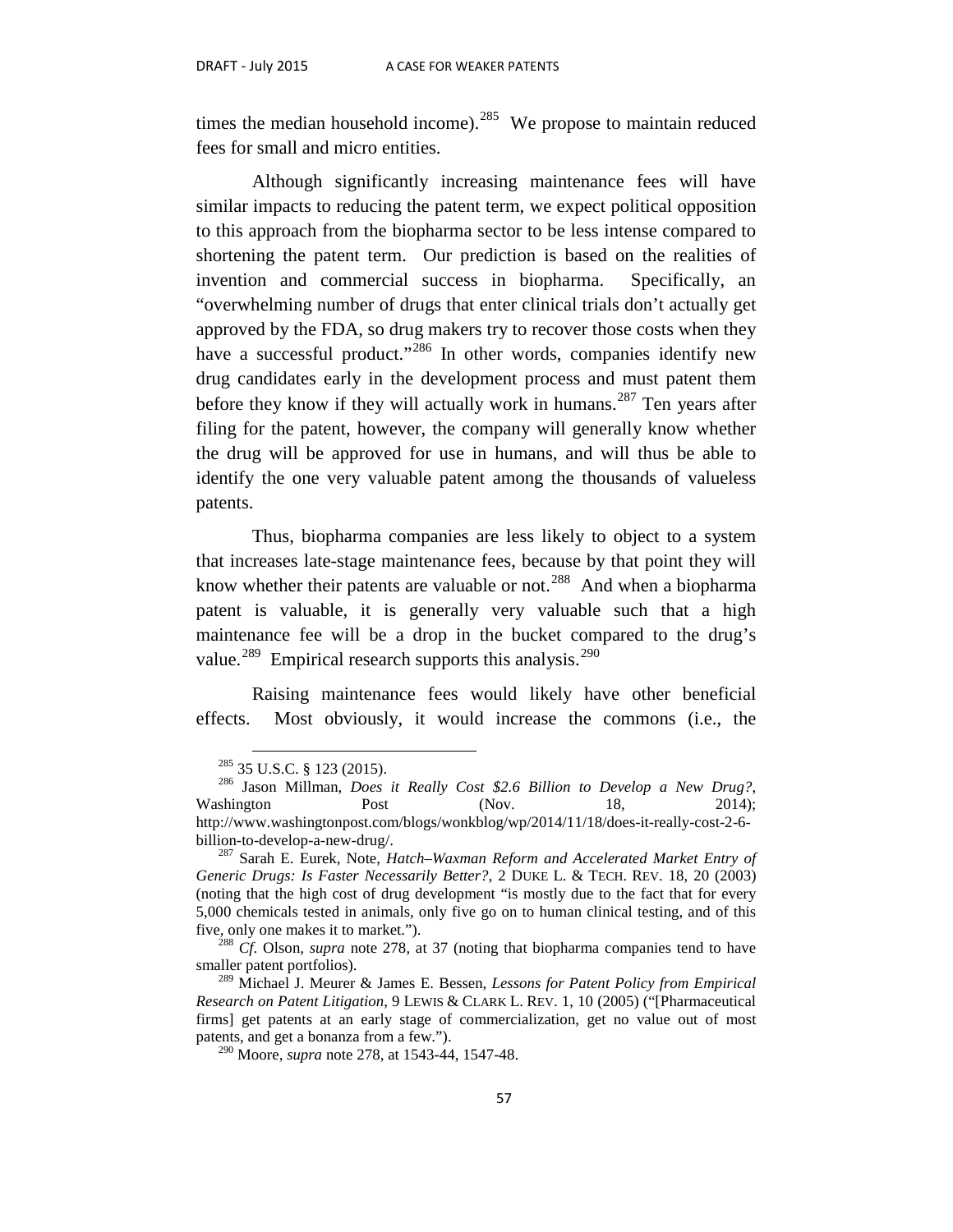technology in the public domain).<sup>[291](#page-59-0)</sup> Further, economic research suggests it could increase social welfare.<sup>[292](#page-59-1)</sup> Perhaps most importantly, it would tend to lessen the problem of non-practicing entities (patent trolls) by significantly raising their operating costs, especially since non-practicing entities tend to assert patents that are coming to the end of the twenty-year term.[293](#page-59-2) Finally, raising renewal fees would help clear patent thickets (collections of patents that impede follow on innovation) and defensive patents (patents held not to assert against others, but as a disincentive to others against suing the defensive patent holder).<sup>[294](#page-59-3)</sup> David Olson chronicles the problems with patent thickets in detail and recommends using maintenance fees to alleviate the problem. $295$ 

Raising later stage maintenance fees thus represents a promising proposal, but it must be approached with caution. Maintenance fees are a big revenue generator for the patent office, at times constituting *more than one-half* of patent office revenues.<sup>[296](#page-59-5)</sup> Changes in maintenance fees must be done with an eye toward the patent office's overall revenue, and it will likely be necessary to change other fees to make up for differences in renewal fee income.

Further, maintenance fee changes must be made in contemplation of the patent office's desire to act in a self-interested manner. Intuition suggests that the patent office will have a temptation to act in a way to maximize its revenue, and empirical research backs this up.<sup>297</sup> Under our

<sup>294</sup> Olson, *supra* note 278, at 2-10.

<sup>295</sup> *Id*. at 2-10, 22-30.

 $291$  Admittedly only less valuable inventions would expire.

<span id="page-59-1"></span><span id="page-59-0"></span><sup>292</sup> Cornelli & Schankerman, *supra* note 278*,* at 197 (finding that raising maintenance fees more sharply for high R&D productivity firms would yield significant welfare gains). 293 Chien, *supra* note 278, at 360-63 (2012) (discussing an increase in maintenance

<span id="page-59-2"></span>fees as a deterrent to non-practicing entity patent litigation); Love, *supra* note 277, at 1312 ("NPEs, on the other hand, begin asserting their patents relatively late in the patent term and frequently continue to litigate their patents to expiration."); *id*. at 1357-58 (recommending increasing later-stage maintenance fees); Magliocca, *supra* note 278, at 1836-37 (2007) (noting that maintenance fee increases could help battle patent trolls); Olson, *supra* note 278, at 2-10.

<span id="page-59-5"></span><span id="page-59-4"></span><span id="page-59-3"></span><sup>296</sup> Dennis Crouch, *USPTO Maintenance Fees*, PATENTLY-O (Feb. 20, 2012) ("Over half of the USPTO operational budget is derived from maintenance (or renewal) fees paid by patentees.").

<span id="page-59-6"></span><sup>297</sup> Michael D. Frakes & Melissa F. Wasserman, *Does Agency Funding Affect Decisionmaking?: An Empirical Assessment of the PTO's Granting Patterns*, 66 VAND. L. REV. 67 (2013) (noting that the patent office, because it is funded largely by post-filing fees, will be tempted to grant more patents in an effort to ensure a continued stream of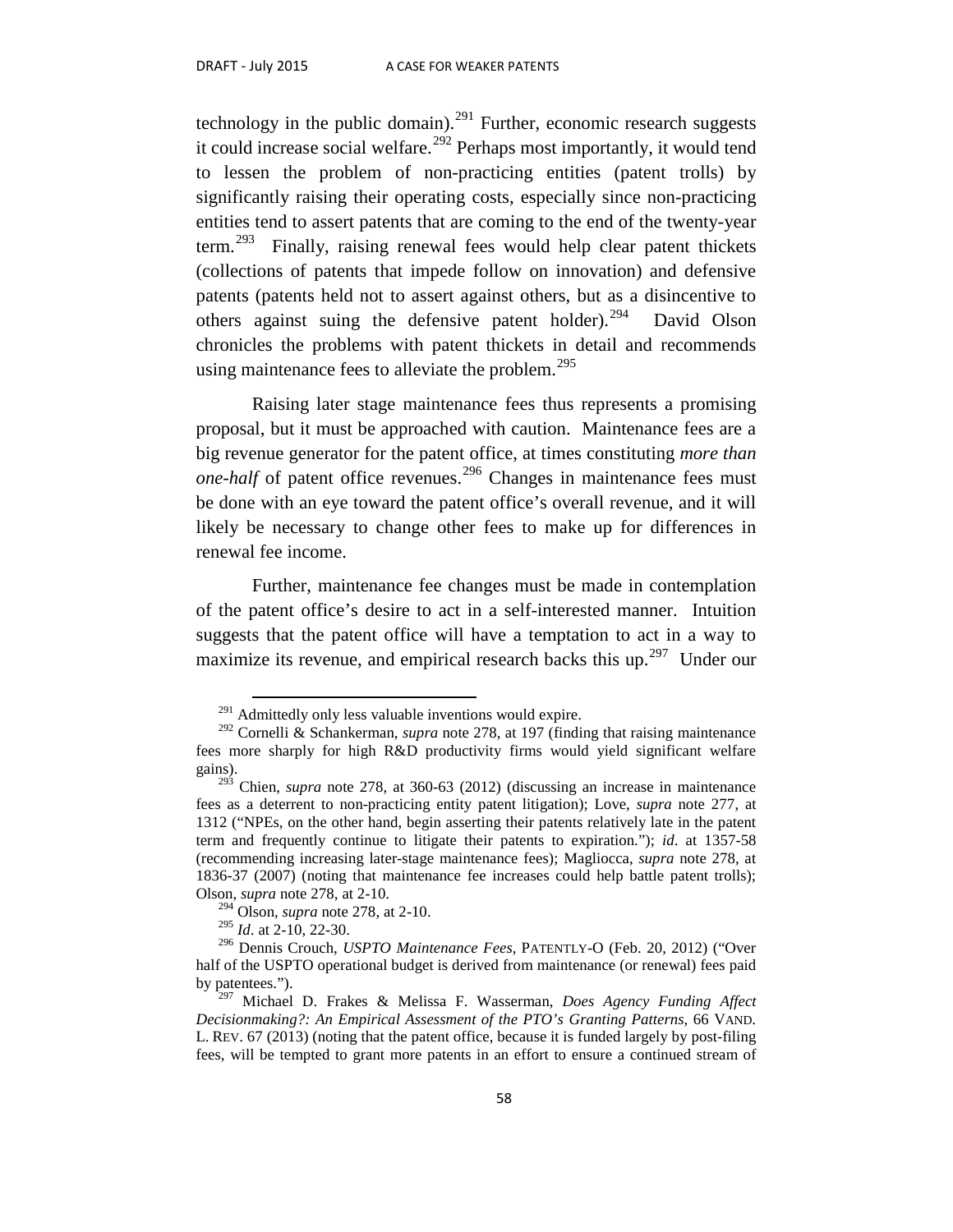proposal, the patent office may be averse to increasing later stage maintenance fees if it will decrease its revenue.

Even if it is willing to change its fees according to our proposal, the public should be aware of incentives that might result. On the one hand, the patent office might desire to issue too many broad (and thus valuable) patents to ensure that a substantial number of patents will be worth paying high maintenance fees. On the other hand, perhaps the patent office will be tempted to issue many more patents of relatively small value, ensuring a large number early stage maintenance fees. It is possible that these two temptations will offset each other, resulting in a more socially optimal patent issuance rate.

#### **3. Semi-Selective Changes to Patent Strength**

Besides the broad-reaching reforms to patent terms and maintenance fees described above, lawmakers could instead manipulate various patent law doctrines in ways that would target specific technologies. Indeed, courts already seem to be doing this, especially for software patents and medical-related inventions.<sup>298</sup> As discussed previously, the Supreme Court's decision in *Alice Corp. Pty. Ltd. v. CLS Bank Int'l* is believed by many to significantly weaken software patents.<sup>[299](#page-60-1)</sup>

Extending such semi-targeted approaches to other technologies could decrease the incentives to innovate in line with our recommendation. But the way forward is complex. For example, how

 $\overline{a}$ 

funding); Michael D. Frakes & Melissa F. Wasserman, *The Failed Promise of User Fees: Empirical Evidence from the U.S. Patent and Trademark Office*, 11 J. EMPIRICAL LEGAL STUDIES 602 (2014) (noting that the patent office, because it is funded largely by postfiling fees, will be tempted extend preferential examination treatment to simple technologies that are inexpensive to process).

<span id="page-60-0"></span><sup>298</sup> Regarding software patents, see Nautilus, Inc. v. Biosig Instruments, Inc., 134 S. Ct. 2120 (2014) (raising the standard for definiteness in patent claims); Alice Corp. Pty. Ltd. v. CLS Bank Int'l, 134 S. Ct. 2347 (2014) (arguably raising the standard for patentable subject matter). For medical-related patents, see Ass'n for Molecular Pathology v. Myriad Genetics, Inc., 133 S. Ct. 2107 (2013) (arguably raising the standard for patentable subject matter); Mayo Collaborative Servs. v. Prometheus Labs., Inc., 132 S. Ct. 1289 (2012) (arguably raising the standard for patentable subject matter). In addition, recent court decisions have weakened patents generally, but do not appear directed at particular technologies. *See, e.g*., KSR Int'l Co. v. Teleflex Inc., 550 U.S. 1727 (2007) (making more would-be inventions obvious); eBay Inc. v. MercExchange, L.L.C., 547 U.S. 388 (2006) (making it more difficult for patent owners to obtain an injunction). The eBay decision was likely motivated by a desire to weaken patent trolls.

<span id="page-60-1"></span><sup>299</sup> *See supra* note 269.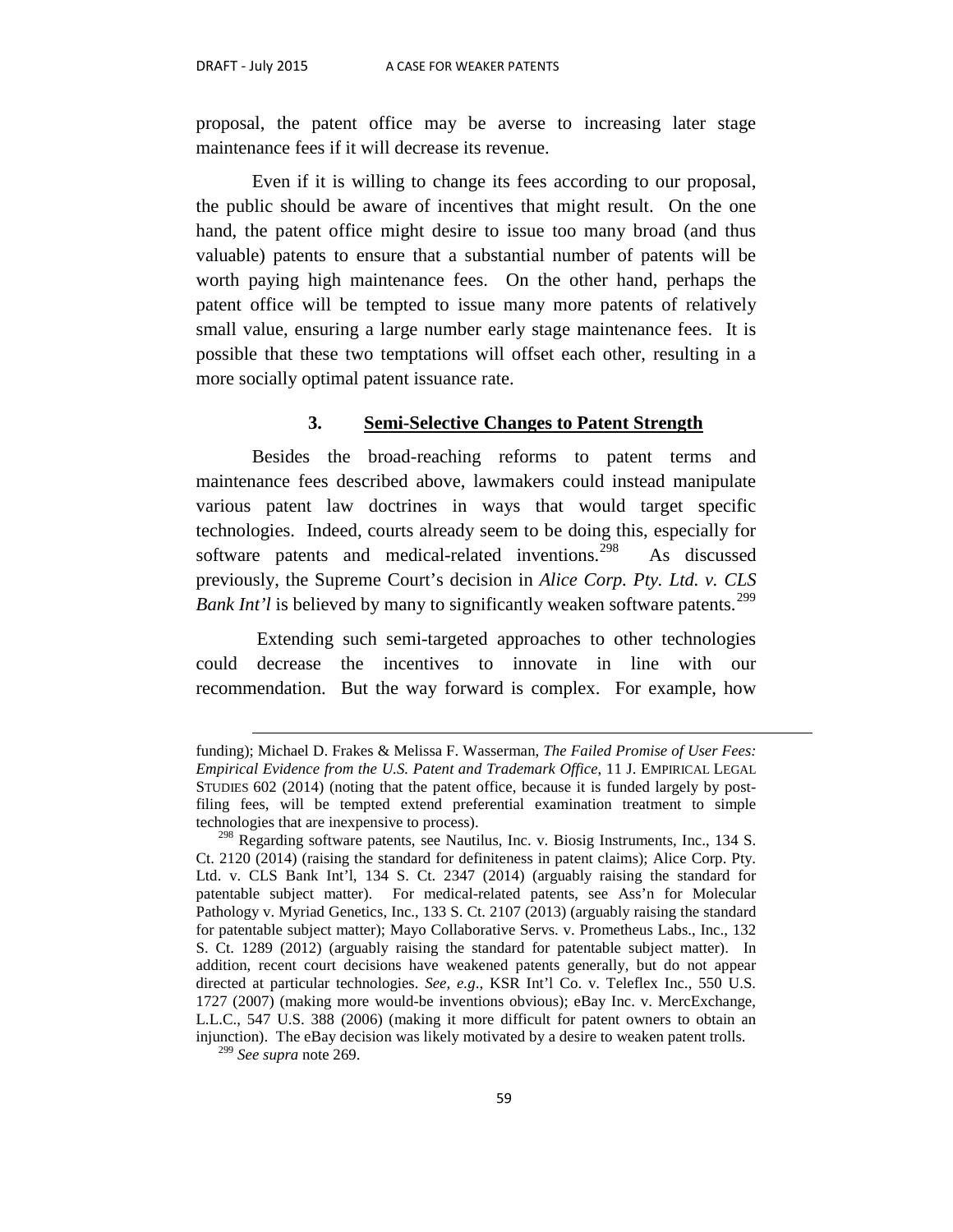should lawmakers change patent law to target products whose innovation costs are most affected by 3D printing? 3D printers themselves and materials used as 3D printing "inks" are not the products whose innovation costs are most affected by 3D printing. Rather, it is the products that can be printed by 3D printers whose innovation costs are lowered most substantially. These products can be digitized in CAD programs and shared and manipulated in digital form.

So, to weaken incentives for technologies affected by 3D printing, patent law could refuse to protect CAD files, even if the CAD file would print an object that was patented. $300$  If CAD files were not protected by patents, individuals would be free to create, share, and even perhaps sell CAD files that would print the patented physical devices.<sup>[301](#page-61-1)</sup> It may that *Alice* will preclude patent protection for CAD files.<sup>[302](#page-61-2)</sup>

Even if Alice precludes patents for CAD files, however, the solution is not perfect because printing the physical device would constitute infringement as a "making" of the patented invention.<sup>303</sup> Thus, individuals and businesses that print the items could be liable as infringers.<sup>[304](#page-61-4)</sup> True, it would be difficult in some cases for the patent owner to detect infringement, such as where it is done in the privacy of a home or business for individualized use.<sup>305</sup> But the fact of infringement will deter use of the invention because people may want to obey the law or may fear being caught. The fact that the invention is patented will also deter adoption by those who would mass produce the item, as they would be easier to identify.

Moreover, owners of the patents to the physical device could bring claims for inducing infringement and contributory infringement.<sup>[306](#page-61-6)</sup> For example, a CAD file creator or distributor could be liable for inducing infringement if it sent the file to another with the intent that the recipient

<span id="page-61-0"></span> <sup>300</sup> *See* Timothy R. Holbrook & Lucas S. Osborn, *Digital Patent Infringement in an Era of 3D Printing*, 48 U.C. DAVIS L. REV. \_\_\_ (forthcoming 2015).<br><sup>301</sup> *Id. But see* Daniel Harris Brean, *Patenting Physibles: A Fresh Perspective for* 

<span id="page-61-3"></span><span id="page-61-2"></span><span id="page-61-1"></span>*Claiming 3D-Printable Products*, -- SANTA CLARA L. REV. --- (forthcoming 2015) (arguing that CAD files can be patented).<br><sup>303</sup> 35 U.S.C. § 271(a) (2015); Holbrook & Osborn, *supra* note 300, at 44.<br><sup>304</sup> Holbrook & Osborn, *supra* note 300, at 44.<br><sup>305</sup> Id. at 12-32. Inducing infringement is actiona

<span id="page-61-6"></span><span id="page-61-5"></span><span id="page-61-4"></span>contributory infringement is actionable under § 271(c).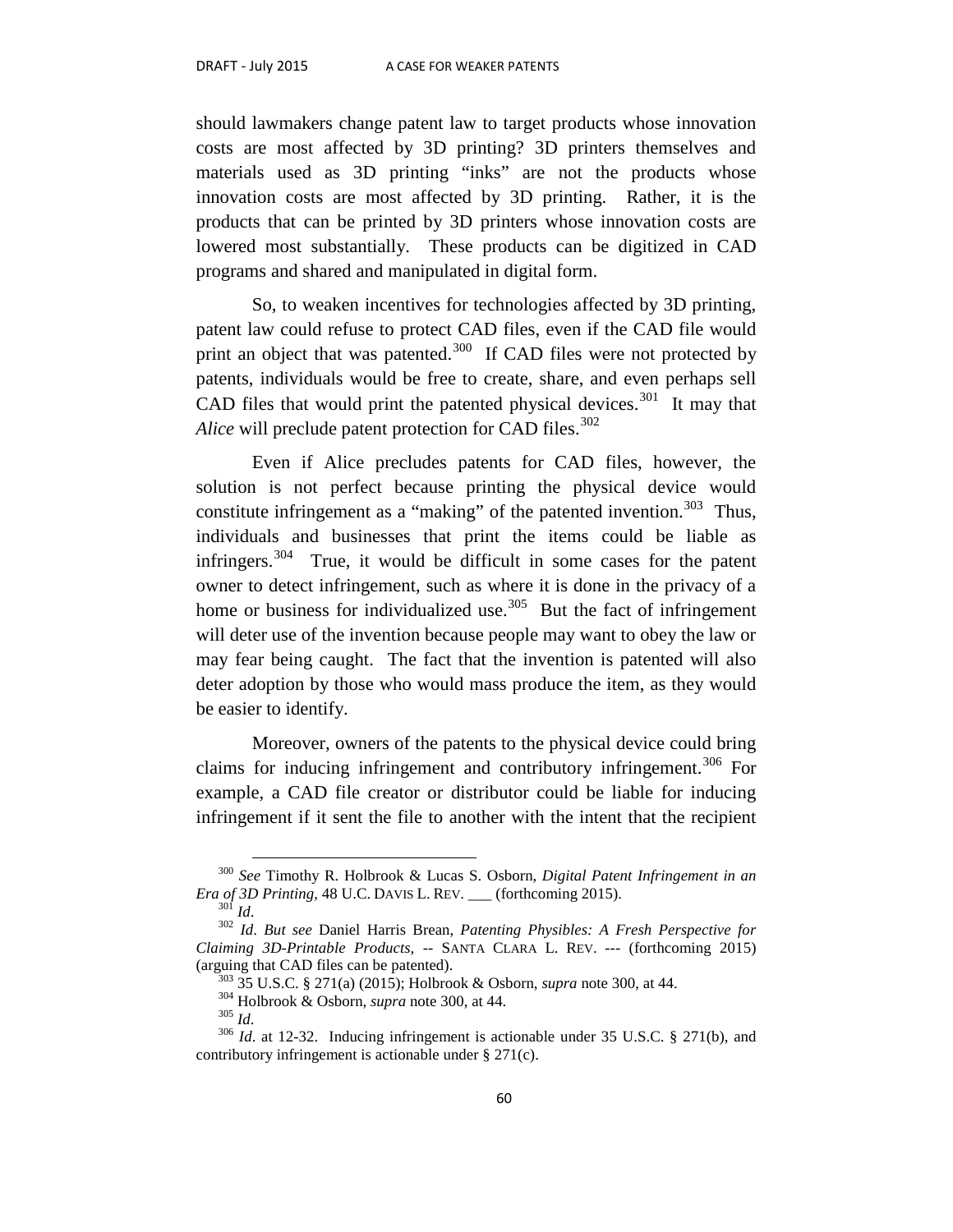print it. $307$  This would discourage dissemination of the patented technology, especially for important facilitators of 3D printing technology like CAD file hosting sites.<sup>308</sup>

A significant limitation for allegations of indirect infringement, however, is that the alleged infringer must intend to infringe.<sup>309</sup> At a minimum this requires knowledge of the patent (or willful blindness).<sup>[310](#page-62-3)</sup> Many actors, particularly laypersons, will be unaware of any patent and thus will not evince the requisite intent.<sup>[311](#page-62-4)</sup> For intermediaries like CAD file hosting sites, though, patentees will send notice letters informing the intermediary of their patent and demanding that the intermediary remove the file. Thus, potential claims for indirect infringement will yield continued patent power over technologies directly affected by 3D printing.

In addition, as one of us pointed out in another article, patent owners of patents with claims covering physical devices (but not claims covering CAD files of the devices) might successfully assert *direct* infringement claims against CAD file makers, distributors, and sellers on the basis of the CAD file alone.<sup>312</sup> Claims of direct infringement are much more dangerous for the accused infringer because direct infringement is a strict liability offense—it does not require knowledge of the patent or intent to infringe. $313$  To the extent that courts recognize acts of such "digital" infringement, patent protection for technologies directly affected by 3D printing will continue to be strong.

Although doctrinal tweaks to patent laws do not necessarily weaken patents as much as we recommend, they are not without benefits. Most importantly, they are relatively narrowly tailored to specific technologies. This is important because, as discussed in Parts I and II, different disruptive technologies are progressing at different rates. Thus, reforms could target 3D printing related areas now, and synthetic biology related areas later when that technology matures. Another potential benefit

<span id="page-62-1"></span><span id="page-62-0"></span><sup>307</sup> Holbrook & Osborn, *supra* note 300, at 15-20. <sup>308</sup> *Id*. <sup>309</sup> *Id*. <sup>310</sup> *Id*. <sup>311</sup> *Id*. <sup>312</sup> *Id*. at 33-48. 313 *Id*.

<span id="page-62-3"></span><span id="page-62-2"></span>

<span id="page-62-5"></span><span id="page-62-4"></span>

<span id="page-62-6"></span>